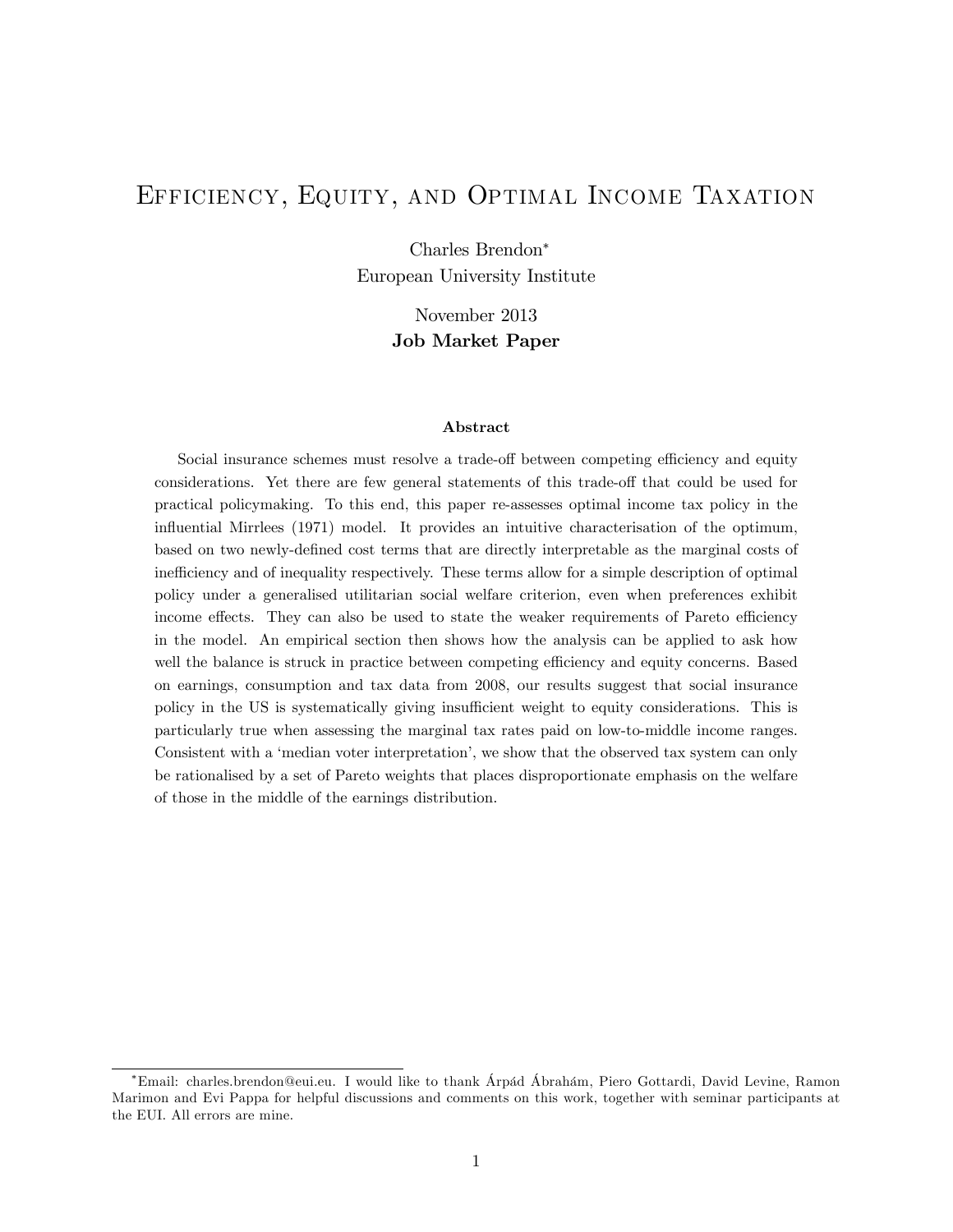## 1 Introduction

It has long been argued that social insurance schemes must resolve a trade-off between 'efficiency' and ëequityí. Policy intervention is generally needed if substantial variation in welfare is to be avoided across members of the same society, but the greater the degree of intervention the more likely it is that productive behaviour will be discouraged.<sup>1</sup> This trade-off is central to income tax policy, where the key issue is whether the distortionary impact of raising taxes offsets the benefits of having more resources to redistribute. A natural question one might ask, therefore, is whether real-world tax systems do a good job in managing these competing concerns.

An important framework for analysing this question is the model of optimal income taxation devised by Mirrlees (1971), in which the efficiency-equity trade-off derives more specifically from an informational asymmetry. Individuals are assumed to differ in their underlying productivity levels, but productivity itself cannot be observed  $-$  only income. The government is concerned to see an even distribution of consumption across the population, but must always ensure that more able agents are given sufficient incentives to produce more output.

This model is notoriously complex, and a number of equivalent analytical characterisations of its optimum are possible. By far the most influential has been that of Saez (2001), who provided a solution in terms of a limited number of interpretable, and potentially estimable, objects – notably compensated and uncompensated labour supply elasticities, the empirical earnings distribution, and social preferences. In improving the accessibility of the Mirrlees model, this work provided a key foundation for a large applied literature.<sup>2</sup>

Yet Saez's characterisation is far more tractable in the special case that preferences are quasilinear in consumption, so that Hicksian and Marshallian elasticities coincide. Its complexity increases by an order of magnitude under more general preferences. This has biased the applied literature that analyses practical policy towards an assumption of no income effects, even though this is inconsistent with the twin empirical regularities of balanced growth and an absence of any trend in labour hours by income.<sup>3</sup> It would be useful instead to be able to describe optimal tax policy in a simple fashion irrespective of the character of preferences. The present paper does just this. We provide a novel, intuitive set of restrictions that an optimal allocation must satisfy in the Mirrlees setting. This characterisation has the added advantage of being a direct statement of the

<sup>&</sup>lt;sup>1</sup>A form of this argument can be traced at least to Smith's Wealth of Nations (Book V, Ch 2), where four maxims for a desirable tax system are presented. The first captures a contemporary notion of equity: "The subjects of every state ought to contribute towards the support of the government, as nearly as possible, in proportion to their respective abilities."

The fourth maxim, meanwhile, captured the need to minimise productive losses from tax distortions: "Every tax ought to be so contrived as both to take out and to keep out of the pockets of the people as little as possible over and above what it brings into the public treasury of the state." The other two maxims related to the timing of taxation and the predictability of one's liabilities  $-$  issues that have subsequently faded in importance.

<sup>&</sup>lt;sup>2</sup>See in particular the recent survey by Piketty and Saez (2013). Mirrlees (2011) is the clearest example of the lessons from this literature being directly incorporated into the policy debate.

 ${}^{3}$ See, for instance, Piketty et al. (2013) for a recent application of the framework without income effects. If agents differ only in their ability to produce output with a given quantity of labour supply, quasi-linear preferences generally imply that hours worked should be increasing in productivity. There is little empirical support for such a regularity.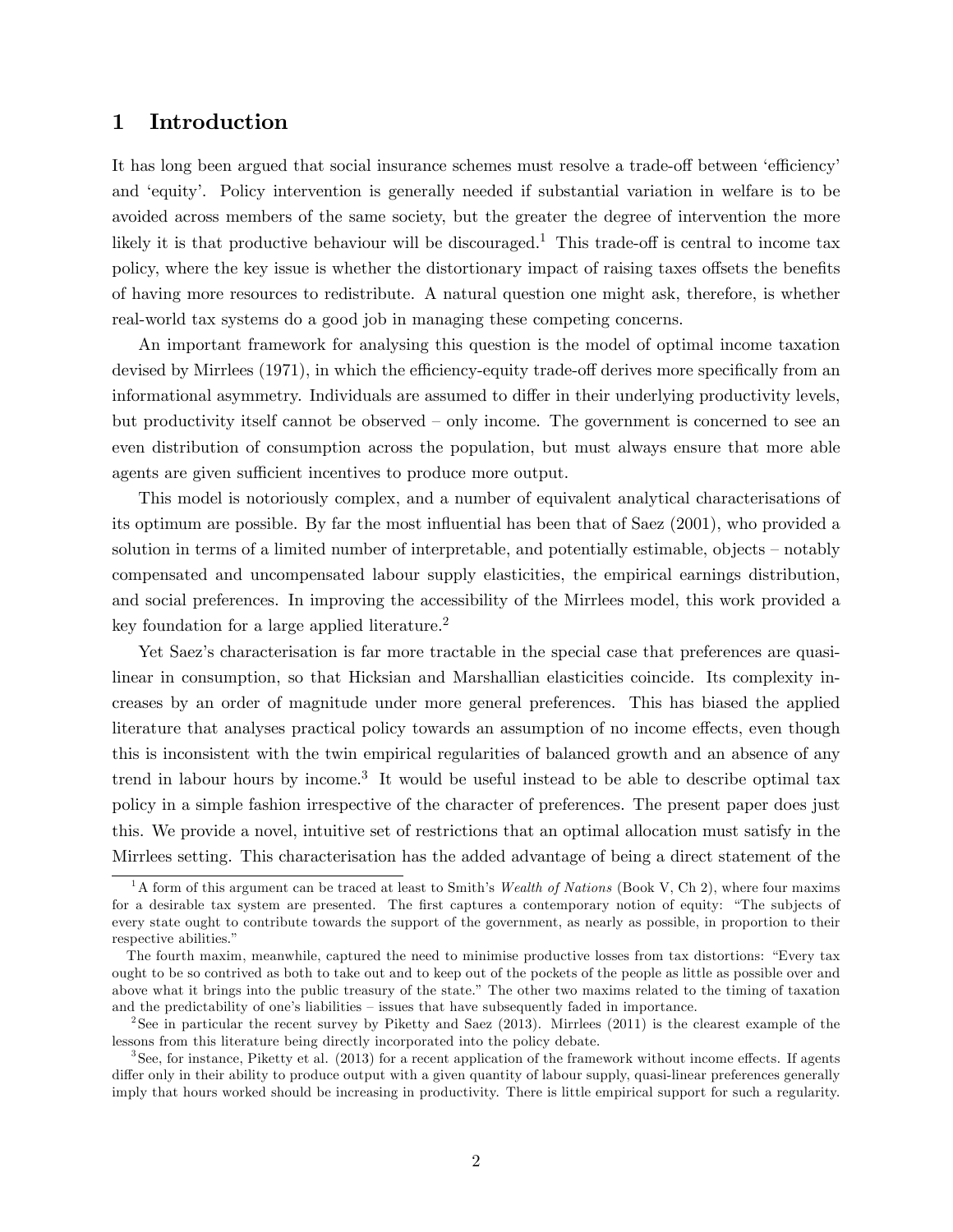equity-efficiency trade-off: its key equation is a requirement that the marginal cost of introducing productive inefficiencies through the tax system should equal the marginal benefits of reducing inequality by doing so.<sup>4</sup> The aim in presenting this formulation is to give a new dimension to the applied policy debate. It allows observed social insurance systems to be assessed simply and directly in terms of the efficiency-equity balance that they are striking.

Specifically, our approach is to define and motivate two new cost terms that correspond to the marginal costs (a) of providing utility to agents, and (b) of inducing productive inefficiency through the tax system. We show that an optimum can then be described by a set of necessary relationships among these two terms, together with the exogenous distribution of productivity types and derivatives of the social welfare function. Based on this characterisation we are able to define a model-consistent class of inequality measures against which to judge a tax system, based on the consumption-output allocation that it induces. These measures capture how well the tax system is addressing inequality far better than marginal tax rates, which are the commonly invoked measure of 'progressivity'.

Naturally it is very unlikely that the efficiency-equity trade-off will be perfectly struck by any real-world tax system. But one of the advantages of our analysis is that it can indicate the manner in which there is a departure from optimality at different points in observed earnings distributions – of the form: 'Insufficient concern given to efficiency for medium earners', for instance. It also allows for a direct comparison across different earnings levels of the marginal benefits from improving the trade-off. This seems particularly useful for applied policy purposes, as it can show precisely what sorts of tax reforms would yield the greatest benefits.

Our characterisation results are likely to be of significant use for applied work, but they also inform important theoretical questions. In particular, we show a close link between our new optimality condition and the requirements of Pareto efficient income taxation in the static Mirrlees model  $-$  an issue recently considered by Werning (2007). We show how our two cost terms can be used to infer a set of restrictions that are necessary for a tax system to be Pareto efficient, and that must therefore be satisfied by any optimal scheme devised by a social planner whose objective criterion is strictly increasing in the utility levels of all agents. In this regard we generalise Werning's earlier results, which obtained only for a simplified version of the model. If an allocation is Pareto efficient then it follows that it must be optimal for a given set of Pareto weights, and we show generically how these weights can be recovered for a given allocation.

Perhaps most significantly, we show as part of this analysis that it is generally Pareto inefficient for marginal income tax rates to jump downwards by discrete amounts as income grows. Such jumps are common features of means-tested benefit schemes that see the absolute value of benefits withdrawn as incomes grow above some threshold level  $-$  examples being the Earned Income Tax Credit in the United States and Working Tax Credit in the United Kingdom. They also appear when an upper threshold is placed on the income range for which social insurance contributions are

<sup>4</sup> Inequality is undesirable to a (generalised) utilitarian policymaker to the extent that it implies the cost of providing a unit of utility to poor individuals is lower than to rich individuals. A first-best utilitarian allocation would equalise this cost across the population.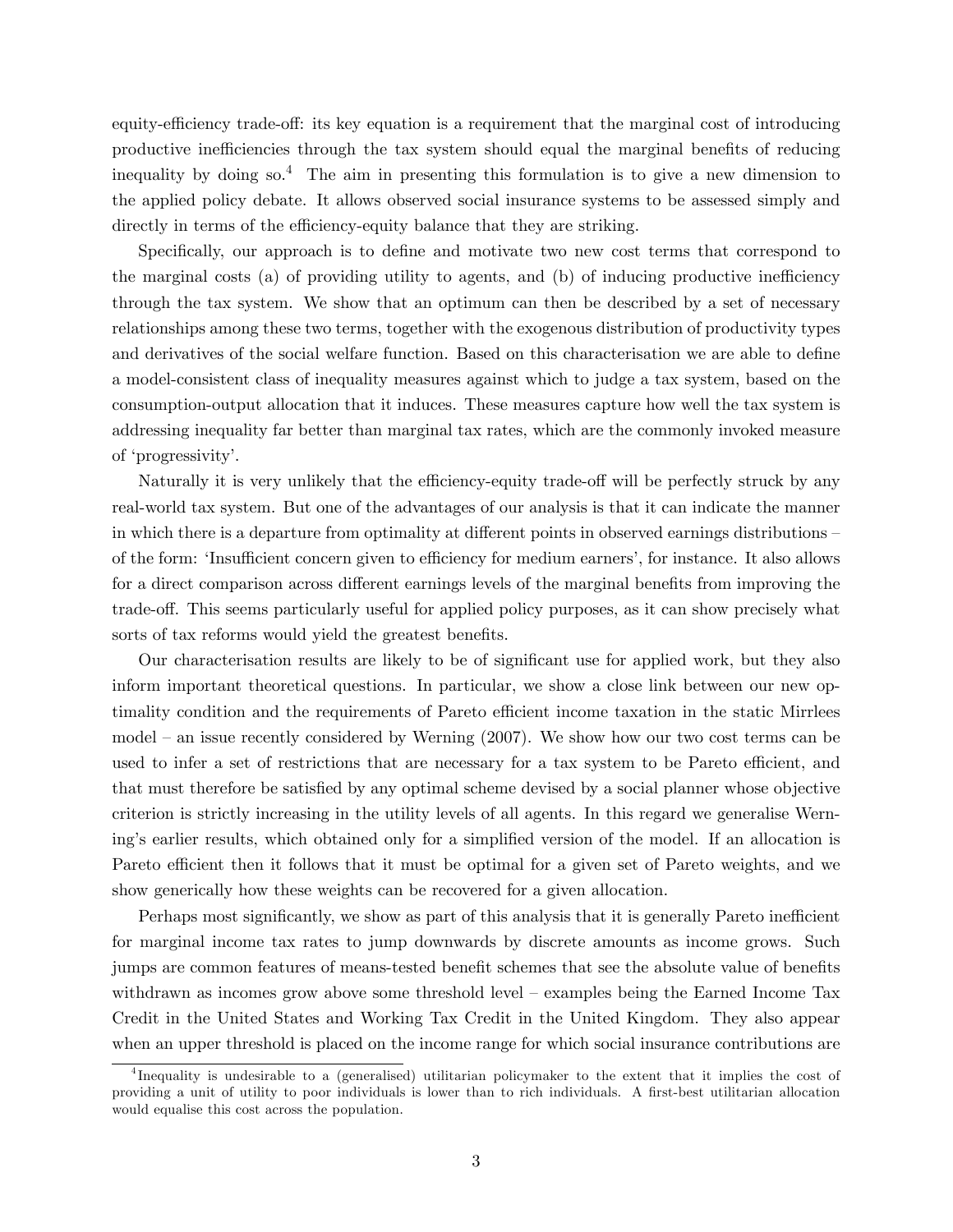made, or if the marginal contribution rate to these schemes falls discretely in income. The Pareto inefficiency of these 'regressive kinks' suggests that they should be uncontroversial candidates for reform.

Following the theoretical results, an applied section then provides an illustrative attempt to quantify the way efficiency-equity trade-offs are managed in practice. Using data from the PSID survey we estimate a distribution of individual-level productivities consistent with observed crosssectional income and consumption patterns for the US economy in 2008. This distribution satisfies the requirement that each agent's observed consumption-output choices in the dataset must be optimal given (a) the marginal tax rate that they are estimated to have faced, and (b) an assumed, parametric form for the utility function. Given this type distribution, for the same utility structure we can then infer the marginal benefits to changing the income tax schedule at different points, and in particular to changing the way in which efficiency and equity considerations are balanced against one another.

The main qualitative result of this exercise is that the US tax system appears systematically to introduce too few productive distortions relative to the degree of inequality that it leaves in place. Put differently, equity concerns are under-valued relative to the Mirrleesian optimum. This result is surprisingly general: it is true at all points along the income distribution for a benchmark calibration of constant-elasticity preferences over consumption and leisure, and a social objective that admits moderate diminishing marginal social welfare returns as individuals' resources are increased.<sup>5</sup> Quantitatively, we find that the greatest gains would follow from reducing the post-tax income gap between low-to-middle income earners and more productive types. Fixing an income level around the 25th percentile of the earnings distribution and changing taxes so as to reduce the *relative* post-tax incomes of all higher-earning agents by around seven dollars  $-$  redistributing the proceeds to keep social welfare constant  $\sim$  could generate a resource surplus of up to a dollar per taxpayer.

Moreover, the direction of the bias ascribed to observed policy is only partially reversed when there are no diminishing marginal social welfare returns to providing individuals with resources, in the sense that the individual utility function is homogeneous of degree one in consumption and leisure, and the policymaker is utilitarian. In this case we still find that more productive distortions would be beneficial across the lower two quartiles of the income distribution, because of an enduring difference in the relative cost of providing welfare to low earners. This is despite the absence of any 'intrinsic' incentive to redistribute through strict curvature in the social, or individual, welfare function.

Finally, our analysis considers the Pareto efficiency of the observed tax system. We show that there is no clear violation of the Pareto criterion beyond the 'regressive kinks' mentioned above. But the pattern of Pareto weights that is needed in order for observed taxes to be optimal is far from uniform across the income distribution. Interestingly, policy appears to be placing disproportionally

<sup>&</sup>lt;sup>5</sup>To be clear, these diminishing returns are treated as arising from curvature in a Bergsen-Samuelson social welfare function, aggregating underlying utility functions that are homogeneous of degree one in consumption and leisure.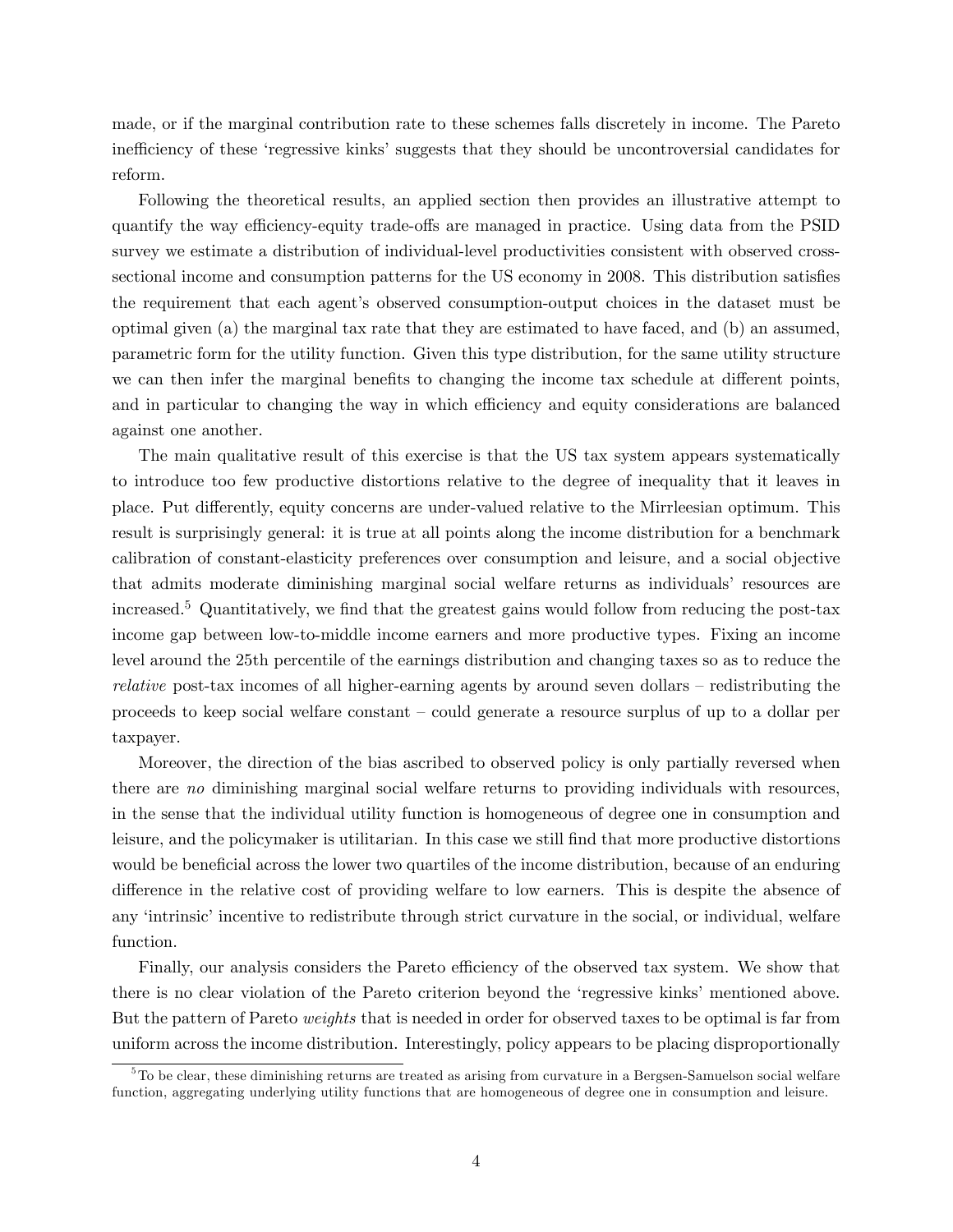high weight on the welfare of agents in the middle of the income distribution, with relatively low weight in the extremes. A possible exception to this rule is that *very* high earners may receive relatively favourable treatment, but this conclusion is quite sensitive to the empirical strategy used, for reasons explained beloow. Overall this would be consistent with a model of political economy in which politicians court the support both of the median voter and  $-\text{potentially } - \text{of the}$ very rich.

Some of these results are clearly contentious. But to the extent that they have limitations, these are largely shared with all papers that use the static Mirrleesian framework to answer applied questions about optimal income taxes. Since this model remains central to ongoing debates about the appropriate top rate of tax in particular,  $6$  it seems of interest to use it to assess tax policy more  $broadly - and in particular to interrogate existing tax structures.$ 

The rest of the paper proceeds as follows. Section 2 outlines the basic form of the static Mirrlees problem that we study. Section 3 presents our main characterisation result when a specific, generalised utilitarian welfare criterion is applied, and relates it to a weaker set of restrictions that follow simply from the Pareto criterion. We provide a brief discussion linking our analytical approach to the 'primal' method familiar from Ramsey tax theory. Section 4 provides intuition for the general result by applying it to the well-known isoelastic, separable preference structure, deriving novel results for the top rate of income tax in this case. Section 5 contains our main empirical exercise, testing the efficiency-equity balance struck by the US tax system. Section 6 concludes.

## 2 Model setup

## 2.1 Preferences and technology

We use a variant of the model set out in Mirrlees  $(1971)$ . The economy is populated by a continuum of individuals indexed by their productivity type  $\theta \in \Theta \subset \mathbb{R}$ . The type set  $\Theta$  is closed and has a finite lower bound denoted  $\underline{\theta}$ , but is possibly unbounded above:  $\Theta = [\underline{\theta}, \overline{\theta}]$  or  $\Theta = [\underline{\theta}, \infty)$ . Agents derive utility from consumption and disutility from production, in a manner that depends on  $\theta$ . Their utility function is denoted  $u : \mathbb{R}_+^2 \times \Theta \to \mathbb{R}$ , where u is assumed to  $C^2$  in all three of its arguments (respectively consumption, output and type). Demand for both consumption and leisure is assumed to be normal, where leisure can be understood as the negative of output. Types are are assumed to be private information to individuals, with only output publicly observable; this will provide the government with a non-trivial screening problem in selecting among possible allocations.

To impose structure on the problem we endow  $u$  with the usual single crossing property:

**Assumption 1** For any distinct pair of allocations  $(c', y')$  and  $(c'', y'')$  such that  $(c', y') <$  $(c'', y'')$  (in the product order sense) and  $\theta' < \theta''$ , if  $u(c'', y''; \theta') \ge u(c'y'; \theta')$  then  $u(c'', y''; \theta'')$ 

 $6$ The disagreement between Mankiw, Weinzierl and Yagan (2009) and Diamond and Saez (2011) on the appropriate top rate of income tax is an obvious example.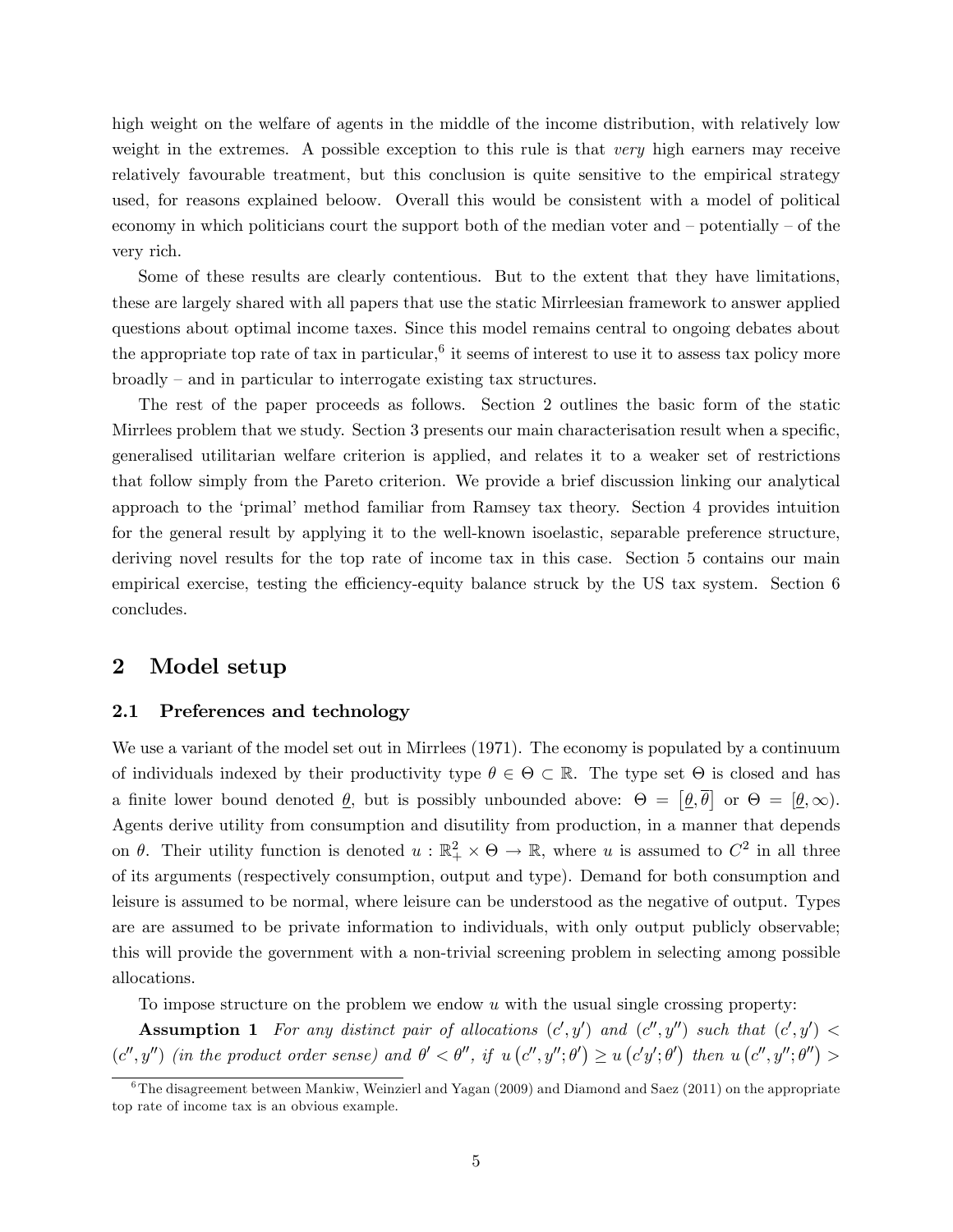$u(c'y';\theta'')$ .

Geometrically this condition is implied by the fact that indifference curves in consumptionoutput space are 'flattening' in  $\theta$ , in the sense:

$$
\frac{d}{d\theta} \left( -\frac{u_y(c, y; \theta)}{u_c(c, y; \theta)} \right) < 0 \tag{1}
$$

Single crossing is an important restriction: it will provide justification for the common practice in the mechanism design literature of relaxing the constraint set implied by incentive compatibility when determining a constrained-optimal allocation. In the appendix we show that it is implied if all individuals share common preferences over consumption and labour supply, with labour supply then being converted into output in a manner that in turn depends on  $\theta$ . Preference homogeneity of this form remains fairly contentious in the literature  $-$  criticised, for instance, by Diamond and Saez  $(2011)$  for being too strong a restriction. But at this stage it is an indispensible simplification for deriving our main results.

## 2.2 Government problem

## 2.2.1 Objective

We define an *allocation* as a pair of functions  $c: \Theta \to \mathbb{R}_+$  and  $y: \Theta \to \mathbb{R}_+$  specifying consumption and output levels for each type in  $\Theta$ . The government's problem will be to choose from a set of possible allocations in order to maximise a generalised social welfare function,  $W$ , defined on the utility levels that obtain for the chosen allocation:

$$
W := \int_{\theta \in \Theta} G(u(\theta), \theta) f(\theta) d\theta
$$

where  $f(\theta)$  is the density of types at  $\theta$  and we use  $u(\theta)$  as shorthand for  $u(c(\theta), y(\theta); \theta)$ .  $G(u, \theta)$ is assumed to be weakly increasing in u for all  $\theta$ . This general formulation nests three important possibilities:

- 1. Utilitarianism:  $G(u(\theta), \theta) = u(\theta)$ .
- 2. Symmetric inequality aversion:  $G(u(\theta), \theta) = g(u(\theta))$ , for some concave, increasing function  $g : \mathbb{R} \to \mathbb{R}$
- 3. Pareto weights:  $G(u(\theta), \theta) = \alpha(\theta) u(\theta)$  for some  $\alpha : \Theta \to \mathbb{R}_{++}$ .

Most presentations of the model use the second of these, following the original treatment by Mirrlees (1971). Utilitarianism is a simpler approach to take, but is often avoided because it undermines any redistributive motive when agents' preferences are restricted to be quasi-linear in consumption – a case that Diamond (1998) showed to be particularly tractable. Werning  $(2007)$ considers the case in which Pareto efficiency is the sole consideration used to assess tax schedules.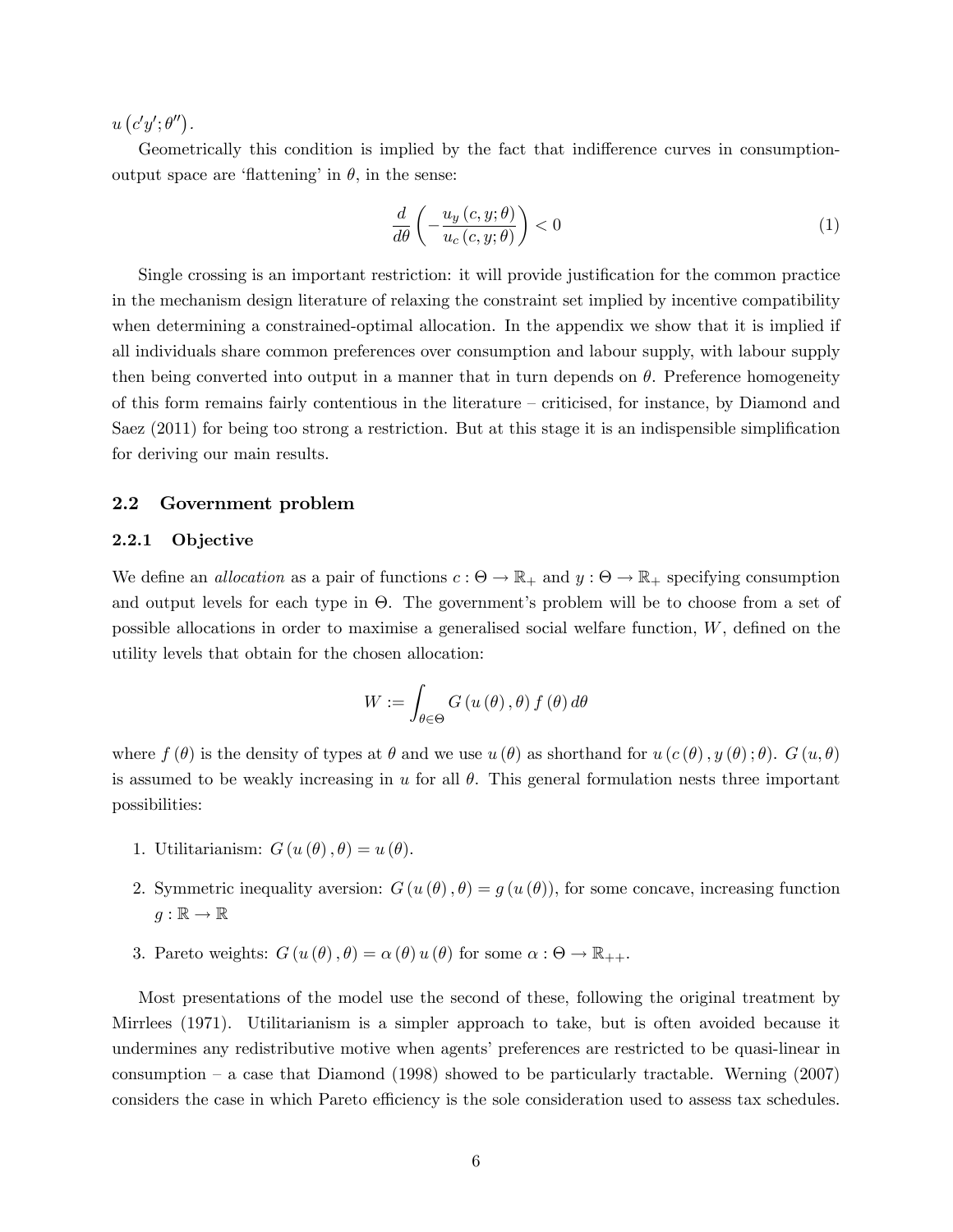In general an allocation A Pareto-dominates an alternative allocation B if and only if  $W$  is (weakly) higher under A than B for all admissible choices of the function  $G$ . Any restrictions on the optimal tax schedule implied by Pareto efficiency alone are thus robust to the controversial question of the appropriate welfare metric  $-$  at least within the class of metrics that satisfy the Pareto criterion. This makes them of interest as a potential means for generating 'consensus' reforms. We will highlight one such reform in Section 3.3 below, which follows from generalising Werning's results.

Notice that the objective  $W$  is 'welfarist' in the traditional sense used in the social choice literature: it maximises a known function of individual-level utilities alone. A recent critique of this approach by Mankiw and Weinzierl (2010) and Weinzierl (2012) has claimed that it does not account for observed policy decisions – notably the absence of 'tagging' that would allow tax liabilities to vary on the basis of observable characteristics, such as height, that correlate with individuals' earnings potentials. Saez and Stantcheva (2013) seek to accommodate this critique by allowing the marginal social value of providing income to a given individual itself to be endogenous to the tax system chosen  $-$  on the grounds that certain forms of redistribution might be seen as rewarding the 'deserving' more than others.<sup>7</sup> To keep the problem simple this generalisation is not admitted here, but it may be useful in future to explore its incorporation into the characterisation that we set out.

## 2.2.2 Constraints

The government seeks to maximise  $W$  subject to two (sets of) constraints, which together will define the set of incentive-feasible allocations. The first is a restriction on resources:

$$
\int_{\theta \in \Theta} \left[ c(\theta) - y(\theta) \right] f(\theta) d\theta \le -R \tag{2}
$$

where  $R$  is an exogenous revenue requirement on the part of the government. An allocation that satisfies  $(2)$  will be called *feasible*.

The second requirement is a restriction on incentive compatibility. Since the government can only observe output, not types, it will have to satisfy the restriction that no agent can obtain strictly higher utility by mimicking another at the chosen allocation. The setting is one in which the revelation principle is well known to hold, and so we lose no generality by focusing exclusively on direct revelation mechanisms. If  $(c(\sigma), y(\sigma))$  is the allocation of an agent who reports  $\sigma \in \Theta$ , incentive compatibility then requires that truthful reporting should be optimal:

$$
u(c(\theta), y(\theta); \theta) \ge u(c(\sigma), y(\sigma); \theta) \quad \forall (\theta, \sigma) \in \Theta^2
$$
 (3)

A feasible allocation that satisfies  $(3)$  is *incentive feasible*. The policymaker's problem is to maximise W on the set of incentive-feasible allocations. An allocation that solves this problem is called a constrained-optimal allocation.

 $^7$ This marginal value takes a central role in optimality statements for tax rates derived under the dual approach. See Piketty and Saez (2013) for a general discussion and presentation of these formulae.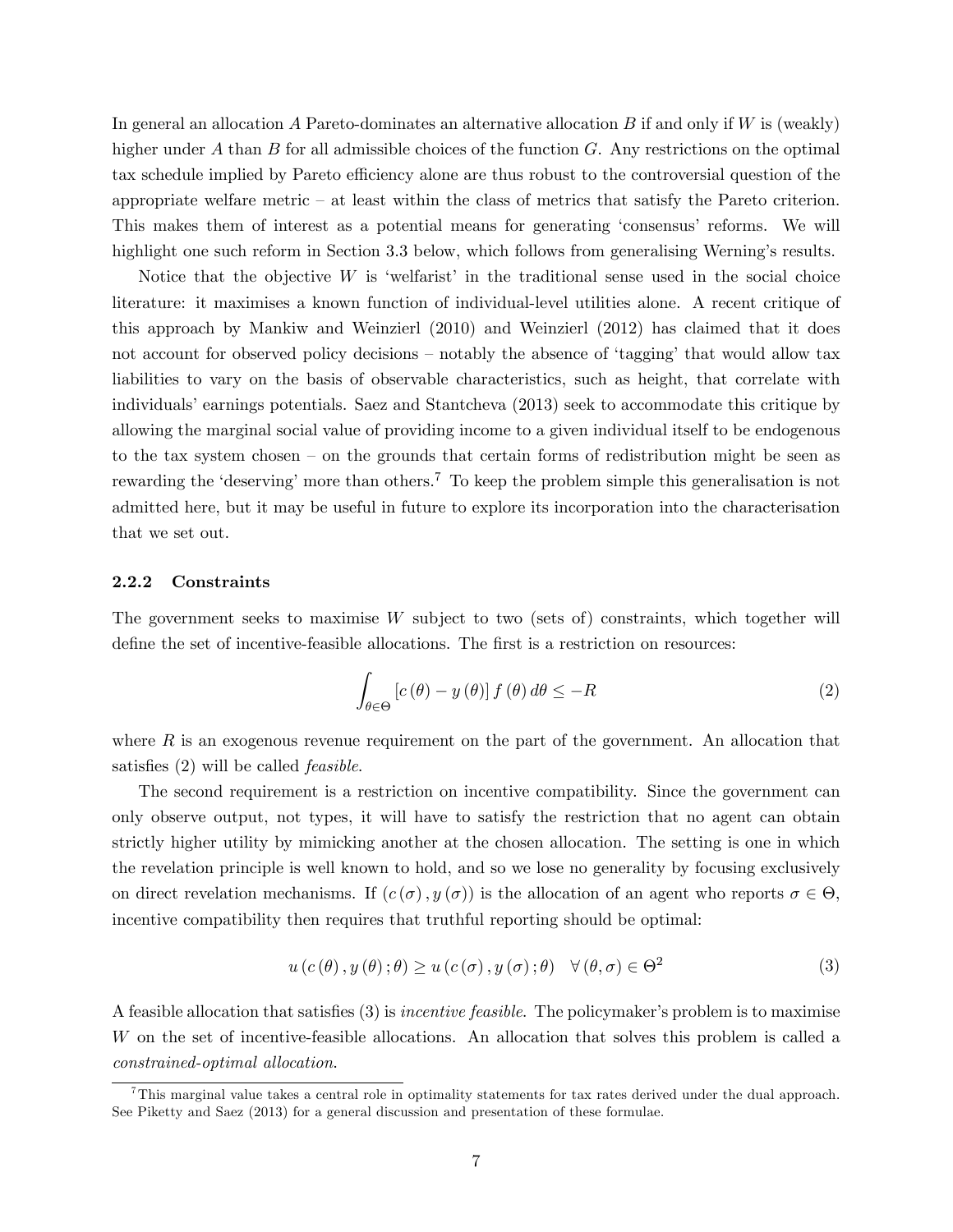Condition (3) provides a continuum of constraints at each point in  $\Theta$ . Such high dimensionality is unmanageable by direct means, and so we instead exploit the single crossing condition to re-cast the constrained choice problem using a technique familiar from the optimal contracting literature.<sup>8</sup> We prove the following in the appendix:

**Proposition 1** An allocation is incentive feasible if and only if (a) the schedules  $c(\theta)$  and  $y(\theta)$ are weakly increasing in  $\theta$ , and (b) it satisfies:

$$
\frac{d}{d\theta}\left[u\left(c\left(\theta\right),y\left(\theta\right);\theta\right)\right]=\frac{\partial}{\partial\theta}\left[u\left(c\left(\sigma\right),y\left(\sigma\right);\theta\right)\right]\right|_{\sigma=\theta} \tag{4}
$$

where the derivatives here are replaced by their right- and left-hand variants at  $\theta$  and  $\overline{\theta}$  respectively.

This envelope condition is a common feature in screening models. It accounts for the 'information rentsí that higher types are able to enjoy as a consequence of their privileged informational position. As an agent's true productivity is increased at the margin, any incentive-compatible scheme must provide enough extra utility under truthful reporting to compensate the agent for the additional welfare he or she can now obtain at a given report. Milgrom and Segal (2002) demonstrate the general applicability of the integrated version of this condition:

$$
u(\theta') = u(\underline{\theta}) + \int_{\underline{\theta}}^{\theta'} u_{\theta}(\theta) d\theta \tag{5}
$$

In what follows we will work with condition  $(5)$  in place of  $(3)$ . By Proposition 1 a feasible allocation that satisfies  $(5)$  and is increasing must be incentive feasible. But increasingness will prove easier to check  $ex$  post, after finding the best feasible allocation in the set that satisfies  $(5)$ alone. Thus we will study the *relaxed problem* of maximising  $W$  subject to  $(2)$  and  $(5)$  alone. A feasible allocation that satisfies  $(5)$  we call *relaxed incentive feasible*; this allocation is (fully) incentive feasible if it is, additionally, increasing. An allocation that maximises W on the set of relaxed incentive-feasible allocations is constrained-optimal for the relaxed problem. Likewise, this allocation will be (fully) constrained optimal if it is increasing. If it is not increasing, we can only infer that the value of W obtained by it is weakly greater than the constrained-optimal value.

Unfortunately there remain no sufficiently general 'primitive' conditions under which the solution to the relaxed problem is known to be increasing.<sup>9</sup> But checking the increasingness constraint ex post is not too challenging an imposition. In addition, if one wishes to analyse the potential benefits from small reforms to *existing* tax systems then there is little cost to doing so under the first-order approach. This is because optimal behaviour by agents in response to a decentralised tax system must always imply an allocation that is weakly increasing in type, given the single crossing condition. Small (differential) perturbations to this allocation must then correspond to movements within the set of incentive-feasible allocations  $-$  that is, alternative allocations that

<sup>8</sup> See, for instance, Bolton and Dewatripont, Chapter 2.

<sup>&</sup>lt;sup>9</sup>If utility is quasi-linear in consumption and the distribution of types has a monotone hazard rate then increasingness is guaranteed; but the assumption of quasi-linearity is too restrictive, as argued in the introduction.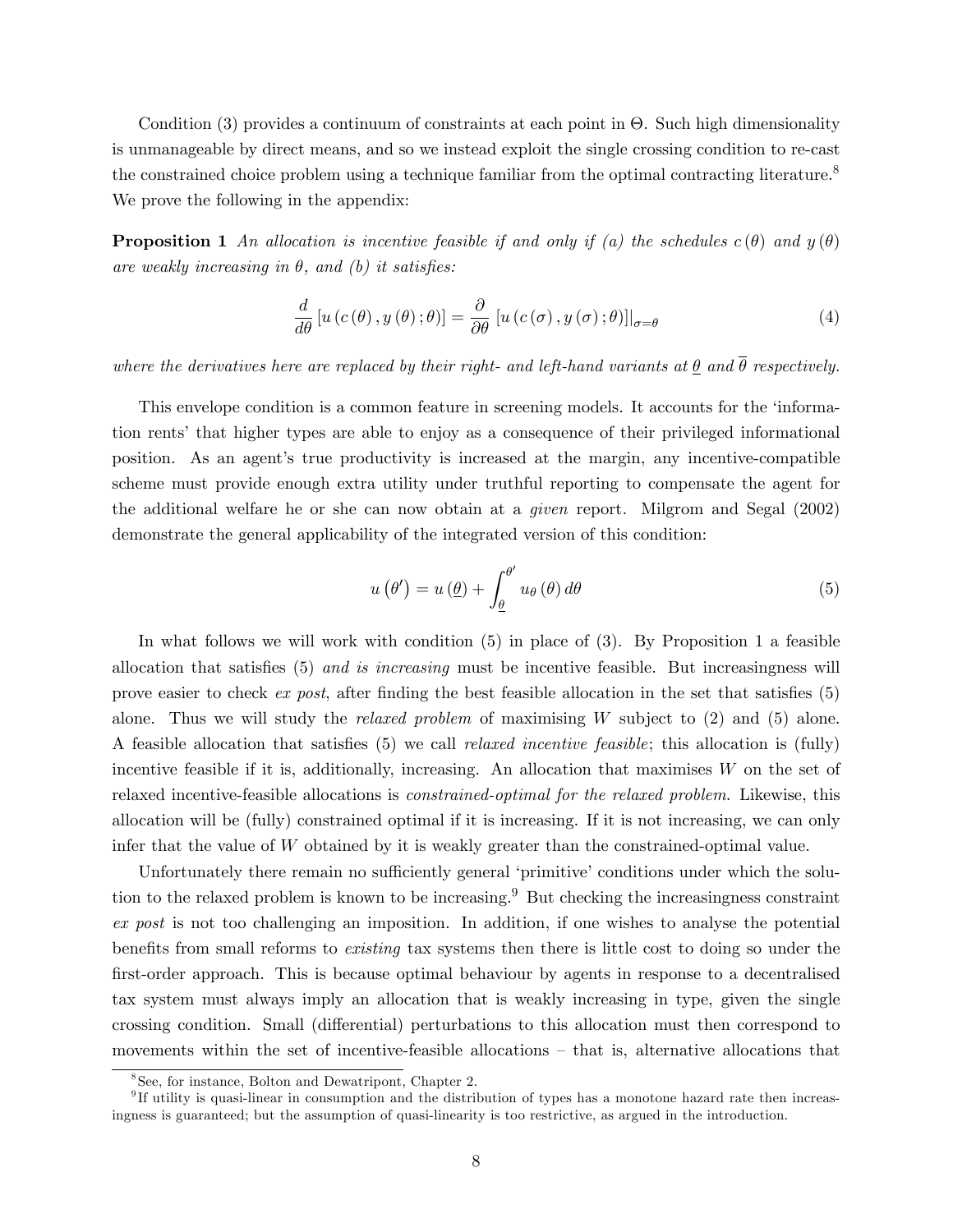could be supported by an appropriate reform of the tax system  $-$  provided they preserve relaxed incentive-feasibility and increasingness. The latter will, moreover, be guaranteed for small enough perturbations provided the original allocation is strictly increasing.

#### 2.2.3 Equivalent representations

An useful feature of this framework is that the constraint set of the problem relies only on the ordinal properties of the utility function. In particular, we could always replace the general incentive compatibility restriction (3) with the following:

$$
V(u(c(\theta), y(\theta); \theta)) \ge V(u(c(\sigma), y(\sigma); \theta)) \quad \forall (\theta, \sigma) \in \Theta^2
$$
 (6)

for any monotonically increasing function  $V : \mathbb{R} \to \mathbb{R}$ . If we define the resulting utility function  $v := V(u(\cdot))$  it is clear that this v inherits the basic structure of u, notably single crossing. The  $\alpha$  constrained-optimal allocation for the problem of maximising  $W$  on the set of incentive-compatible allocations must therefore be identical to the constrained-optimal allocation for the problem of maximising W on the set of allocations that satisfy (6) and the resource constraint (2), where  $\widetilde{W}$ is defined by:

$$
\widetilde{W} := \int_{\theta \in \Theta} \widetilde{G} \left( v \left( \theta \right), \theta \right) f \left( \theta \right) d\theta \tag{7}
$$

and:

$$
\widetilde{G}\left(v\left(\theta\right),\theta\right):=G\left(V^{-1}\left(v\left(\theta\right)\right),\theta\right)
$$

That is, the social objective must be adjusted to incorporate the inverse of the V transformation, but once this change is made the full problem becomes equivalent to our initial representation. What *does* change is the precise specification of the relaxed problem. In particular the derivative of  $v$  satisfies:

$$
v_{\theta}(\theta) = V_u(u(\theta)) u_{\theta}(\theta)
$$
\n
$$
(8)
$$

Thus the equivalent of the envelope condition (5) is:

$$
V(u(\theta)) = V(u(\underline{\theta})) + \int_{\underline{\theta}}^{\theta} V_u(u(\theta)) u_{\theta}(\theta) d\widetilde{\theta}
$$
\n(9)

This is not directly equivalent to (5) except in the trivial case when V is a linear function.<sup>10</sup> Yet if an allocation maximises  $\widetilde{W}$  subject to (2) and (9) and it satisfies increasingness of  $c(\theta)$  and  $y(\theta)$ 

$$
u\left(c,y;\theta\right) = \frac{\left[c-\omega\left(\frac{y}{\theta}\right)\right]^{1-\sigma}}{1-\sigma}
$$

and the transformation  $V$  given by:

$$
V(u) = [(1 - \sigma) u]^{1/(1 - \sigma)}
$$

Clearly the associated  $v$  satisfies:

$$
v_{\theta} = \frac{y}{\theta^2} \omega' \left(\frac{y}{\theta}\right)
$$

 $10$ Consider, for instance, preferences of the Greenwood, Hercowitz and Huffman (1988) form: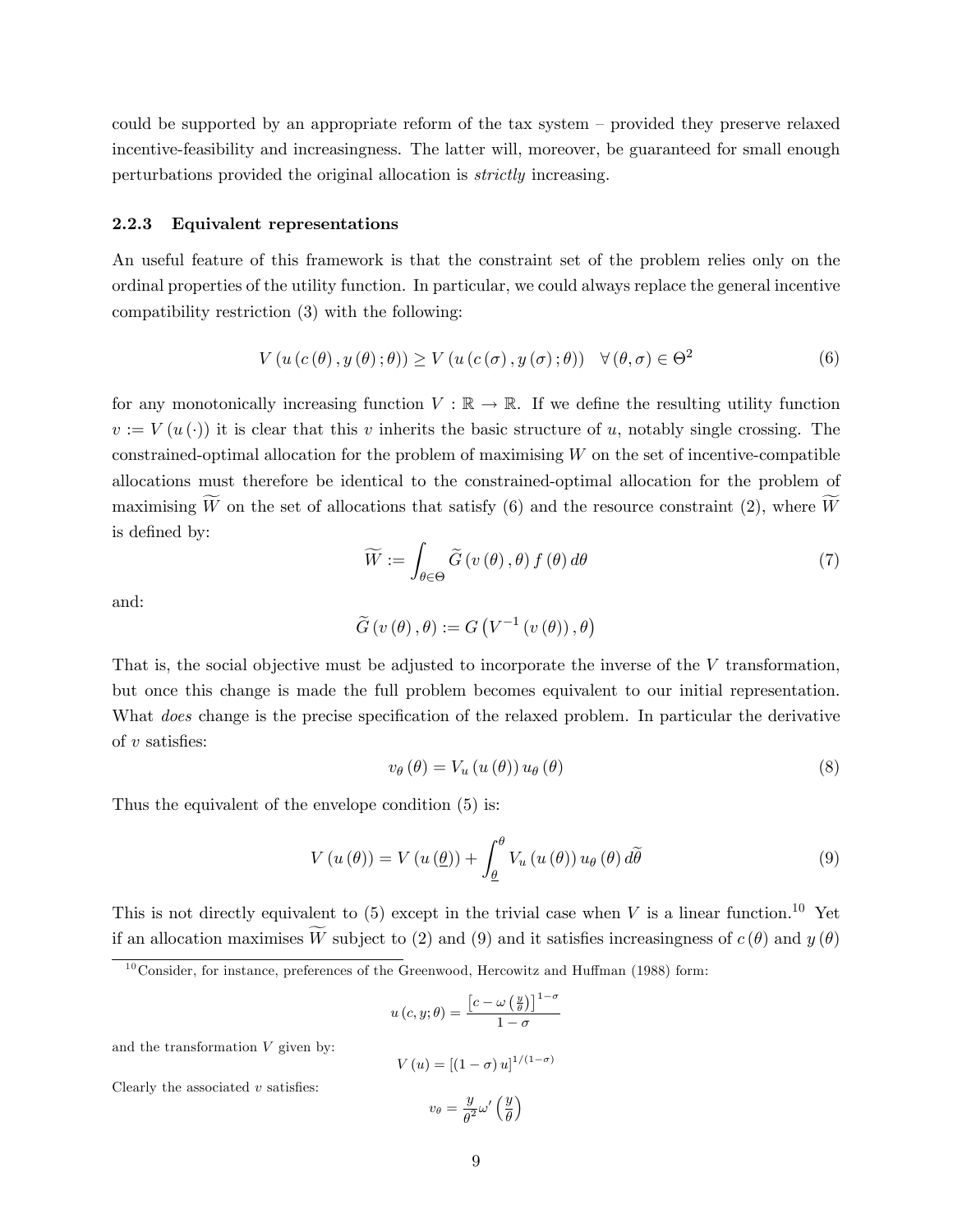in  $\theta$  then, by identical logic to before, this allocation must solve the problem of maximising  $\widetilde{W}$  on the set of incentive-feasible allocations characterised by (2) and (6). But then it must also solve the original problem of maximising  $W$  on the set of incentive-feasible allocations characterised by characterised by (2) and (3).

This is important for what follows because we will introduce into the analysis objects that are defined directly by reference to the marginal information rents  $u_{\theta}$ . But these information rents themselves depend on a particular normalisation of the problem  $-$  that is, a particular choice for V. Some normalisations may yield cleaner representations than others  $\overline{\phantom{a}}$  notably when ordinal preferences can be described by a utility function that is additively separable between consumption and labour supply. We exploit such transformations wherever possible.

## 3 Characterising the equity-efficiency trade-off

In this section we show how the solution to the primal problem can be characterised in a form that isolates the model's central efficiency-equity trade-off. To understand heuristically why this trade-off arises, consider the solution to the 'first-best' problem of maximising  $W$  on the set of feasible allocations alone – ignoring incentive compatibility. Assuming interiority, this can be fully characterised by the resource constraint  $(2)$  together with two first-order conditions:

$$
u_c(\theta) + u_y(\theta) = 0 \quad \forall \theta \in \Theta \tag{10}
$$

$$
G_u(u(\theta'), \theta') \cdot u_c(\theta') = G_u(u(\theta''), \theta'') \cdot u_c(\theta'') \quad \forall (\theta', \theta'') \in \Theta^2
$$
 (11)

The first of these is a productive efficiency condition at the level of individual agents. It equates the marginal rate of substitution between consumption and production to the marginal rate of transformation, which is 1. The second condition deals with the optimal allocation (under  $W$ ) of resources *across* individuals in the economy. There can be no marginal benefits from additional redistribution at the optimum.

Suppose that  $G(u, \theta)$  takes the form  $g(u)$  for some weakly concave, increasing function  $g$  – that is, the social welfare criterion is anonymous, and it exhibits weak aversion to utility disparities. Then under the assumed preference restrictions it is well known that the first-best allocation must involve decreasing utility in type. This is because higher-type agents in general draw the same benefits from consumption as lower types, but are more effective producers. The latter means that the policymaker has an incentive to induce more hours of work from high types; but there is no corresponding reason to provide them with greater consumption. High productivity thus becomes a curse rather than a blessing.

$$
u_{\theta} = \left[c - \omega \left(\frac{y}{\theta}\right)\right]^{-\sigma} \frac{y}{\theta^2} \omega' \left(\frac{y}{\theta}\right)
$$

whereas the expression for  $u_{\theta}$  is far more complicated:

In particular  $v_{\theta}$  is independent of c, whereas  $u_{\theta}$  is not.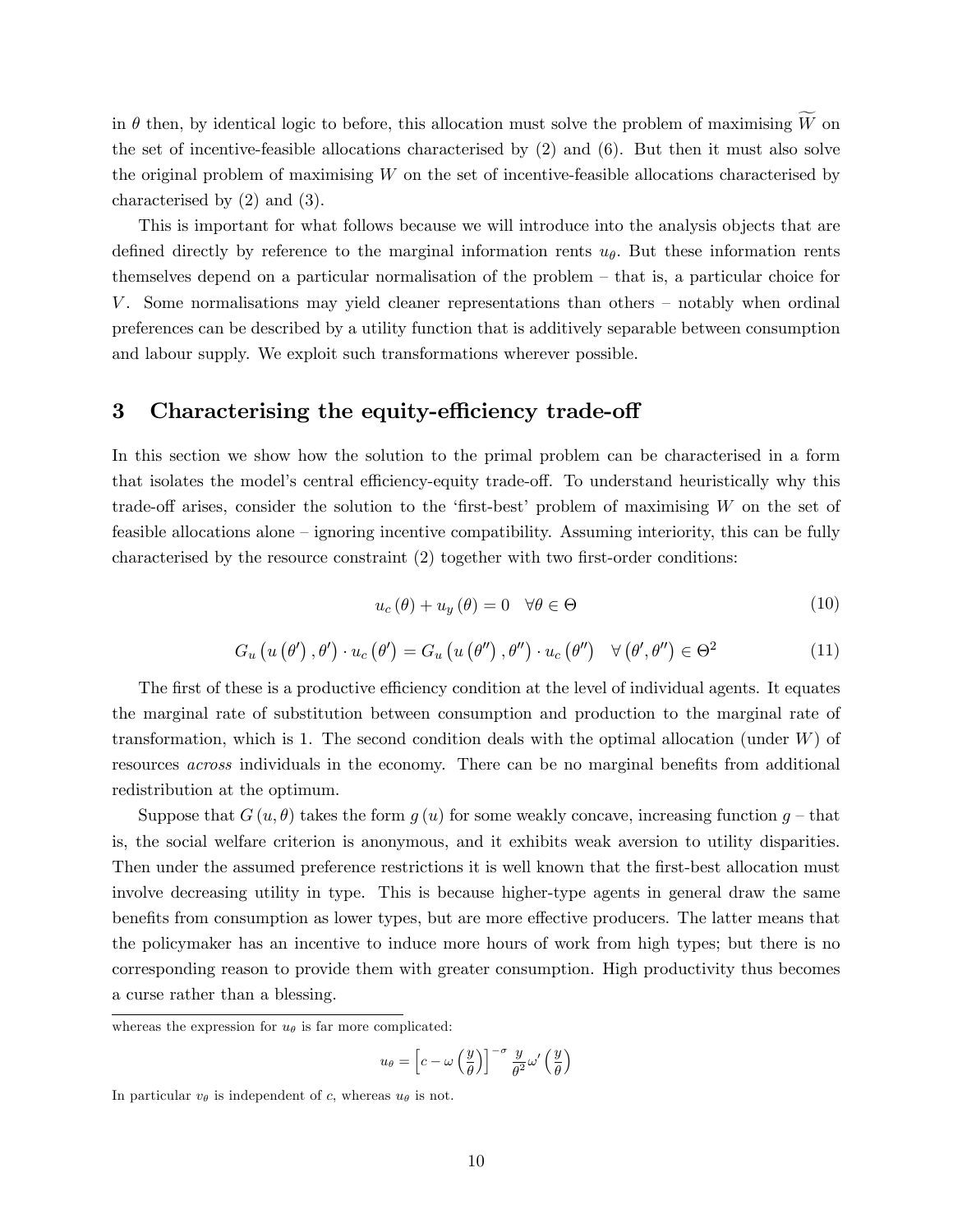Such an allocation is clearly not consistent with incentive compatibility. In particular, since  $u_{\theta} > 0$  always holds, utility will have to be increasing in  $\theta$  at an allocation that satisfies the envelope condition  $(5)$ . Productive efficiency, as characterised by equation  $(10)$ , does remain possible, but (11) cannot simultaneously obtain. Moreover, it may be desirable to break condition (10) and introduce inefficiencies at the individual level as a means to ensure a more desirable *cross-sectional* distribution of resources. This will be true in particular if productive inefficiencies can be used to reduce the value of the 'information rents' captured in (5), which grow at rate  $u_{\theta}$  as type increases. A positive marginal income tax can achieve just this: by restricting the production levels of lower types it reduces the marginal benefits to being a higher type, i.e.  $u_{\theta}$ , since these benefits follow from being able to produce the same quantity of output with less effort. The lower is the output level in question, the lower are the marginal benefits to being more productive. From here there emerges a trade-off between 'efficiency' and 'equity': distorting allocations is likely to incur a direct resource cost, even as it yields benefits from a more even distribution of utility across the population.

#### 3.1 Two cost terms

To characterise this trade-off more formally we first define two cost terms that will be used throughout the subsequent analysis to describe the optimal allocation. These two terms, which are defined distinctly for each  $\theta \in \Theta$  at a given allocation, give the marginal resource costs to the government of changing the allocation of type  $\theta$  in each of two particular ways. In this sub-section we define them, and provide some intuition for their relevance.

The two terms are easiest to rationalise in terms of the envelope condition (5), which stated:

$$
u(\theta') = u(\underline{\theta}) + \int_{\underline{\theta}}^{\theta'} u_{\theta}(\theta) d\theta
$$

This condition provides a link between the utility obtained by an agent of type  $\theta'$ , and the information rents available for every type report up to  $\theta'$ . We have a continuum of such restrictions: one for each  $\theta' \in \Theta$ . This means that in principle even the relaxed problem remains complex to analyse. The reason for defining the cost objects that we do is to allow us to describe the effects of changes to allocations that only affect this set of restrictions in a limited, manageable way. Two such changes prove particularly useful. The first is a change to the allocation of an agent of type  $\theta$  that leaves constant that agent's utility level, but reduces by a unit the value of the information rent  $u_{\theta}(\theta)$ . This will clearly leave unaffected all constraints of the form of (5) for  $\theta' \leq \theta$ , whilst reducing the right-hand side by a uniform (differential) quantity  $d\theta$  for  $\theta' > \theta$ . The second change is an 'improvement' in the allocation of an agent of type  $\theta$  such that  $u(\theta)$  increases by a unit, holding constant the value of information rents earned at  $\theta$ ,  $u_{\theta}(\theta)$ . This increases the left-hand side of the (unique) constraint for which  $\theta' = \theta$ , but leaves unaffected all of the other relaxed incentive-compatibility restrictions.

The two cost terms that we will use to describe an optimal allocation are the net marginal resource costs of these two changes – that is, the marginal increase in  $c(\theta)$  less the marginal increase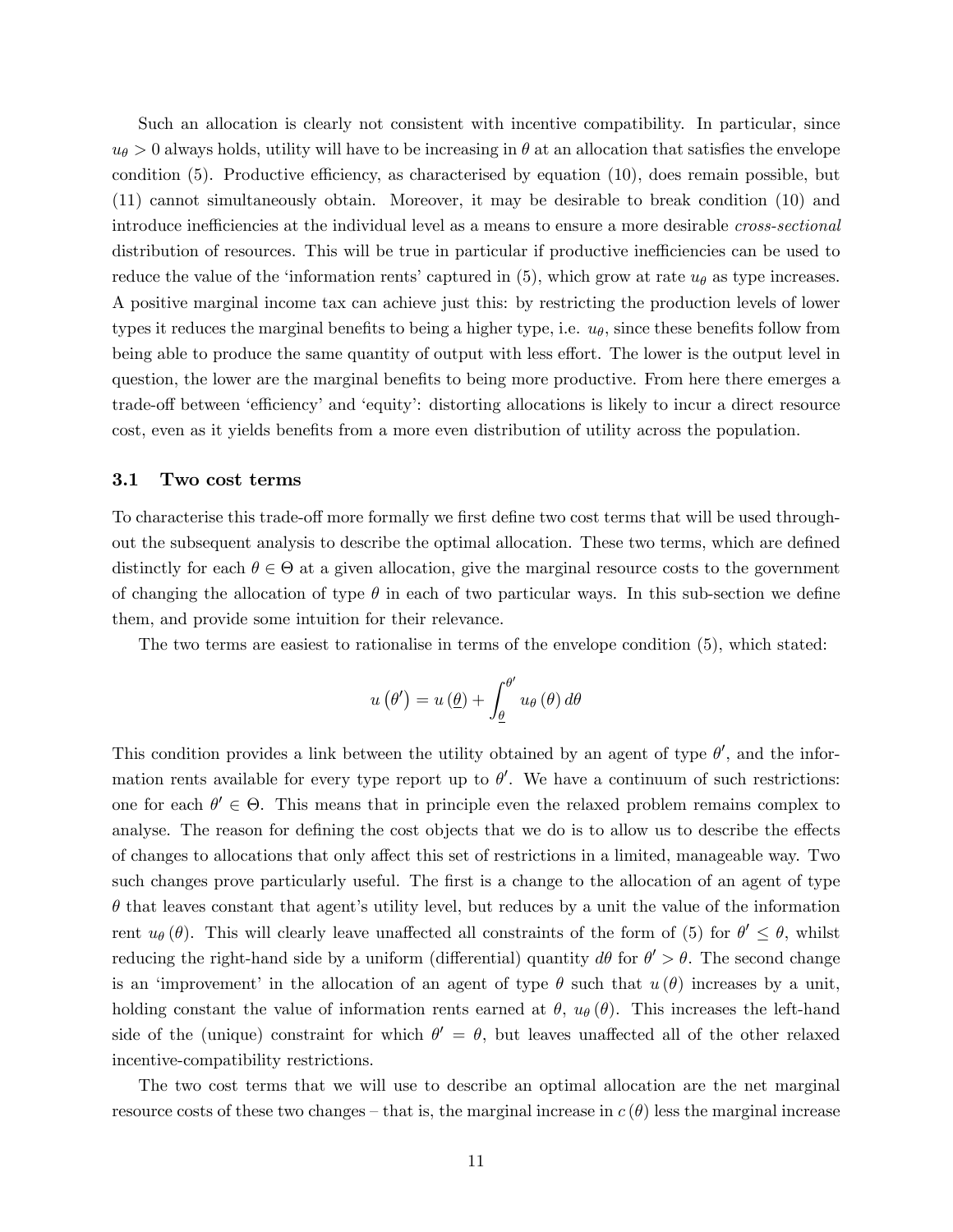in  $y(\theta)$  that each change implies. We first have the marginal cost of distorting the allocation of type  $\theta$  by an amount just sufficient to reduce  $u_{\theta}(\theta)$  by a unit, holding constant  $u(\theta)$ . We label this  $DC(\theta)$  – the 'distortion cost'. It is easily shown to take the following form:<sup>11</sup>

$$
DC(\theta) := \frac{u_c(\theta) + u_y(\theta)}{u_c(\theta) u_{y\theta}(\theta) - u_y(\theta) u_{c\theta}(\theta)}
$$
(12)

Useful intuition for this object can be obtained by defining  $\tau(\theta)$  as the implicit marginal income tax rate faced by type  $\theta$ :

$$
\tau(\theta) := 1 + \frac{u_y(\theta)}{u_c(\theta)}\tag{13}
$$

This is the value of the marginal tax rate that would be necessary to support consumption by type  $\theta$  at the chosen allocation in a decentralised equilibrium, since it sets  $(1 - \tau(\theta))$  equal to the marginal rate of substitution between consumption and output. We then have:

$$
DC(\theta) = \frac{\tau(\theta)}{u_{y\theta}(\theta) + (1 - \tau(\theta))u_{c\theta}(\theta)}
$$
(14)

Consider a marginal change in the allocation given to type  $\theta$  that reduces this agent's output by one unit whilst holding constant their utility. The corresponding reduction in consumption must be  $(1 - \tau(\theta))$  units, since this is the agent's marginal rate of substitution between consumption and output. Thus the policymaker loses  $\tau(\theta)$  units of resources for every unit by which output falls. This accounts for the numerator in (14). Meanwhile for every unit decrease in output and  $(1 - \tau(\theta))$ decrease in consumption, the value of  $u_{\theta}$  will decrease by an amount  $u_{y\theta}(\theta) + (1 - \tau(\theta)) u_{c\theta}(\theta)$ the term in the denominator. Thus the overall expression gives the marginal resource loss to the policymaker per unit by which information rents at  $\theta$  are reduced.

The second relevant cost term is the marginal cost to the policymaker of providing a unit of utility to an agent of type  $\theta$ , along a vector in consumption-output space that is constructed to keep information rents constant. This is denoted  $MC(\theta)$  – the 'marginal cost of utility provision'. It is likewise defined by:

$$
MC(\theta) := \frac{u_{c\theta}(\theta) + u_{y\theta}(\theta)}{u_c(\theta) u_{y\theta}(\theta) - u_y(\theta) u_{c\theta}(\theta)}
$$
(15)

To develop intuition regarding this object, first note that if utility is additively separable in consumption and output then  $u_{c\theta} = 0$ , and  $MC(\theta)$  collapses to  $u_c(\theta)^{-1}$  – the inverse marginal utility of consumption. Separability of this strong form means that consumption utility is entirely

$$
u_{c\theta}(\theta) \frac{dc(\theta)}{d\Delta} + u_{y\theta} \frac{dy(\theta)}{d\Delta} = 1
$$
  

$$
u_c(\theta) \frac{dc(\theta)}{d\Delta} + u_y \frac{dy(\theta)}{d\Delta} = 0
$$

The value of  $DC(\theta)$  is given by solving for the net effect  $\frac{dc(\theta)}{d\Delta} - \frac{dy(\theta)}{d\Delta}$ .

<sup>&</sup>lt;sup>11</sup>This cost is defined as the net resource effect of changing  $c(\theta)$  and  $y(\theta)$  so as to reduce  $u_{\theta}(\theta)$  by a unit at the margin, holding constant  $u(\theta)$ . Define  $\Delta$  as the amount by which  $u_{\theta}(\theta)$  is changed in a perturbation of this form. The restrictions on the changes to  $u(\theta)$  and  $u_{\theta}(\theta)$  imply: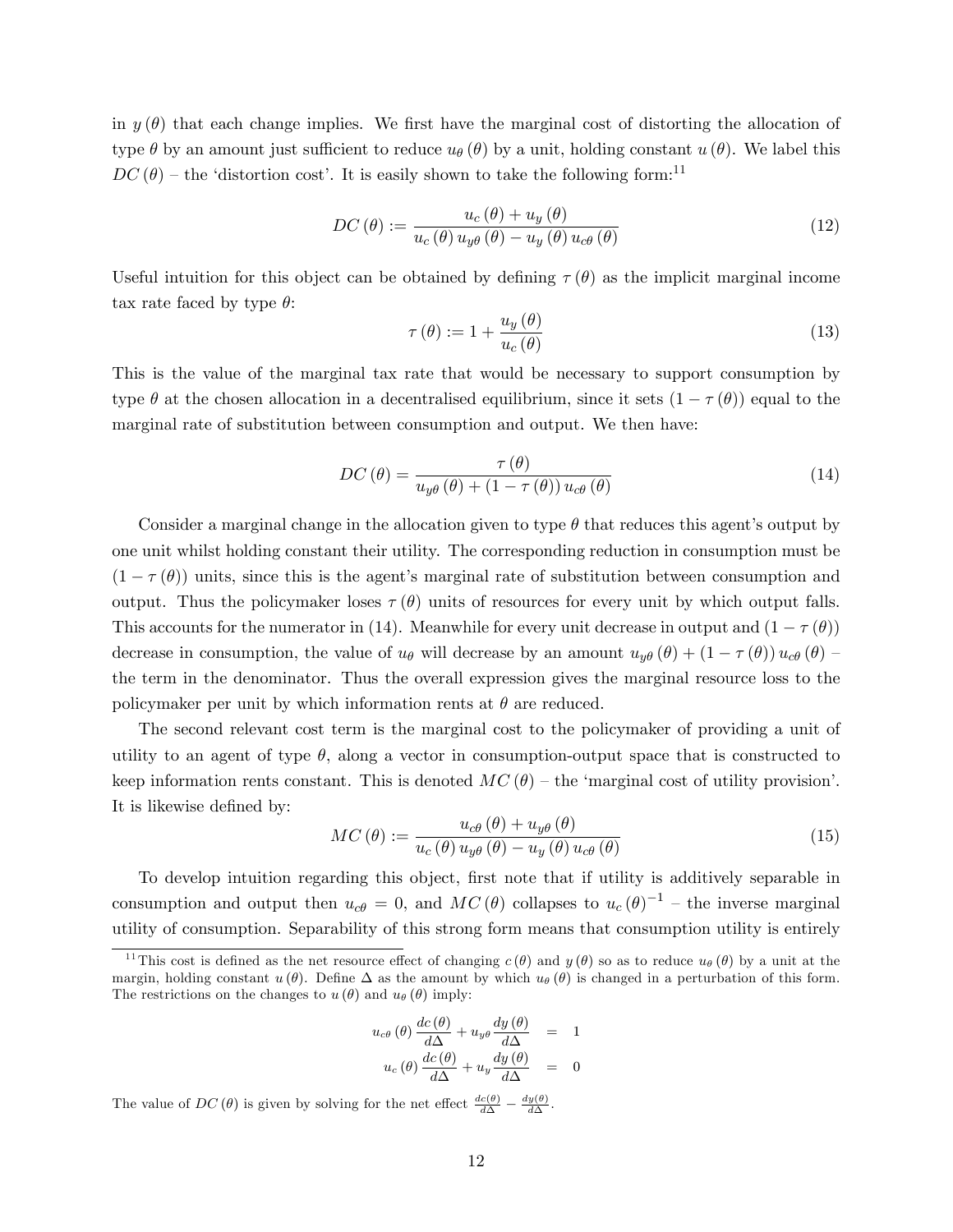type-independent, and thus  $u_{\theta}$  must be unaffected by any changes to allocations that involve changes to consumption alone. This observation has been exploited to prove the 'inverse Euler condition' in dynamic versions of the model, as it allows for a class of perturbations to be constructed in that setting that respect global incentive compatibility.<sup>12</sup>

More generally,  $u_{\theta}$  is easily shown to remain constant provided that for every unit increase in the consumption allocation of type  $\theta$  there is an increase in that agent's output allocation of  $-\frac{u_{c\theta}}{u_{y\theta}}$  $\frac{u_{c\theta}}{u_{y\theta}}$  units. This output change can be rationalised as a 'correction' term, allowing for the fact that under non-separability a change in consumption alone would have differential effects by type. Only by a simultaneous change to the agent's output allocation can information rents now be kept constant.<sup>13</sup> Using this insight we can rewrite  $MC(\theta)$  as:

$$
MC(\theta) := \frac{1 + \frac{u_{c\theta}(\theta)}{u_{y\theta}(\theta)}}{u_c(\theta) - u_y(\theta) \frac{u_{c\theta}(\theta)}{u_{y\theta}(\theta)}}
$$

The numerator here can then be identified as the cost to the policymaker of increasing consumption by a unit, assuming that output is adjusted by  $-\frac{u_{c\theta}}{u_{y\theta}}$  $\frac{u_{c\theta}}{u_{y\theta}}$  units simultaneously. The denominator is the marginal impact that this change has on the agent's utility, so that the overall term is the marginal cost of utility provision that we seek.

## 3.1.1 Example: isoelastic, separable utility

To fix ideas it is useful to illustrate the form taken by our two cost objects when utility takes a specific functional form. One of the simplest cases arises when preferences are isoelastic and additively separable between consumption and labour supply:

$$
u(c, y; \theta) = \frac{c^{1-\sigma} - 1}{1 - \sigma} - \frac{(ye^{-\theta})^{1+\frac{1}{\varepsilon}}}{1 + \frac{1}{\varepsilon}}
$$
(16)

where  $\theta$  here can be understood as the log of labour productivity,  $\varepsilon$  is the Frisch elasticity of labour supply, and  $\sigma$  is the coefficient of relative risk aversion. Separability gives  $MC(\theta)$  a straightforward definition:

$$
MC(\theta) = c(\theta)^{\sigma}
$$
 (17)

 $12$ See Golosov, Kocherlakota and Tsyvinski (2003) for a full discussion of the role of separability in the inverse Euler condition.

<sup>&</sup>lt;sup>13</sup>In particular, suppose that consumption and labour supply are Edgeworth complements, which corresponds to the case in which  $u_{c\theta} < 0$ . Then higher types will benefit relatively less from an increase in consumption at a given allocation, since they are implicitly putting in less labour supply in order to produce it. Hence changing consumption alone would change  $u_{\theta}$ . But higher types also suffer less at the margin from a given increase in output, and thus accompanying the increase in consumption with an increase in production of sufficient magnitude can be enough to hold  $u_{\theta}$  constant.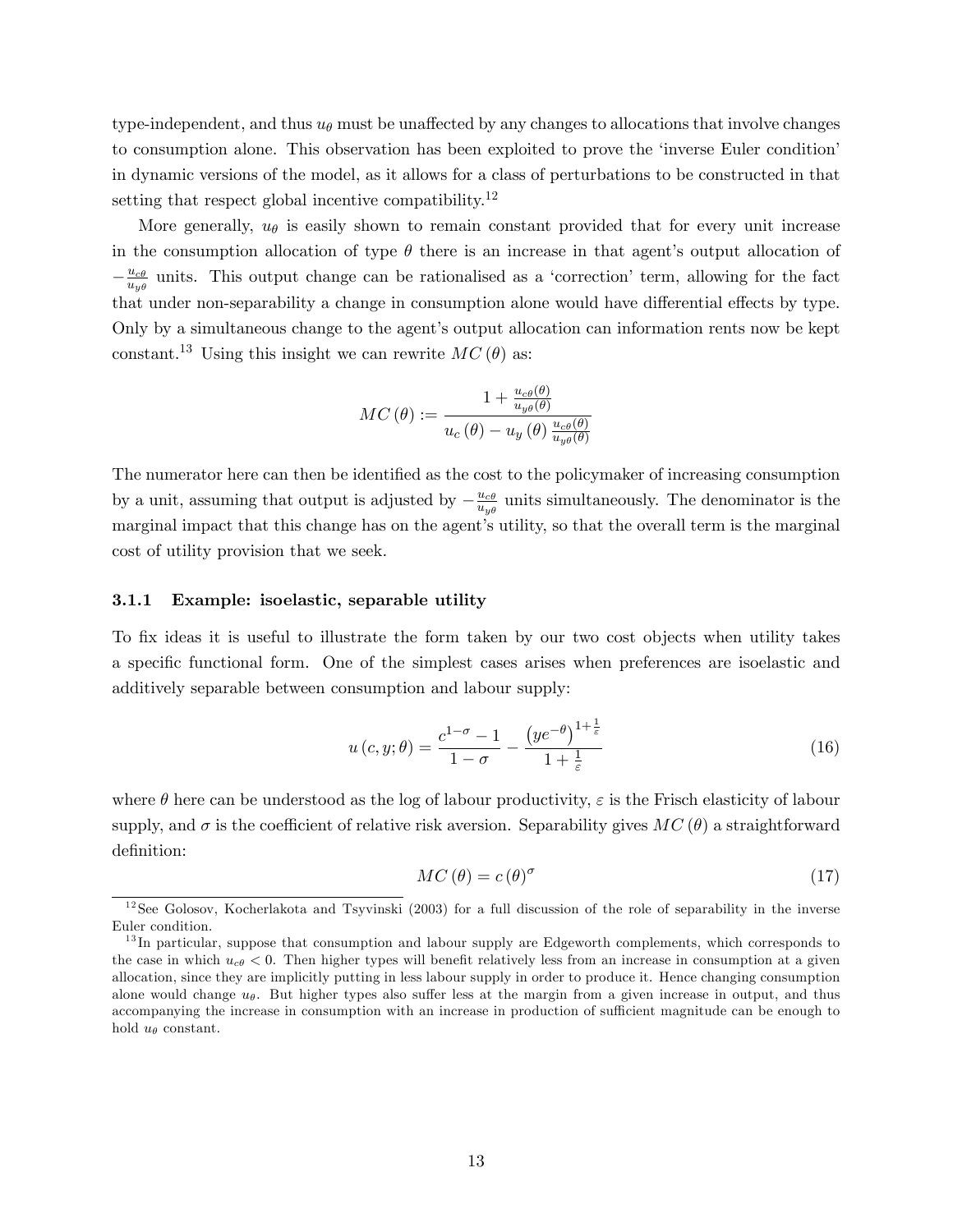whilst – with some trivial manipulation –  $DC(\theta)$  can be shown to satisfy:

$$
DC(\theta) = \frac{\tau(\theta)}{1 - \tau(\theta)} \frac{\varepsilon}{1 + \varepsilon} c(\theta)^{\sigma}
$$
 (18)

Heuristically, the marginal cost of providing utility is the inverse of the marginal utility value of additional resources. If utility is being provided through consumption alone, which is the relevant vector to consider in the separable case, then this corresponds simply to the inverse marginal utility of consumption. As for the marginal cost of distorting allocations,  $DC(\theta)$ , this is increasing in the existing marginal tax rate, since reducing the output of an agent who is already paying high taxes is relatively costly to the public purse. The cost is also higher the higher is  $\varepsilon$ , the Frisch elasticity of labour supply. This is because a higher elasticity generally means a greater reduction in output will be induced for a given reduction in information rents, which raises the associated productive distortions. Finally, the term  $c(\theta)^\sigma$  in the definition of  $DC(\theta)$  follows from the utility scale being applied:  $DC(\theta)$  is the marginal cost of reducing the marginal *utility* benefit from being a higher type,  $u_{\theta}$ , by a unit. In general the lower is the marginal utility of consumption (i.e., the higher is  $c(\theta)^\sigma$ , the more resources will have to change in order to effect the desired change to  $u_\theta$  – and thus the higher will be the distortion costs.

## 3.2 An optimal trade-off

We now present our main characterisation result, which is novel to this paper, and provide a heuristic sketch of why it must hold. The full proof is algebraically involved, and relegated to the appendix.

**Proposition 2** Any interior allocation that is constrained-optimal for the relaxed problem and for which the population expectations:

$$
\mathbb{E}\left[MC\left(\theta\right)\right] := \int_{\theta \in \Theta} MC\left(\theta\right) f\left(\theta\right) d\theta
$$

and

$$
\mathbb{E}\left[G_u\left(u\left(\theta\right)\right)\right] := \int_{\theta \in \Theta} G_u\left(u\left(\theta\right)\right) f\left(\theta\right) d\theta
$$

are bounded must satisfy the following condition for all  $\theta' \in \Theta$ :

$$
DC(\theta') \cdot f(\theta')
$$
\n
$$
= \left\{ \mathbb{E}\left[ MC(\theta) | \theta > \theta' \right] - \frac{\mathbb{E}\left[ G_u(u(\theta)) | \theta > \theta' \right]}{\mathbb{E}\left[ G_u(u(\theta)) \right]} \cdot \mathbb{E}\left[ MC(\theta) \right] \right\} \cdot \left( 1 - F(\theta') \right) \tag{19}
$$

### 3.2.1 Sketch of proof

Consider the consequences of raising at the margin the productive distortion applied to the allocation of an agent whose type is  $\theta'$ , in a manner that holds constant  $u(\theta')$ . The term on the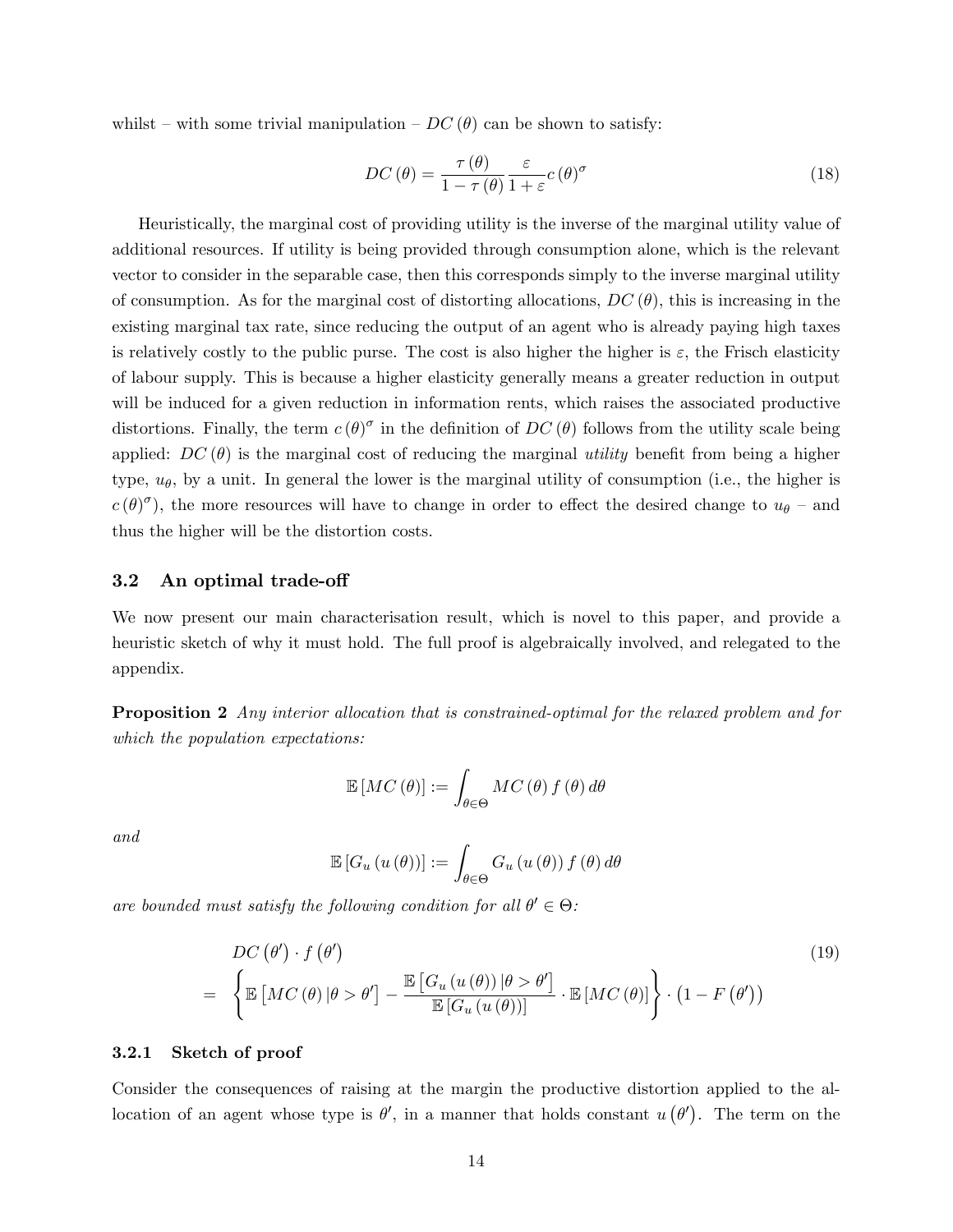left-hand side of (19) measures the cost of this for every unit by which  $u_{\theta}$  is reduced:  $DC(\theta')$  is the per-agent marginal loss in resources for the policymaker for every unit by which information rents are reduced at  $\theta'$ ,  $f(\theta')$  is a measure of the number of agents whose allocations are being distorted.

An increase in the productive distortions applied at  $\theta'$  is beneficial to the extent that it allows resources to be transferred to those who derive greater marginal benefit from them, in the eyes of the policymaker. The right-hand side of  $(19)$  is a measure of this effect. The first term in the main brackets is the marginal quantity of resources (per agent above  $\theta'$ ) that are gained by the policymaker when utility above  $\theta'$  can be reduced uniformly by a unit, holding constant information rents  $u_{\theta}(\theta)$  at each  $\theta > \theta'$ . This uniform utility reduction is made possible because of the reduction in rents at  $\theta'$ , which eases incentive compatibility requirements for higher types. By construction this term must equal the expected value of  $MC(\theta)$  above  $\theta'$ , multiplied by the measure of types above  $\theta'$ ,  $(1 - F(\theta'))$ . The second term in the main brackets corrects for the fact that these resources were not being completely wasted before: the utility of agents above  $\theta'$  is of value to any policymaker placing strictly positive weight on some or all of these agents' welfare. The exact marginal reduction in the value of the policymaker's objective criterion is given by the expected value of  $G_u(u(\theta))$  above  $\theta'$ , multiplied by  $(1 - F(\theta'))$ . To convert this into resource units we need a measure of the marginal cost of providing a unit of social welfare. Utility provision to all agents in a uniform amount is relaxed incentive-feasible whenever it holds  $u_{\theta}(\theta)$  constant for all  $\theta \in \Theta$ , and the per-capita cost of this per unit of utility provided is  $\mathbb{E}[MC(\theta)].$  The impact of this on the social welfare criterion is the population average of  $G_u(u(\theta))$ , and thus the ratio  $\frac{\mathbb{E}[MC(\theta)]}{\mathbb{E}[G_u(u(\theta))] }$  must provide a measure of the resource cost of generating a unit of social welfare.

Equating the left- and right-hand sides of the expression is then a statement that the marginal efficiency costs of distorting allocations must equal the marginal gains from being able to redistribute resources in a more equitable manner as information rents fall.

As the proof makes clear, the requirement that the two objects  $\mathbb{E}[MC(\theta)]$  and  $\mathbb{E}[G_u(u(\theta))]$ are bounded is not a trivial one in models for which types have unbounded upper support. In particular, given a utility function for which optimal policy is well defined – and characterised by  $(19)$  – it is often possible to take a transformation of the utility function and social objective to give an equivalent representation for which the expectation terms in (19) are no longer finite, holding the allocation constant. Imposing boundedness on the expectations is a blunt means to rule out this possibility, though of course it does not follow from the proposition that any allocation for which the expectations are unbounded may be a candidate optimum.

## 3.2.2 Discussion: inequality and progressivity

Overall, condition (19) states how policy should trade off the marginal costs of greater inefficiency imposed on lower types against the marginal benefits of being able to channel resources to those who (are considered to) benefit most from them. In this sense it can be read as a direct efficiency-equity trade-off. One of the most useful consequences of reading it in this way is that it implies model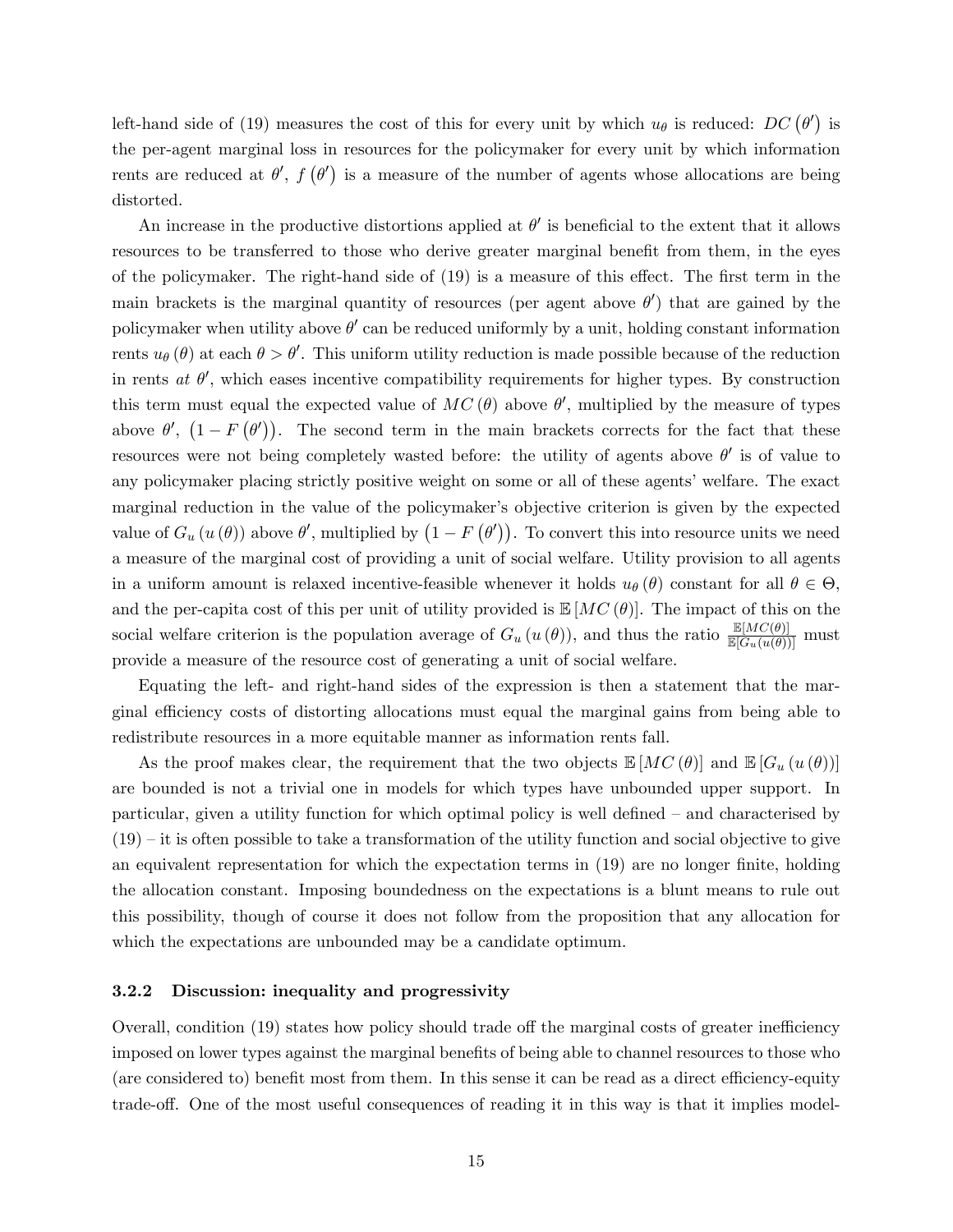consistent measures of concepts such as the degree of progressivity in the income tax schedule. Indeed, it reveals an aspect of the Mirrlees model that is initially quite counter-intuitive: higher marginal tax rates imposed on agents at points low down in the type distribution are a means for achieving greater cross-sectional equality, by reducing the rents of the better-off. A higher marginal tax rate levied on, say, earnings in the region of \$15; 000 will reduce the incomes only of those earning \$15; 000 or more. The additional revenue can be used to redistribute uniformly across the population, meaning that those who experience a net benefit from the tax rise at  $$15,000$  will be precisely those who earn less than \$15; 000. This means in particular that associating the shape of the marginal tax schedule with the degree of 'progressivity', or redistribution, implied by policy  $\alpha$  as is commonly done in popular discussions  $\alpha$  is likely to be a deeply misleading exercise. High taxes even on relatively low income ranges are a necessary part of raising the relative welfare of the poorest.

A far more useful set of measures of inequality will be given by taking the object in the large brackets on the right-hand side of (19) for different values of  $\theta'$ . Unlike alternatives, these are of direct instrumental relevance to the general problem of maximising the given social welfare criterion: the higher they are, the greater are the potential benefits under criterion  $W$  from additional redistribution. These measures are thus instructive for optimal policy, even though  $-$  like all inequality measures – they do not directly express the main policy ranking over social states. They may also take particularly simple forms. For instance, if one assumes a utilitarian objective, together with additively separable utility that is logarithmic in consumption, then the relevant measure would be:

$$
\mathbb{E}\left[c\left(\theta\right)|\theta>\theta^{\prime}\right]-\mathbb{E}\left[c\left(\theta\right)\right]
$$

for each  $\theta' \in \Theta$ . That is, a direct measure of consumption inequality becomes a relevant statistic for gauging the appropriateness of tax policy.

## 3.3 Pareto efficiency

Proposition 2 provides a necessary optimality condition when social preferences across possible allocations correspond to the complete ordering induced by some objective  $W$ . But it is of interest also to consider whether any useful policy prescriptions may arise under more parsimonious, incomplete orderings of allocations – notably the partial ordering induced by a standard Pareto criterion. An allocation  $A$  is Pareto-dominated by an alternative  $B$  if all agents in the economy prefer  $B$  to  $A$ , with the preference strict in at least one case. Among the set of allocations that are relaxed incentive-feasible some may not lie on the Pareto frontier, in the sense that they are Pareto-dominated by others in the same set. The partial social preference ordering induced over allocations by the Pareto criterion is relatively uncontroversial by comparison with the (complete) ordering induced by a specific choice of  $W$ , such as utilitarianism or Rawlsianism. For this reason it is of interest to see how far the Pareto criterion can guide optimal tax rates.

Werning (2007) first discussed the usefulness of this criterion in an optimal tax setting, char-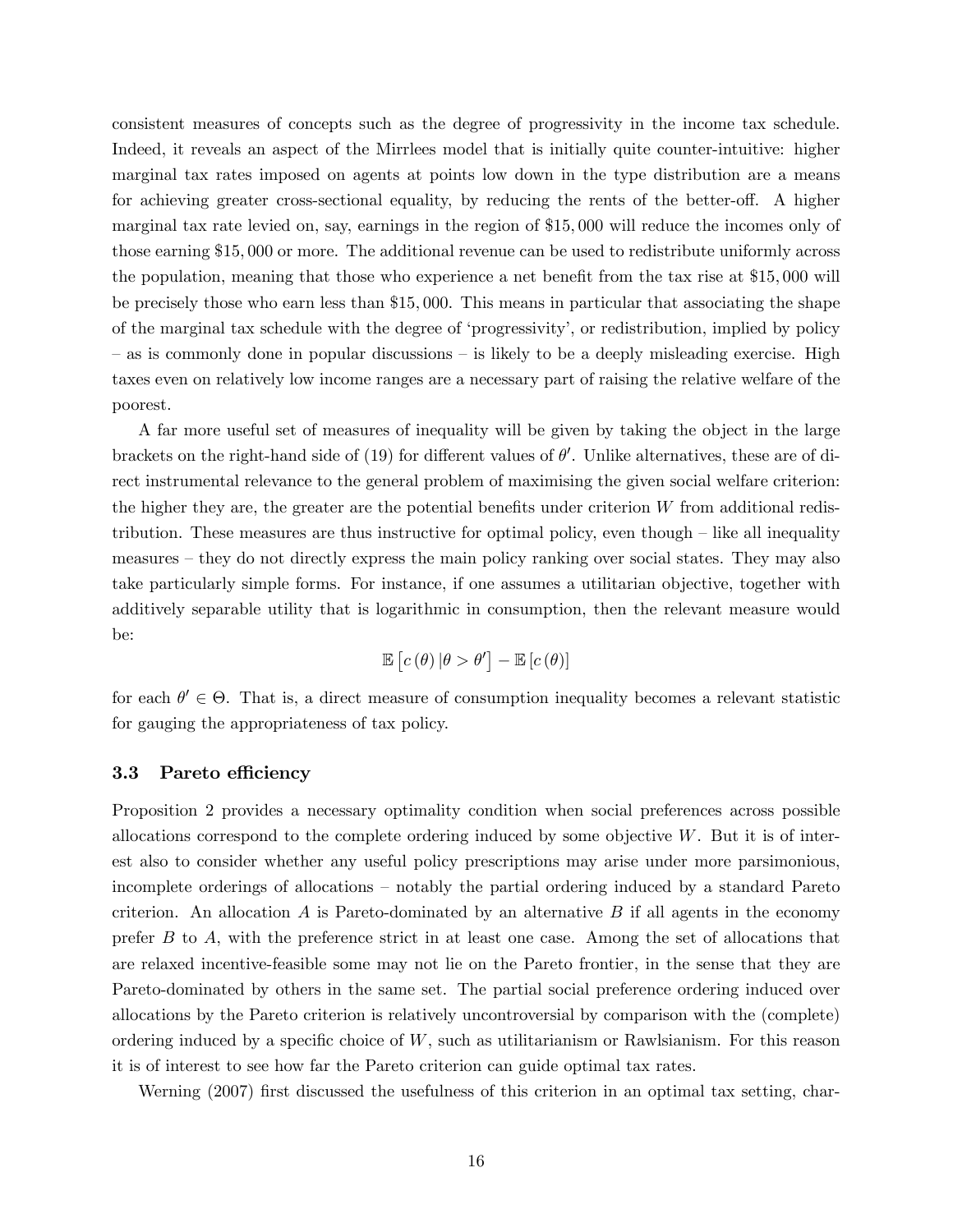acterising the requirements of Pareto efficiency in a simplified version of the Mirrlees model with additively separable utility. The cost objects that we have defined above can be manipulated to provide a more general statement, which follows with a little extra work from the proof of Proposition 2. The focus will be on 'local' Pareto efficiency, which we define as follows: an allocation  $(c(\theta), y(\theta))$  is locally Pareto efficient within a given set if there is some  $\delta > 0$  such that there does not exist an alternative allocation  $(c'(\theta), y'(\theta))$  in the same set that Pareto-dominates  $(c(\theta), y(\theta))$ , and for which  $|c'(\theta) - c(\theta)| < \delta$  and  $|y'(\theta) - y(\theta)| < \delta$  for all  $\theta \in \Theta$ . An allocation being locally Pareto efficient among the set of relaxed incentive-feasible allocations does not rule out that it might be Pareto-dominated by an alternative allocation in that set that is not local to it, just as differential optimality conditions do not guarantee global optima. For that we would need greater structure on the problem than it is meaningful to impose. But a necessary condition for local Pareto efficiency is clearly also necessary for global efficiency, so local arguments can still deliver useful policy restrictions.

We have the following result. Its proof is in the appendix.

Proposition 3 Consider any interior allocation and utility cardinalisation such that the expectation term  $\mathbb{E}[MC(\theta)]$  is bounded. This allocation is locally Pareto efficient in the set of relaxed incentive-feasible allocations if and only if the following three conditions hold:

1. For all  $\theta' \in \Theta$ :

 $\mathbb{E}\left[MC\left(\theta\right)|\theta>\theta^{\prime}\right]\cdot\left(1-F\left(\theta^{\prime}\right)\right)-DC\left(\theta^{\prime}\right)\cdot f\left(\theta^{\prime}\right)$  $(20)$ 

2. The left-hand side of (20) is monotonically decreasing (weakly) in  $\theta'$ .

3.

$$
\mathbb{E}\left[MC\left(\theta\right)\right]>0
$$

The first and third conditions in the Proposition are not that surprising given the definitions of the cost terms. Clearly if the utility of all agents above some  $\theta'$  – or across the entire distribution – can be increased at negative marginal cost then a Pareto improvement can be made. Nonincreasingness of the cost-gap term is perhaps less obvious. Intuitively if it didn't hold then even with (20) satisfied it would be possible to increase the utility rents earned above  $\theta'$  by a unit, decrease those earned above  $\theta'' > \theta'$  by an offsetting unit (so that utility above  $\theta''$  remains constant), and generate surplus resources at the margin equal to the difference between the two cost gaps. The impact on utility would be zero for all agents outside the interval  $[\theta', \theta'']$  and positive for those within it. Hence we would have a Pareto improvement.

As noted by Werning, there is a strong link between the question of Pareto efficient taxation and optimal taxation with a Rawlsian objective, which can be seen by comparing (20) with the main optimality condition (19). A Rawlsian optimum will satisfy inequality (20) exactly for all  $\theta' > \theta$ , since the point at which it is satisfied is the point at which tax revenue would fall if still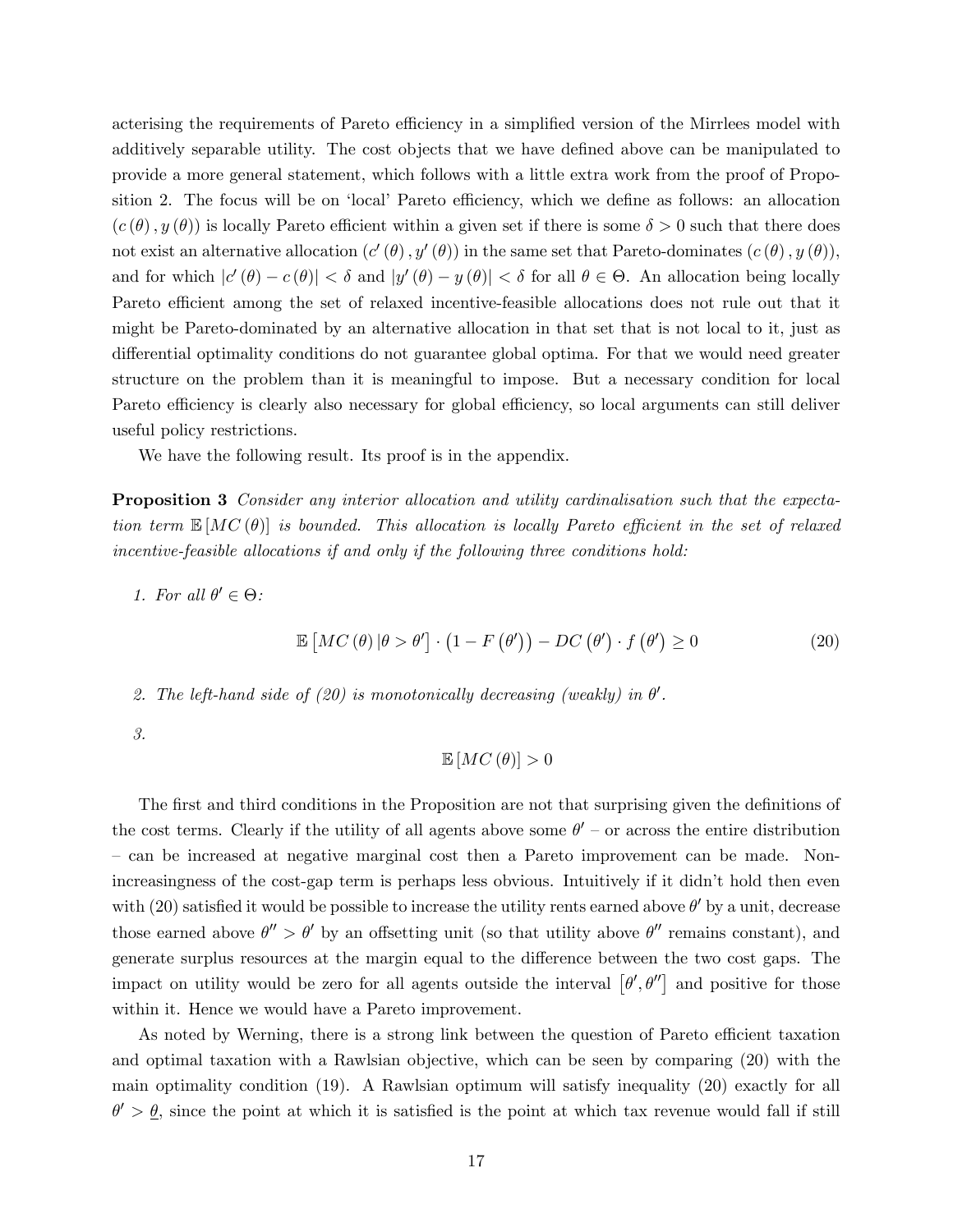more productive distortions were introduced at  $\theta'$ . That is, it characterises the peak of the famous 'Laffer curve' specific to agent  $\theta'$ . Going beyond that peak implies Pareto inefficiency – utility for higher types is reduced, without raising any net resources. A Rawlsian 'maxmin' criterion treats taxpayers above  $\theta$  as revenue sources alone, and thus will seek the peak of the Laffer curve when trading off equity and efficiency considerations for each taxpayer above  $\theta$ . More general welfare criteria that put strictly positive weight on the utility of all agents in  $\Theta$  can be expected to satisfy the inequality strictly: this follows trivially from (19) when the second term in large brackets is positive.

How likely is it that the Pareto criterion will be satisfied in practice? In general the nonnegativity restriction (20) will simply place an upper bound on the level of the productive distortion that is tolerable at  $\theta'$ , which in turn will depend on the deeper properties of the utility function. Higher labour supply elasticities, for instance, are more likely to be associated with a violation of the Pareto criterion by any given decentralised tax system. But our empirical exercise below suggests such violations are not likely to be a feature of the US income tax system at present: marginal tax rates are not so high as to be the 'wrong side' of the Laffer curve.

## 3.3.1 Implication: the Pareto inefficiency of linear benefit withdrawal

More interesting is the non-increasingness in  $\theta'$  that we require of the left-hand side of the inequality. Provided the type distribution is continuous over the relevant subset of  $\Theta$ , this condition will be violated by any piecewise-linear tax schedule  $T(y)$  that incorporates *decreases* in the marginal rate at threshold income levels. Such thresholds imply a non-convex, kinked budget set, and thus induce discrete differences in the allocations of individuals whose types are arbitrarily close to one another. At this point the agent moves from a higher to a lower marginal tax rate, and  $DC(\theta')$  will jump discretely downwards as a consequence, whilst the first cost term in  $(20)$  is relatively unaffected.<sup>14</sup> Thus non-increasingness will be violated.

Decreases in piecewise-linear effective tax schedules are a common feature of benefit programmes such as the Earned Income Tax Credit in the US and the Working Tax Credit in the UK, which augment the salary of low income earners but 'withdraw' the associated transfer at a fixed marginal rate as earnings rise above a certain threshold. At the upper limit of this withdrawal phase the effective marginal tax rate can drop substantially,<sup>15</sup> inducing a non-convexity into the budget set. This will generally be Pareto inefficient. Specifically, it should be possible to deliver a strict

$$
\int_{\theta'}^{\overline{\theta}} MC(\theta) f(\theta) d\theta - DC(\theta') \cdot f(\theta')
$$

 $14$ With no atoms in the type distribution the left-hand side of the inequality can be written:

Since  $MC(\theta')$  is finite the derivative of the first term with respect to  $\theta'$  is always finite, and equal to  $-MC(\theta') f(\theta')$ . If  $DC(\theta')$  drops by a discrete amount at  $\theta'$  the overall term must therefore increase.

 $15$  For instance a single taxpayer with three or more children claiming EITC in the US in 2013 will pay an effective marginal rate of 21.06 per cent (in addition to other obligations) on incomes between \$17,530 and \$46,227, as the total quantity of benefits for which he or she is eligible falls with every extra dollar earned. At this upper threshold benefits are fully withdrawn, and the effective marginal rate thus drops by 21.06 percentage points.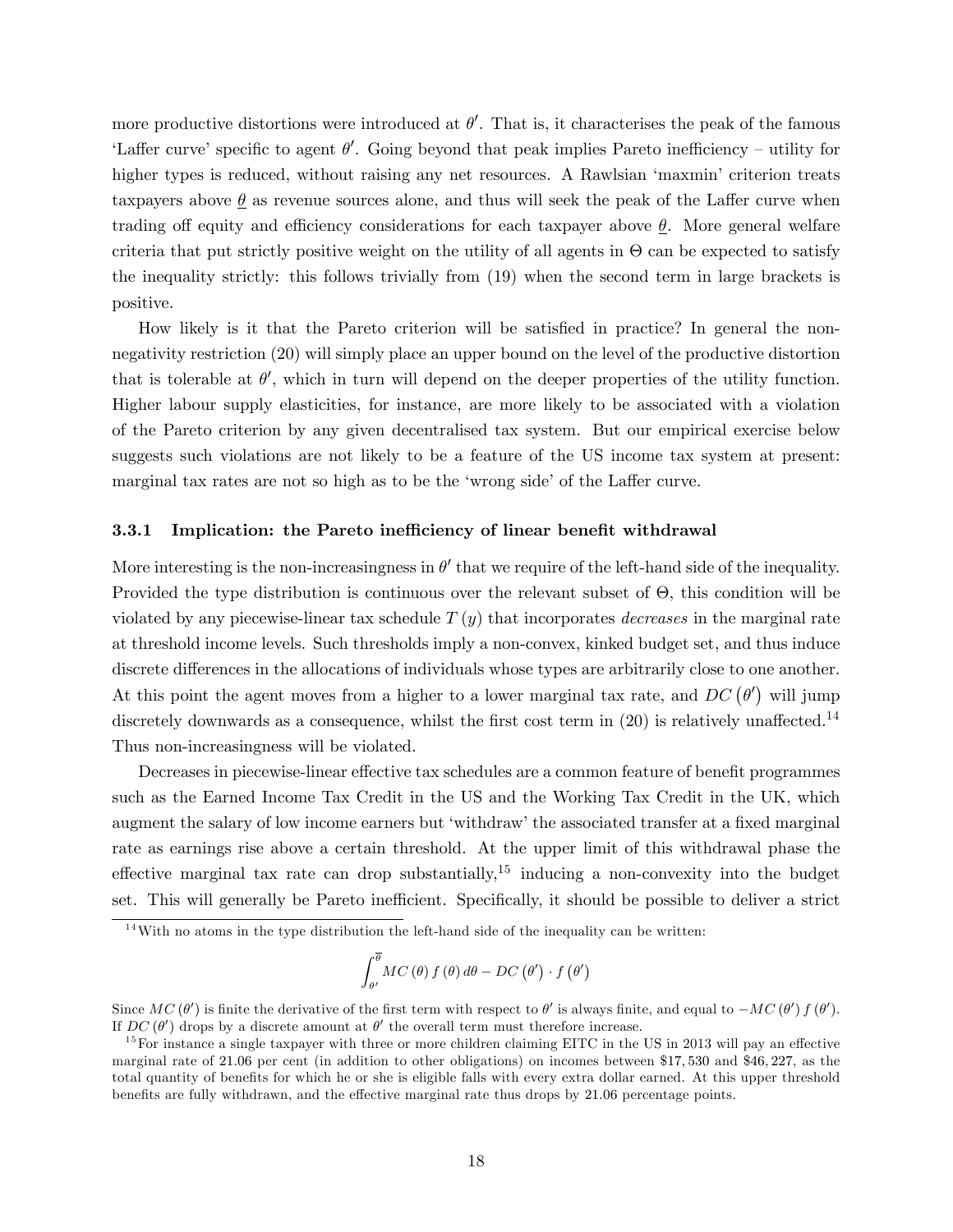improvement in the welfare of a subset of the agents who presently have earnings towards (but below) the upper end of the withdrawal band, by promising them a slightly lower marginal rate were they to work a small quantity of extra hours. 'Smoothing out' the kink in the tax schedule would have the effect of incentivising higher earnings from those in the upper end of the withdrawal  $b$ and  $\overline{\phantom{a}}$  and thus delivering higher tax revenue from them  $\overline{\phantom{a}}$  whilst leaving all others unaffected.

Notice that this argument is very similar to the case for a zero top marginal rate when there is a finite upper type  $\bar{\theta}$ . There too, if the agent with type  $\bar{\theta}$  is stopping work with a strictly positive marginal rate then there can be no loss to a slight cut in any taxes paid on still higher earnings, since these taxes are not affecting the choice of any other agent. If  $\theta$  chooses to work harder she must be strictly better off, and the extra work delivers extra revenue to the policymaker. The argument may be repeated until the marginal rate paid on the last cent earned is zero. Indeed, it is clear from (20) that if there is a finite upper type with strictly positive density then any Pareto efficient tax system will not distort the allocation of that type:  $DC(\bar{\theta}) = 0$ , corresponding to a zero marginal tax rate.

## 3.3.2 Corollary: recovering Pareto weights

A useful corollary of Proposition 3 is that if an allocation does not violate (local) Pareto efficiency then there must be a set of Pareto weights for which this allocation is optimal. More formally:

Corollary 4 Suppose an allocation satisfies the requirements for Pareto efficiency of Proposition 3. Then there exists a social welfare function W of the form:

$$
W = \int_{\Theta} G(\theta) u(\theta) dF(\theta)
$$

such that the allocation achieves a local maximum for W on the set of relaxed incentive-feasible allocations, with the function  $G: \Theta \to \mathbb{R}_+$  satisfying:

$$
G(\theta) = \frac{\overline{G}}{\mathbb{E}\left[MC(\theta)\right]} \left\{DC(\theta')\frac{f_{\theta}(\theta')}{f(\theta')} + \frac{dDC(\theta')}{d\theta'} + MC(\theta')\right\}
$$
(21)

for arbitrary  $\overline{G} > 0$ .

The proof of this statement follows trivially from that of Proposition 3, and is omitted.  $\overline{G}$  can be interpreted as the average Pareto weight: an obvious normalisation would be to set  $\overline{G} = 1$ .

The corollary proves useful when we consider how easily existing taxes can be rationalised. If an allocation is found to be Pareto efficient, any case for tax reform must rest on a perceived misalignment between the existing social preferences reflected in a tax system and appropriate social preferences. Equation 21 provides an expression for these existing preferences. We will infer these for a smoothed version of the 2008 US tax system in Section 5.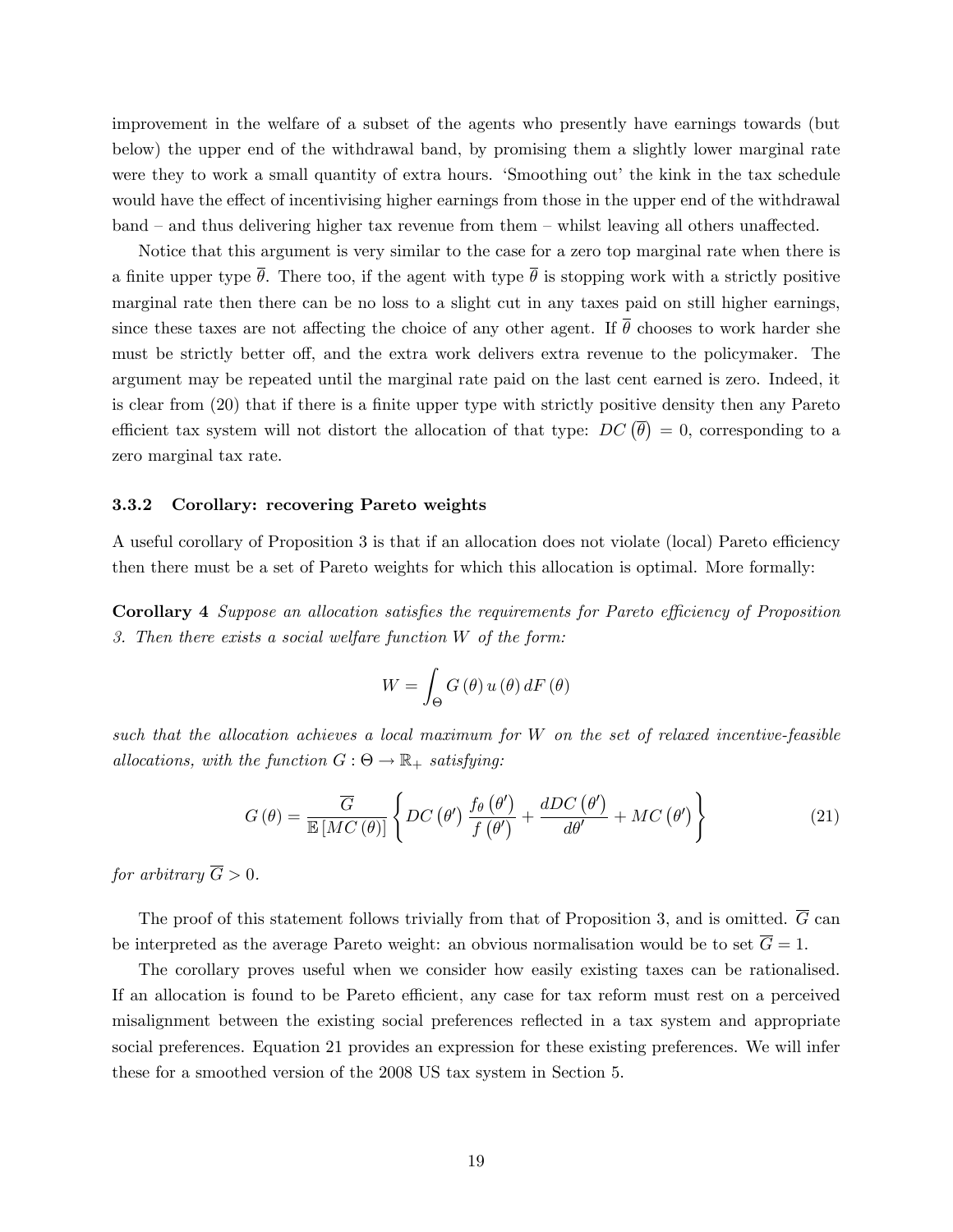## 3.4 Discussion: primal and dual approaches

As noted in the introduction, the existing literature on the Mirrlees model contains a number of insightful optimality statements, and it is instructive to consider how ours relates to them. A useful way to understand condition  $(19)$  is as a 'primal' characterisation of the optimum, contrasting with the ëdualí approach taken by, for instance, Roberts (2000) and Saez (2001). The primal/dual distinction here is used by analogy to the closely related literature on Ramsey taxation models  $-\text{in}$ which second-best market allocations are found within a pre-specified set of distorted 'competitive equilibria with taxes<sup> $16$ </sup>. The primal approach to these problems is to maximise consumer utility directly over the set of real (consumption and leisure) allocations, subject to resource constraints and so-called 'implementability' restrictions, where the latter ensure that the allocation can be decentralised. In Mirrleesian problems the equivalent restriction is incentive compatibility. Prices (and taxes) are then implicit in the solution; they are not treated as the objects of choice. The dual approach, by contrast, optimises welfare by choice of market prices, given the known response of consumers to these prices. The resulting expressions are able to exploit well-known results from consumer theory to express optimal taxes in terms of Hicksian and Marshallian demand elasticities.

Roberts (2000) and Saez (2001) independently showed how a dual approach to the Mirrlees model could be taken, considering perturbations to a decentralised non-linear tax system. As in Ramsey problems, the resulting expressions can be manipulated to be written in terms of compensated and uncompensated labour supply elasticities. This was the key insight of Saez (2001), and it has proved extremely useful for empirical work: it implies optimal taxes can be calculated from estimable elasticities. A large applied literature has emerged in response, surveyed comprehensively by Piketty and Saez (2013). These authors follow Diamond and Saez (2011) in emphasising the practical benefits of optimality statements that depend on estimable 'sufficient statistics' – notably the behavioural elasticities that feature in dual characterisations.

A lesson we hope will be drawn from the current paper is that a primal characterisation may be just as tractable as the dual, and thus of complementary value in drawing applied policy lessons. Though condition (19) is novel, the primal approach more generally is dominant in the growing 'New Dynamic Public Finance' literature, which considers the difficult problem of optimal Mirrleesian taxation over time.<sup>17</sup> Given the complexity of this literature, one can understand Piketty and Saez's comment that the primal approach "tends to generate tax structures that are highly complex and results that are sensitive to the exact primitives of the model.<sup>" 18</sup> But in light of the present results this judgement seems a little rash: though we have made important structural assumptions on preferences, particularly single crossing, we believe condition (19) gives a simple and intuitive characterisation of the optimum. With structural (parametric) forms assumed for preferences it can also link optimal taxes to a small number of estimable parameters, such as the Frisch elasticity of labour supply and the elasticity of intertemporal substitution. We demonstrate this in the

<sup>&</sup>lt;sup>16</sup>See Atkinson and Stiglitz (1980) and Ljungqvist and Sargent (2012) for useful discussions of this distinction.

<sup>&</sup>lt;sup>17</sup>See Kocherlakota (2010) and Golosov, Tsyvinski and Werning (2006) for introductions to this literature.

 $18$ Piketty and Saez use the terminology 'mechanism design approach' in place of what is labelled the 'primal approach' here.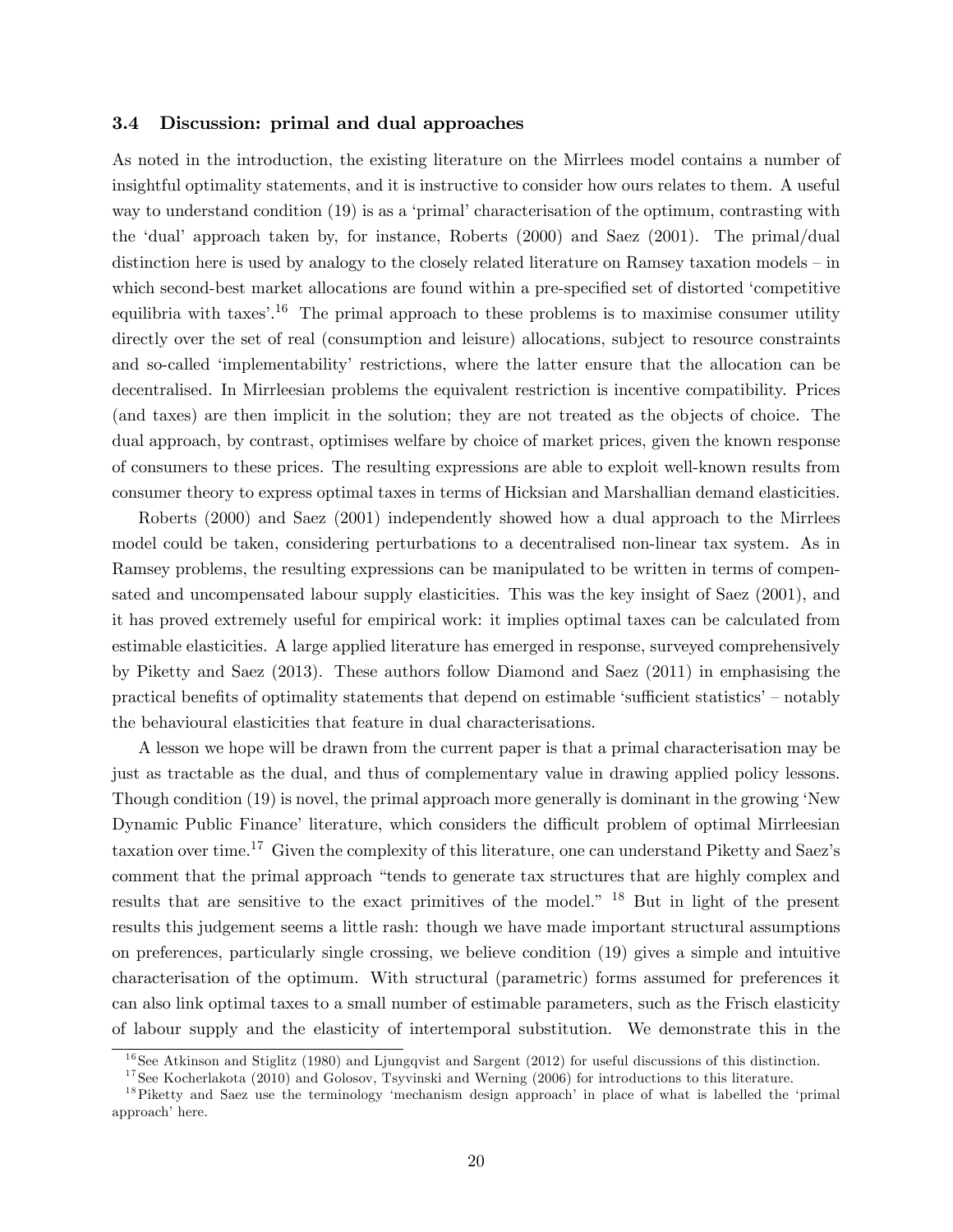subsequent section. Therefore we hope that our primal method might be seen not in contrast to a ësu¢ cient statisticsíapproach to tax policy, but rather as contributing to it.

Whether the dual or primal characterisation will be simpler in general depends  $-$  here as in Ramsey models – on the structure of consumer preferences. As a general rule additive separability in the direct utility function tends to yield greater tractibility in the primal problem, as relevant cross-derivatives of the utility function can then be set to zero. This accounts for the dominant use of the primal approach in studying dynamic taxation problems of both Ramsey and Mirrleesian form, where preferences are generally assumed separable across time and states of the world.<sup>19</sup> Dual representations, by contrast, generally depend on the complete set of cross-price elasticities in different time periods and states of the world  $-$  that is, on an intractably large Slutsky substitution matrix. For this reason the primal approach is likely to continue to dominate the literature on dynamic Mirrleesian problems. Indeed, Brendon (2012) shows how the main theoretical results of the present paper can be generalised to that setting with only minor changes.

## 4 A parametric example

The main advantage of our approach is the tractability of condition (19) when one is willing to impose parametric structure on individual preferences: in this case it generates simple restrictions that can be used for empirical work. In this section we demonstrate how far the condition simpli-Öes when preferences take the isoelastic, additively separable form already discussed above. This delivers a particularly succinct expression for the main optimality trade-off that highlights some important consequences for optimal taxes of income effects in labour supply.

Throughout the exercise it is important to remember that the particular choice of utility function combines a substantive statement about the structure of ordinal preferences with a normalisation to a particular cardinal form. As discussed in section 2.2.3, the optimal allocation is invariant to equivalent utility representations provided the social preference function  $G$  is adjusted appropriately. For this reason it is advantageous to fix on a representation for which the objects  $MC$  and DC take the simplest forms available, which will be achieved by using additively separable representations of the direct utility function where possible  $-$  so that  $MC$  will equal the inverse marginal utility of consumption. For example, the set of utility functions characterised by King, Plosser and Rebelo (1988) all describe the same ordinal consumption-labour supply preference map, and so will deliver the same optimum with the relevant adjustment to  $G$ . It is therefore simplest to focus on the special case of these preferences that is additively separable, with log consumption utility.<sup>20</sup>

<sup>19</sup>A good example of the former is Lucas and Stokey (1983).

 $^{20}$ In dynamic models these arguments clearly no longer apply, as curvature in the period utility function governs dynamic preferences.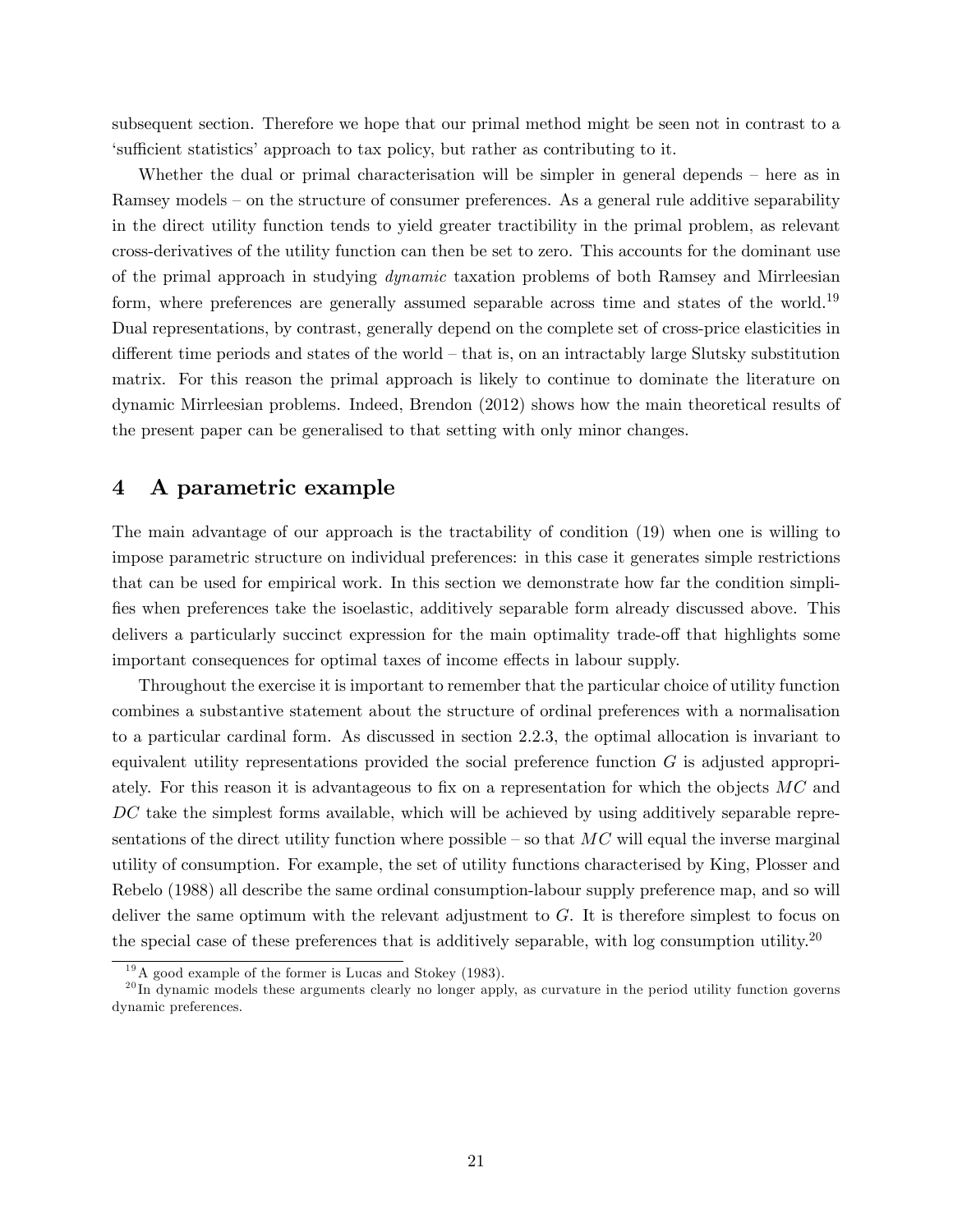## 4.1 Isoelastic, separable preferences

Suppose that the utility function again takes the form:

$$
u\left(c,y;\theta\right) = \frac{c^{1-\sigma}-1}{1-\sigma} - \frac{\left(ye^{-\theta}\right)^{1+\frac{1}{\varepsilon}}}{1+\frac{1}{\varepsilon}}
$$
\n
$$
(22)
$$

As noted above, this means that  $MC(\theta)$  collapses to the simple object  $c(\theta)^\sigma$ , whilst  $DC(\theta)$  satisfies:

$$
DC(\theta) = \frac{\tau(\theta)}{1 - \tau(\theta)} \frac{\varepsilon}{1 + \varepsilon} c(\theta)^{\sigma}
$$

The main optimality condition (19) can then be expressed in the following form:

$$
\frac{\tau(\theta')}{1-\tau(\theta')} = \frac{1+\varepsilon}{\varepsilon} \cdot \frac{1-F(\theta')}{f(\theta')} \cdot \frac{E\left[c(\theta)^\sigma | \theta > \theta'\right] - g(\theta') E\left[c(\theta)^\sigma\right]}{c(\theta')^\sigma} \tag{23}
$$

where we write  $g\left(\theta'\right)$  as shorthand for  $\frac{E[G_u(u(\theta))] \theta > \theta'}{E[G_u(u(\theta))]}.$ 

This expression has dissected the term  $DC(\theta')$  in order to express taxes as a function of all other variables, but it remains a succinct statement of the model's key efficiency/information-rent trade-off. It is particularly useful for drawing attention to four distinct factors that affect this trade-off:

- 1. The Frisch elasticity of labour supply: *ceteris paribus* a higher value for  $\varepsilon$  will result in lower tax rates  $-$  a manifestation of the usual 'inverse elasticity' rule.
- 2. The (inverse) hazard rate term  $\frac{1-F(\theta')}{f(\theta')}$  $\frac{f^{(-r(\sigma))}}{f(\theta')}$ : in general a lower value for this implies lower taxes. This is the mechanical effect of giving greater weight to efficiency costs when the distribution of types at  $\theta'$  is dense relative to the measure of agents above that point. As an effect it was first highlighted by Diamond (1998), and has driven much work on the shape of empirical earnings distributions in the US and elsewhere.
- 3. The character of social preferences, as captured by the term  $g(\theta')$ : the higher is g the lower will be optimal taxes, reflecting the fact that reductions in information rents carry a higher direct cost to the government the more the welfare of relatively productive agents is valued.<sup>21</sup>
- 4. The curvature of the utility function: for a given (increasing) consumption allocation and given set of values for  $g(\theta')$  the final fraction is easily shown to be greater the higher is  $\sigma$ , and so too will be taxes. Intuitively, more curvature in the utility function makes it more costly to provide welfare to high types. The benefits from reducing information rents will consequently be higher, and higher marginal taxes are desirable as a means to reduce them.

<sup>&</sup>lt;sup>21</sup> If  $G(u, \theta)$  exhibits symmetric inequality aversion then  $g(\theta)$  will range between 0 and 1, the former corresponding to a Rawlsian social objective and the latter utilitarianism.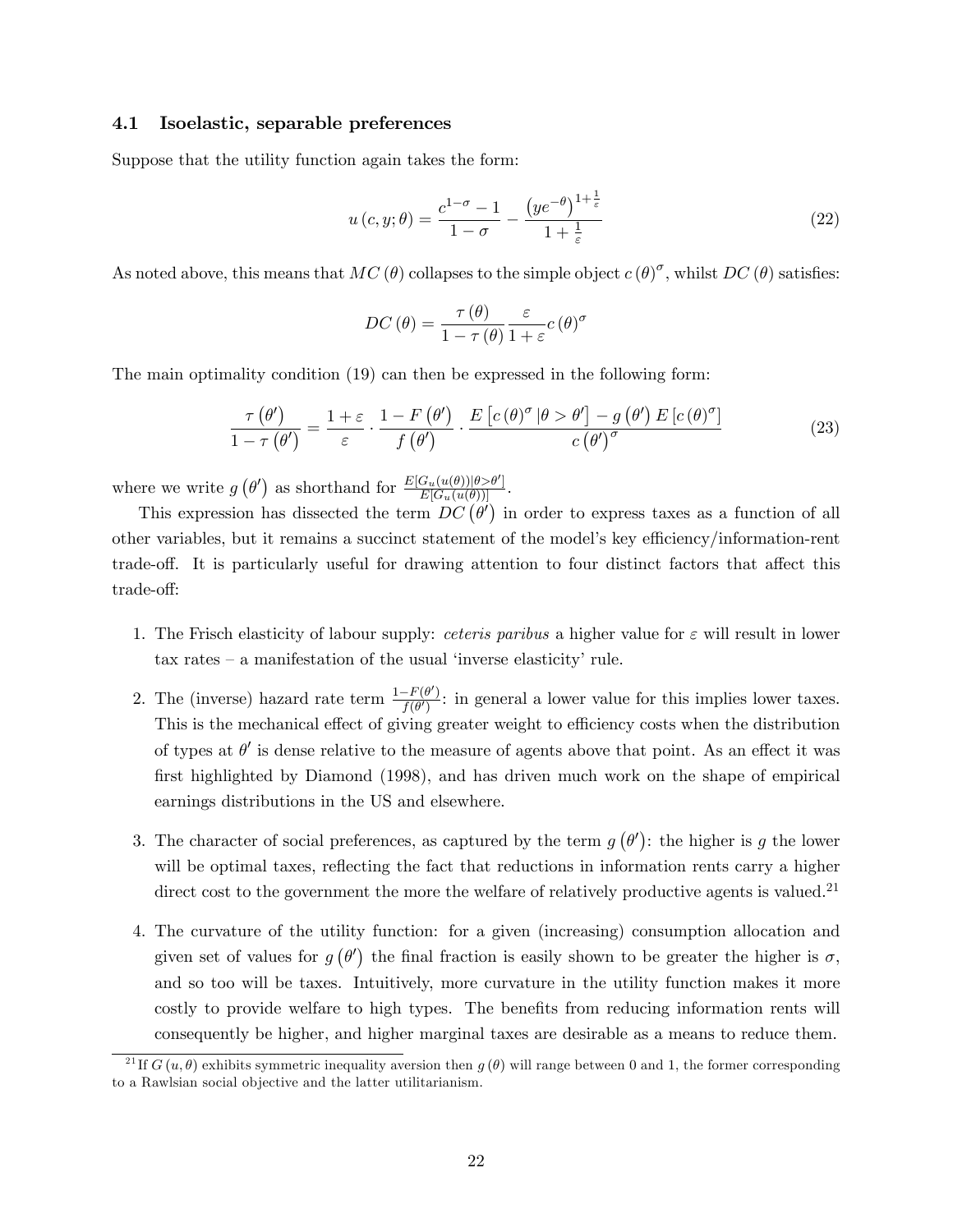The first three of these factors are well understood, but the fourth has received relatively little attention in the literature to date. This is largely because the dual characterisation of the optimum provided by Saez (2001) is far simpler in the case of no income effects – nested here when  $\sigma = 0$ . This is no longer so acutely the case for our representation: whilst the last fraction in (23) reduces to  $(1 - g(\theta))$  under quasi-linearity, for non-zero  $\sigma$  it remains manageable and has an intuitive interpretation as a measure of the relative marginal cost of providing information rents to types above  $\theta'$ .

## 5 Calibration results

### 5.1 General approach

In this section we conduct a more direct calibration exercise to assess the appropriateness of recent US tax policy on the basis of our theoretical characterisation. Specifically, we look to place direct numerical values on the objects in the main optimality condition (19) in order to answer the question: How might the balance between efficiency and equity considerations be better struck? This exercise is based principally on consumption, earnings and tax data from the US economy in 2008, making use of the 2009 wave of the PSID data series.

We first set out the basic idea behind the empirical exercise. Recall the main optimality condition presented in Proposition 2:

$$
f(\theta') \cdot DC(\theta')
$$
\n
$$
= [1 - F(\theta')] \cdot \left\{ \mathbb{E}\left[MC(\theta) | \theta > \theta'\right] - \frac{\mathbb{E}\left[G_u(u(\theta)) | \theta > \theta'\right]}{\mathbb{E}\left[G_u(u(\theta))\right]} \mathbb{E}\left[MC(\theta)\right] \right\}
$$
\n
$$
(24)
$$

This expression is useful because even when the equality does not hold, the objects in it can still be interpreted as population-weighted cost terms expressing the costs of efficiency and equity respectively. The left-hand side is the per-capita marginal quantity of resources lost if the choices of an agent of type  $\theta'$  are distorted in order to reduce information rents above  $\theta'$  by a unit at the margin. The object on the right-hand side is the per-capita marginal quantity of resources gained from this reduction in information rents, assuming that the total value of the social welfare criterion is being held constant.

Our aim is to test how well this efficiency-equity balance is being struck by real-world tax policy – that is, to characterise the nature of departures from optimality. Are taxes giving insufficient weight to efficiency or to equity considerations? And how does this assessment vary as productivity (or income) increases? In principle these questions can be answered by considering the difference between the two cost terms in (24) for different values of  $\theta'$ . To operationalise the expression we need: (a) an individual (cardinal) preference structure, (b) a social objective, (c) a tax schedule to test, and (d) a distribution of types. It will then be possible to infer an optimal consumptionincome choice for all types  $\theta$ , and to study the properties of the (simulated) consumption-income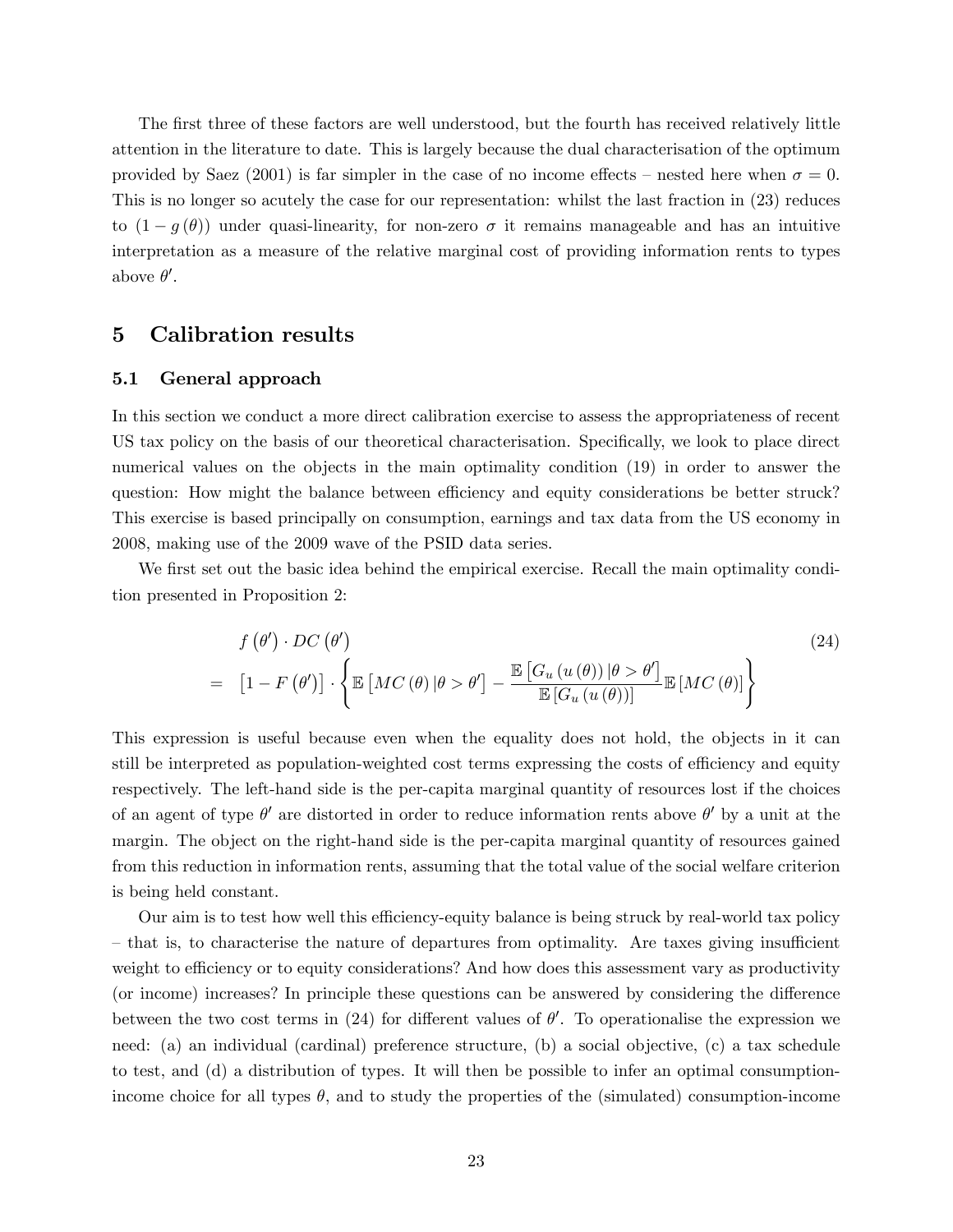distribution that is induced across  $\Theta$ . All of the objects in  $(24)$  can then be evaluated, allowing for a direct comparison of the cost terms for each possible  $\theta'$ . This in turn allows for both qualitative predictions about the appropriate direction of tax reform at each given point in the earnings distribution (of the form: 'Insufficient weight is being given to efficiency considerations for those earning  $X'$ , and quantitative predictions about the magnitude of gains that could be obtained by reform. We proceed by setting out in turn the manner in which we determine the objects listed (a) to (d) above.

#### 5.1.1 Individual preferences

We demonstrated in section 2.2.3 that the constrained-optimal allocation is invariant as monotonicallyincreasing transformations of the utility function are applied, provided the social preference function  $G(\cdot)$  is adjusted in a manner that compensates for this. Put differently, it is of no relevance to the solution of the problem whether curvature in the composite function  $G(u(c, y; \theta))$  arises due to curvature in  $G$  or in  $u$ . But clearly the overall level of curvature in this composite will have important implications for any assessment of the efficiency-equity balance, and for this reason it is useful to choose a specification that clearly separates the ordinal properties of preferences from curvature. We therefore consider the CES specification:

$$
u\left(c,y;\theta\right) = \left[\omega c^{\frac{\varepsilon-1}{\varepsilon}} + \left(1-\omega\right)\left(1-ye^{-\theta}\right)^{\frac{\varepsilon-1}{\varepsilon}}\right]^{\frac{\varepsilon}{\varepsilon-1}}\tag{25}
$$

where  $\theta$  is again to be interpreted as the log of labour productivity, and  $(1 - ye^{-\theta})$  corresponds to the share of his or her time (in a year) that the agent takes as leisure. This function describes homothetic consumption-leisure preferences by a function that is homogeneous of degree one, which means that in a market setting with a single set of linear prices a given increase in income will induce the same change in utility for any pair of individuals, regardless of income differences that may exist between them. If the provision of resources to those with lower initial utility is to be considered of greater intrinsic marginal value than provision to those with higher utility, this must follow from curvature subsequently being applied via the function  $G(u)$ . In this sense we are normalising all curvature to derive from social preferences; but this remains a normalisation only: optimal allocations would be unaffected if the same curvature were located in the 'true' utility function.

The parameter  $\varepsilon$  is the elasticity of substitution between consumption and leisure. If  $\varepsilon > 1$ consumption and leisure are gross complements, and if  $\varepsilon < 1$  they are gross substitutes. In the special case of  $\varepsilon = 1$  the utility function limits to a Cobb-Douglas form, with exponents  $\omega$  and  $(1 - \omega)$  on consumption and leisure respectively. This parameterisation is consistent with the stylised fact of no long-run labour supply effects from higher real wages, and for this reason we consider it a benchmark case. The parameter  $\omega$  gives the strength of preferences for consumption versus leisure. Throughout what follows we calibrate it to ensure that the median income level in our simulated income series matches that for individual workers in the US as a whole in 2008.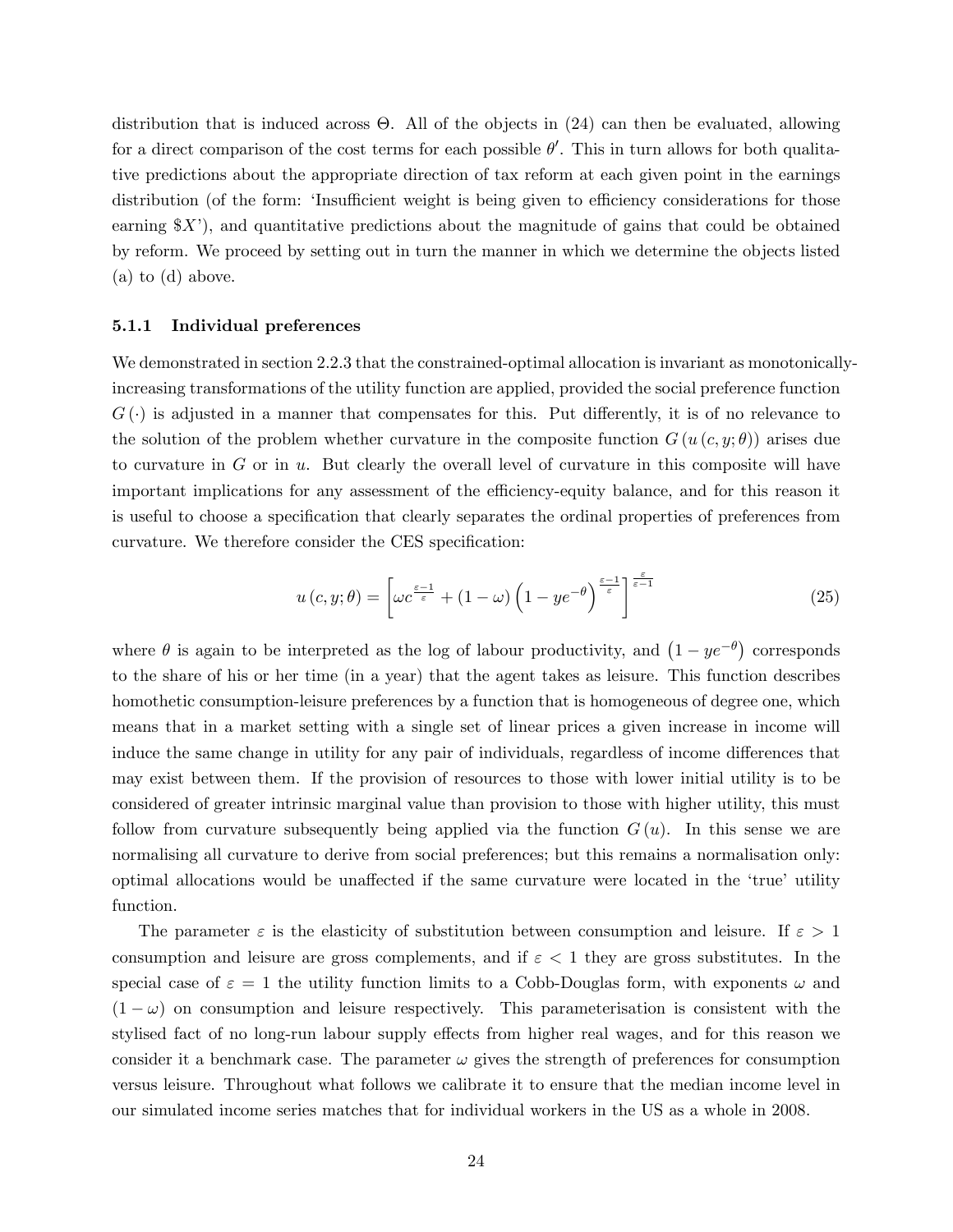#### 5.1.2 Social preferences

We assume that the function  $G(u, \theta)$  is independent of  $\theta$ , and concave in u, taking the form:

$$
G(u; \theta) = \frac{u^{1-\gamma} - 1}{1 - \gamma}
$$

 $\gamma$  can then be interpreted as the elasticity of the marginal social value of providing resources (consumption and leisure) to an individual, with respect to the quantity of resources the individual is already consuming.<sup>22</sup>  $\gamma = 0$  corresponds to the case in which no diminishing social value accompanies enrichment, whilst taking  $\gamma \to \infty$  gives the 'Rawlsian' limit of a max-min social objective.

## 5.1.3 Tax schedule

The next object that must be inputted into our analysis is an estimate for the tax schedule facing individuals in the US in 2008. This will allow us to infer a hypothetical consumption-income allocation induced by that schedule for any given preference structure, and that allocation in turn can be used to gauge the balance between efficiency and equity considerations that the estimated tax schedule strikes. Given the complexity of the actual US tax code, as well as its variations from state to state, we must clearly simplify substantially if we are to keep the analysis consistent with the Mirrlees model's assumption of a *single* schedule. Our approach is to estimate a non-linear, parametric schedule linking reported 2008 income in the PSID series to the effective marginal rates that individuals are estimated to have faced. These rates are approximated by passing detailed income and demographic data on all primary and secondary household earners in the PSID series through the NBER's TAXSIM programme,<sup>23</sup> and combining the estimated marginal income tax rates that this generates with state-level consumption taxes to approximate the total effective wedge at the labour-consumption margin. This gives us a series of joint observations on income and effective marginal tax rates, to which we fit a non-linear schedule of the following form:

$$
\tau(y) = \tau_l + (\tau_u - \tau_l) \left[ 1 - (sy^{\rho} + 1)^{-\frac{1}{\rho} - 1} \right]
$$
 (26)

This is a generalisation of the schedule introduced by Gouveia and Strauss (1994), and used widely in the quantitative public fincnace literature.<sup>24</sup> It admits four degrees of freedom, with  $\tau_l$ ,  $\tau_u$ ,  $\rho$  and s to be determined. Note that  $y = 0$  yields  $\tau(y) = \tau_l$  and  $y \to \infty$  implies  $\tau(y) \to \tau_u$ , so these parameters can be interpreted as the lower and upper marginal tax rates respectively.  $\rho$  then controls the degree of curvature in the marginal tax schedule, and s is a scaling parameter. We select  $\tau_l$ ,  $\tau_u$ ,  $\rho$  and s by minimising a sum of squared residuals between  $\tau(y)$  and the estimated effective marginal rate for each individual in the PSID series. The values we obtain are (approximately)

<sup>&</sup>lt;sup>22</sup>The homogeneity of degree one of u helps this interpretation, as it allows the function to be read as a consumptionleisure aggregator  $-$  in the same manner as usual CES aggregators over consumption alone.

<sup>&</sup>lt;sup>23</sup>See http://www.nber.org/taxsim/

<sup>&</sup>lt;sup>24</sup>See, for instance, Conesa, Kitao and Krueger (2009) for a recent application. The standard form imposes  $\tau_l = 0$ - that is, a zero marginal tax rate when incomes are zero.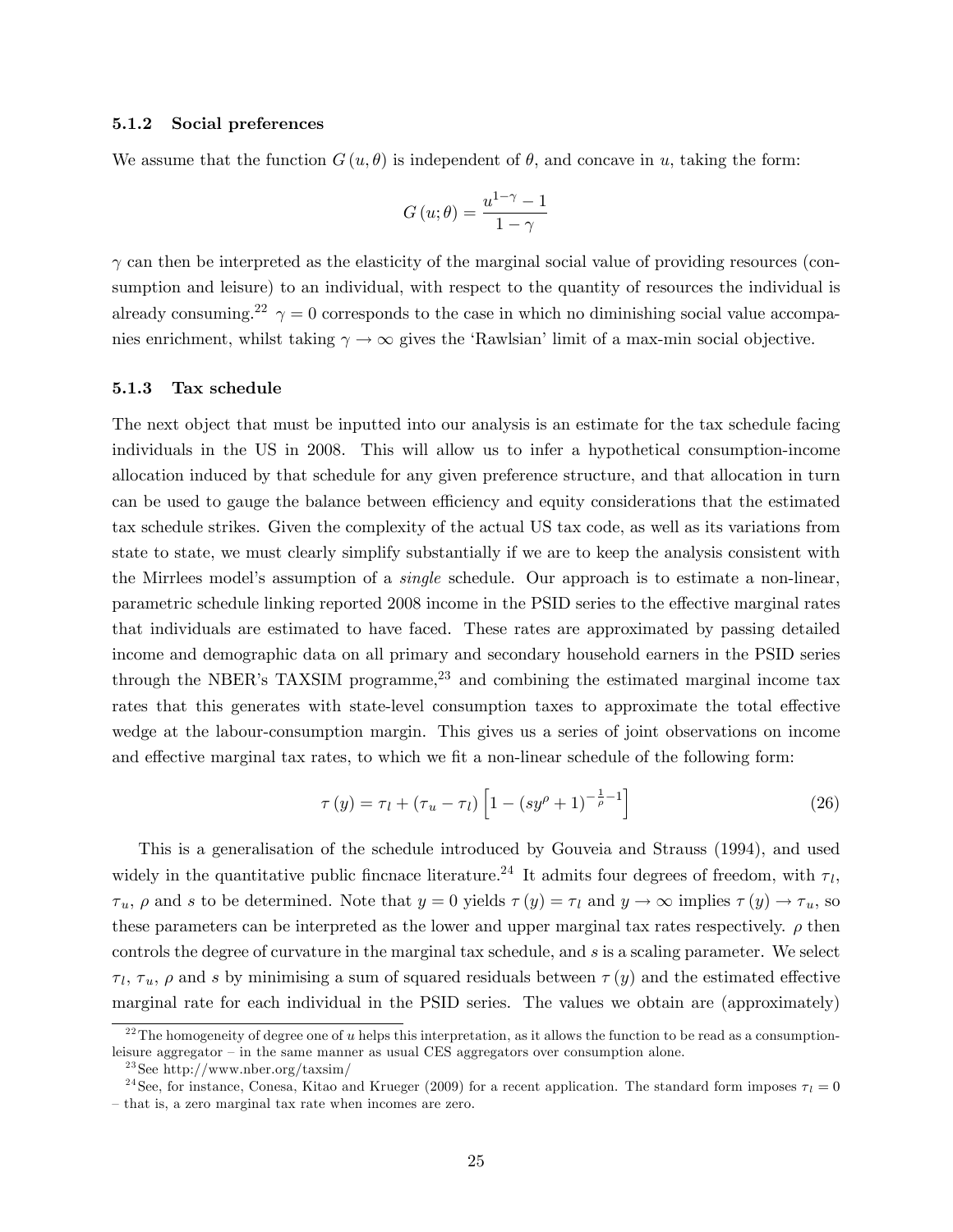

Figure 1: Estimated tax schedule

 $\tau_l = 0.13$ ,  $\tau_u = 0.42$ ,  $\rho = 1.15$  and  $s = 7 \times 10^{-6}$ . Figure 1. charts the fitted tax schedule against the income-marginal tax rate pairs observed in the data, for all incomes up to \$200,000. As the figure shows, there is extremely high variance in marginal rates for low earners: this is chiefly a product of differing eligibility for benefits programmes by demographic status  $-$  in particular, low earners with large households to support were subject to large negative marginal rates, due to the EITC scheme. But the average effective marginal rate at the bottom of the distribution remains positive. The data also reveal that the highest effective marginal rates are faced by middle-income earners – particularly those inthe EITC phase-out range. As noted above, the cut in effective marginal tax rates that is experienced at the upper end of this phase-out range is an unambiguous source of Pareto inefficiency, necessarily neglected by the smoothed schedule  $\tau(y)$ . This is an important qualification to our results testing the Pareto efficiency of  $\tau(y)$  below.

We will assume that agents in the economy must choose subject to this schedule, and then analyse the marginal efficiency and equity costs of small changes to it. Note that the concavity of marginal tax rates in income will imply a convex budget set in consumption-income space for all individuals, so we may solve the model by imposing individual first-order conditions alone. Moreover, the fact that the marginal tax schedule is continuous means that any allocations  $y(\theta)$ ,  $c(\theta)$  that are chosen subject to it must be *strictly* increasing in  $\theta$ . This would not be true if agents were faced with a kinked budget set, as when marginal rates increase by a discrete amount at a given income level. An increasing allocation ensures the validity of the Örst-order approach: the allocation induced by choice subject to  $\tau(y)$  will lie strictly within the set of incentive-feasible allocations, and so small changes to it that preserve relaxed incentive-feasibility must also preserve full incentive-feasibility.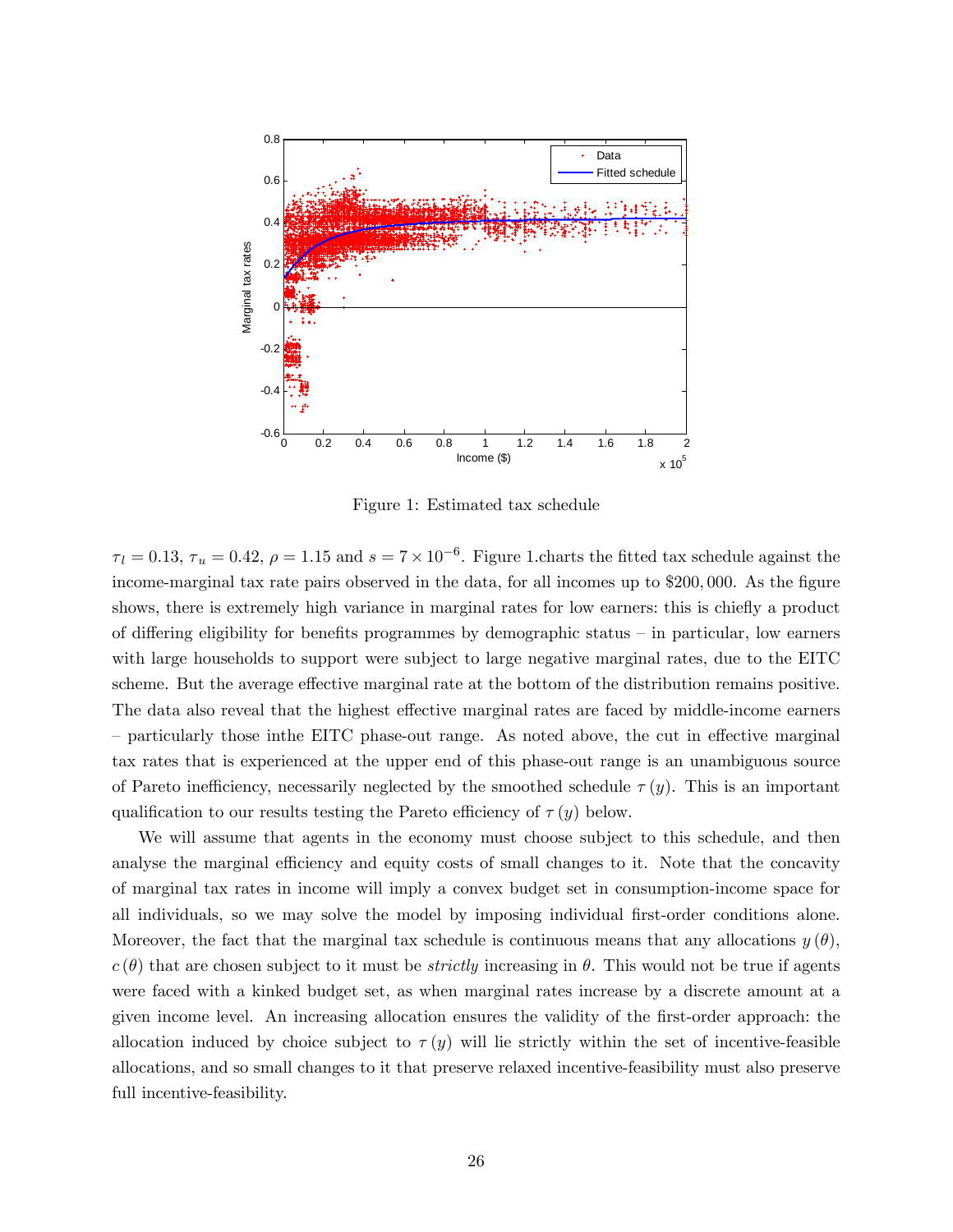Clearly this estimated schedule can only provide a first approximation to tax policy in the US, so our focus will be on robust *qualitative* results that emerge for large classes of alternative preference structures. If, for instance, we find that the marginal costs of additional inefficiency outweigh the marginal costs of additional inequality for all plausible preference structures when incomes are within a certain range, this will suggest improvements can readily be made by reducing actual federal tax rates applicable at such incomes – particularly if actual rates exceed those of the estimated schedule.

## 5.1.4 Type distribution

To obtain a distribution of types we use the joint cross-sectional earnings and expenditure data available in the 2009 wave of the PSID (relating to 2008 tax year).<sup>25</sup> Making use of the more detailed expenditure data provided in recent versions of the PSID, we associate a household's expenditure on non-durable goods with its consumption, and use this to approximate individual (rather than household) consumption levels by standard equivalence scales. This is then combined with the PSID labour income data for all agents earning (and consuming) in excess of \$1000, together with an estimate of the marginal tax rate  $\tau$  that the agent is likely to have faced, to infer a value for their type under the assumption that their consumption-leisure choices satisfied the intramarginal optimality condition:

$$
(1 - \tau)\,\omega c^{-\frac{1}{\varepsilon}} = (1 - \omega)\,e^{-\theta}\left(1 - ye^{-\theta}\right)^{-\frac{1}{\varepsilon}}
$$
\n
$$
(27)
$$

for a given  $\omega$  and  $\varepsilon$  parameterisation. It is easy to show that this equation has a unique solution for  $\theta$  for any positive consumption-income pair. The effective marginal income tax rate faced by each individual is approximated using TAXSIM together with state-level consumption taxes, as set out above.<sup>26</sup> Notice that when individuals reside in larger households condition  $(27)$  implicitly assumes that they are nonetheless able to be the sole consumer of the goods purchased with the last dollar that they earn at the margin.

This procedure provides us with a cross-section of values for  $\theta$  particular to the chosen parameterisation, which we can then use to estimate the distribution of types in the 2008 US workforce non-parametrically.<sup>27</sup> Since we use a normal smoothing kernel the estimated distribution will not generally be consistent with the Pareto earnings tails that Saez (2001) and Diamond and Saez (2011) argue is a feature of US tax return data. This property can only be generated under the present parameterisation if the type distribution has an exponential upper tail; but the upper tail of a distribution estimated with normal kernels will never be Pareto, no matter what is the true data generating process. To overcome this problem we calibrate the upper tail of the type distribution to an exponential, with exponential parameter linked multiplicatively to  $\alpha$ , the observed Pareto parameter in incomes.<sup>28</sup> We set  $\alpha$  to 1.5, in line with the evidence provided in Diamond and

 $^{25}$ We take 2008 calendar-year data as the best available proxy for 2008 tax-year data. Full details of the data series and estimation techniques used can be found in Appendix B.

 $^{26}$ We do not use the estimated parametric tax schedule at this stage.

 $27$ We correct for sampling bias by use of the PSID population weights.

<sup>&</sup>lt;sup>28</sup>Specifically, this exponential parameter is set equal to  $\alpha$  for  $\varepsilon \geq 1$ , and to  $\varepsilon \alpha$  for  $\varepsilon < 1$ . These choices can easily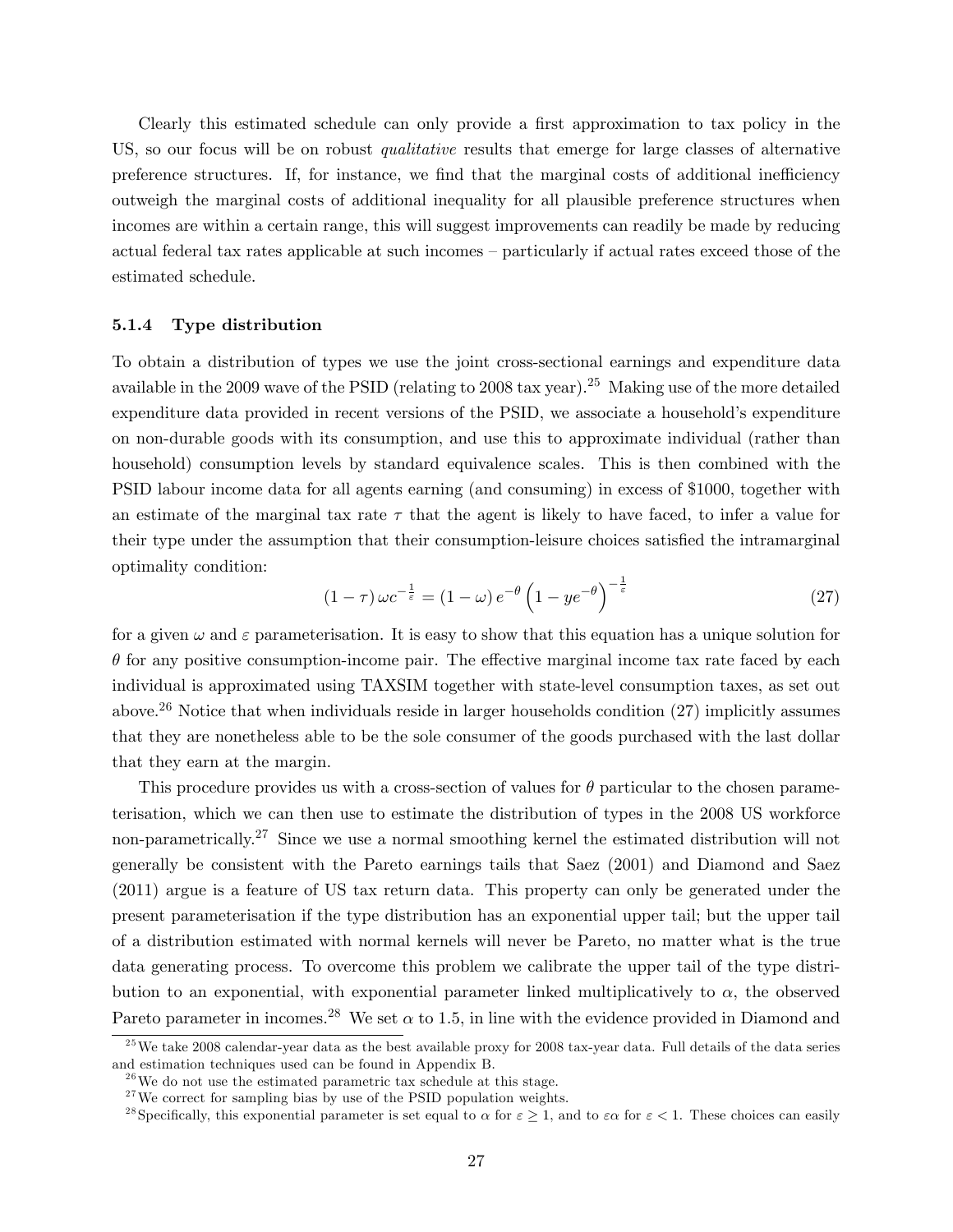Saez  $(2011)$ . The calibration is imposed only for the top  $0.42$  per cent of earners in the resulting estimated distribution  $\widehat{F}(\theta)$  – a value that is chosen to minimise discontinuities in the estimated PDF. Despite this small range of applicability it is nonetheless significant for our results for high earners, since it ensures the estimated value of  $1 - \widehat{F}(\theta)$  remains large relative to the associated density estimate  $\hat{f}(\theta)$ , and thus that the marginal benefits of reducing information rents continue to be assessed at a non-negligible value even for very high types. If we were instead to use an estimated upper tail obtained by a normal kernel it would always be optimal to let the top rate of tax limit to zero. In this sense our results are certainly sensitive to the calibration of the upper tail of the distribution.

For our benchmark case the individual preference parameters are set to  $\varepsilon = 1$  and  $\omega = 0.515$ . The former (which implies Cobb-Douglas utility) is well-known to be consistent with the stylised fact of balanced growth; more importantly for our purposes it also implies that the high-skill individuals who have high effective wages do not on average work longer or shorter hours than their low-skill contemporaries. As mentioned above, the value of  $\omega$  is chosen so that the median income level in the simulated series  $-$  discussed in full below  $-$  coincides with the US median personal income level in 2008, which was approximately \$26,500.<sup>29</sup>

In Figure 2 we chart the estimated distribution of labour productivity,  $e^{\theta}$ , that corresponds to this calibration. This has a clearer economic interpretation than  $\theta$  itself: it is the annual income (in 2008 dollars) that an agent would earn if he or she were to spend no time at leisure. As one would expect, the productivity distribution replicates well-known features of the income distribution, notably a large degree of positive skewness.

Note finally that because we have not chosen to focus our attention on quasi-linear preferences the inference procedure for the type distribution is more complex than it would otherwise be. Quasi-linearity has the well-known advantage that the level of consumption does not feature in the consumption-leisure optimality condition (27), and so  $\theta$  can be inferred from earnings data alone. This allows, in particular, for detailed government data on tax returns to be applied to the exercise, as in Saez (2001) and many subsequent papers. For the general case this is not possible, as tax returns do not provide corresponding information on consumption. One could proceed by inferring post-tax income and imposing that this must equal consumption  $\overline{\phantom{a}}$  a procedure followed, for instance, by Blundell and Shephard (2012) in their assessment of the optimal tax treatment of single mothers in the UK. But this does risk biasing the results. In particular it implies that agents with very high incomes should also have very high consumption levels, and thus very low marginal utilities of consumption. This would tend to over-state  $\theta$  for high earners, for whom savings are generally substantial. This is the main reason for our use of the PSID dataset, whose detailed consumption data allow us to infer a model-consistent type distribution without such bias.

be shown to generate upper tails for income that are approximately Pareto, with Pareto parameter  $\alpha$ , when the top rate of income tax is fixed.

<sup>29</sup>Source: Current Population Survey.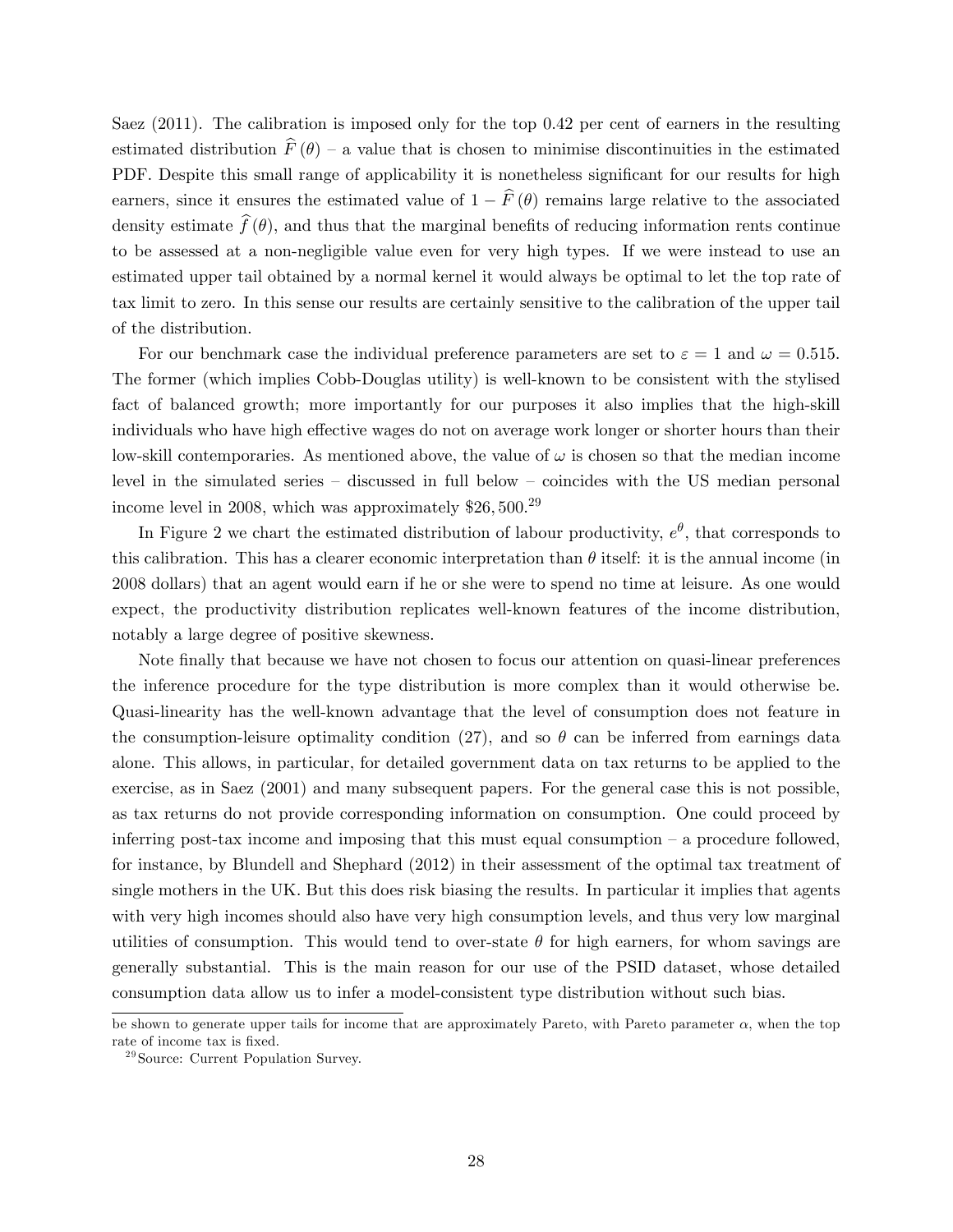

Figure 2: Distribution of labour productivity

## 5.2 Benchmark results

In this subsection we carry out the benchmark policy experiment, comparing the marginal costs of efficiency and equity that are characterised in equation  $(24)$  at each point in the earnings distribution. This is done for a simulated consumption-income allocation obtained by assuming that individuals choose optimally subject to the estimated tax schedule given above. That is, each  $\theta$ solves:

$$
\max_{c,y} u(c,y;\theta) \quad s.t. \quad c \le y - T(y)
$$

where  $T(y)$  is given by:

$$
T(y) = \int_0^y \tau(y') dy' - B
$$

and  $B$  is a lump-sum benefit level. Since only individuals with specific observable characteristics (such as a disability, or dependent children) are generally eligible to claim lump-sum benefits in the United States, we set B to zero in the benchmark calibration. But the possibility of  $B > 0$  is certainly admitted in the Mirrleesian framework, and we have confirmed that our main results are not affected by allowing annual transfers up to  $$5,000$  to be paid to those with no pre-tax income.<sup>30</sup>

For our benchmark case we consider a logarithmic social welfare function  $G(u)$ , corresponding to the parameterisation  $\gamma = 1$ . This is loosely equivalent to assessing that the social marginal value of providing more resources to an individual is inversely proportional to that individualís existing resources.

 $30$ These results are not reported due to space constraints. Details are available on request.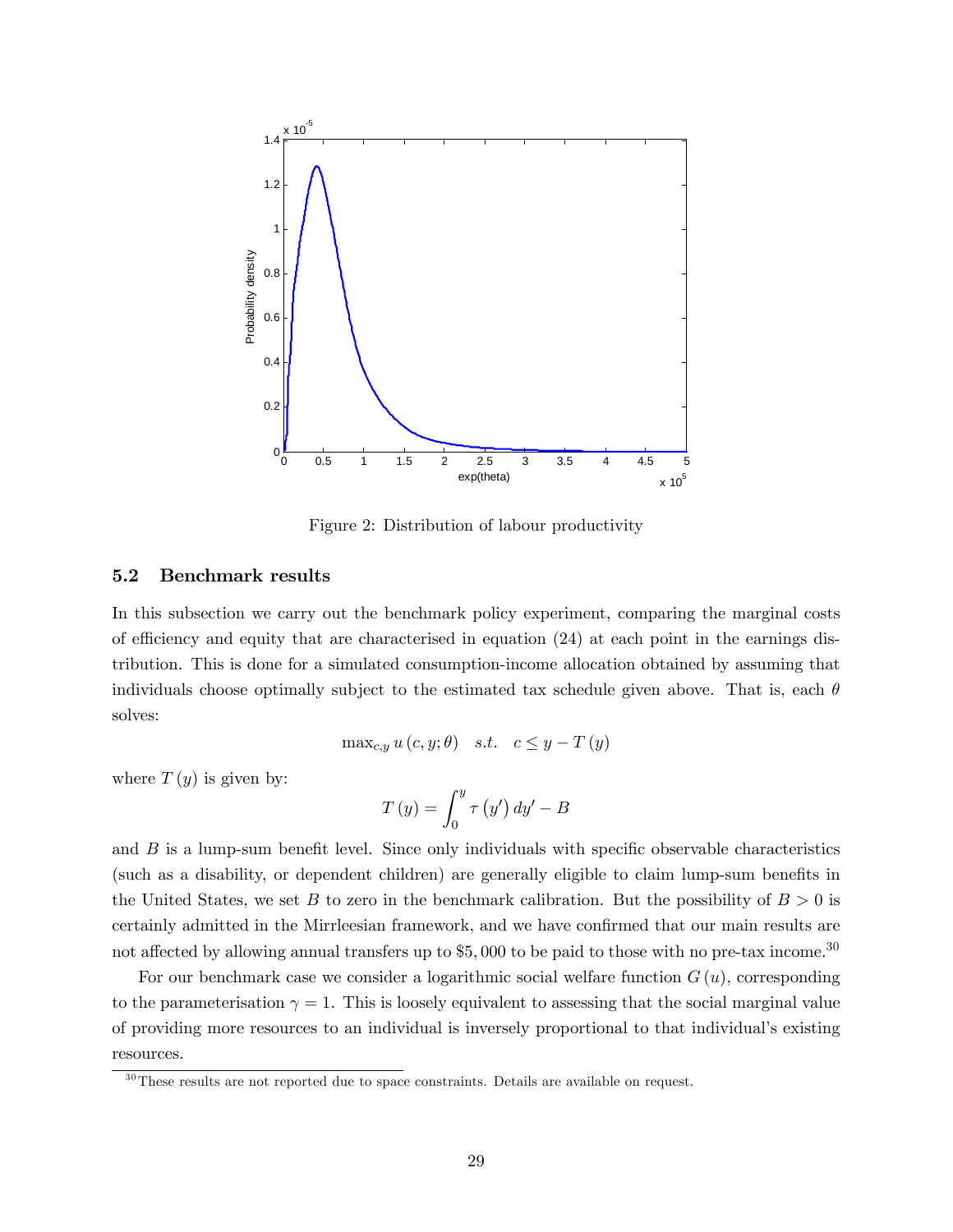### 5.2.1 Efficiency-equity gap

Having simulated a consumption-income allocation across all types, we can then use this to graph the cost difference term  $\Delta(\theta)$ :

$$
\Delta(\theta) : = [1 - F(\theta')] \cdot \left\{ \mathbb{E} \left[ MC(\theta) | \theta > \theta' \right] - \frac{\mathbb{E} \left[ G_u(u(\theta)) | \theta > \theta' \right]}{\mathbb{E} \left[ G_u(u(\theta)) \right]} \mathbb{E} \left[ MC(\theta) \right] \right\} - f(\theta') \cdot DC(\theta')
$$

against  $y(\theta)$ . This term can be understood as the marginal quantity of resources that would be gained per worker in the economy from a tax reform that held constant the value of the social objective but reduced information rents by a unit at  $\theta$ . When it is positive the implication is that greater focus should be given to reducing inequality in welfare relative to  $\theta$ , since information rents are more costly than a policymaker with the chosen objective criterion should be willing to tolerate. When negative the implication is that too great a degree of productive distortion is witnessed at  $\theta$ , and more information rents above that point ought to be tolerated.

Figure 3 plots  $\Delta(\theta)$  for the benchmark calibration, for incomes ranging between zero and \$500,000. The most striking feature of the figure is the non-negativity of  $\Delta(\theta)$  at all income levels: the marginal cost of distorting production in order to reduce information rents is always less than the marginal quantity of resources that are freed up as a consequence, holding constant the value of the social objective. Thus the approximated tax schedule that we consider permits greater information rents than ought to be the case for a social planner with  $\gamma = 1$ , across all levels of income. By increasing the marginal distortion faced by an individual earning around \$17; 500 and redistributing the proceeds uniformly (in utility terms) across the population, the government could  $\overline{\phantom{a}}$  if the calibration is accurate  $\overline{\phantom{a}}$  generate an additional \$60 per taxpayer at the margin, for every unit by which information rents above \$17; 500 are reduced. To put this in context, the marginal cost of providing a unit utility to higher types in an incentive-compatible manner is around \$430 per capita,<sup>31</sup> so in this case the result is saying that for every \$430 by which the relative post-tax resources of higher types (earning above \$17; 500) is reduced, the government can retain a surplus of \$60 per capita – even after redistributing resources across the population to hold social welfare constant. As mentioned in the introduction, this corresponds to a dollar's surplus raised per capita for every seven dollars by which post-tax resource inequality is reduced.

The cost gap term  $\Delta(\theta)$  is maximised for relatively low income levels: \$17,500 is slightly above the lower quartile of the simulated distribution. In itself this is an interesting result, since the focus of policy work in the optimal tax literature often gives special treatment to the problem of Önding the optimal top rate, distinct from more general questions about the rest of the schedule.<sup>32</sup> Yet it is not clear that the resources to be gained from getting the top rate right are any more significant than those available from striking a better trade-off elsewhere. The results here instead suggest

<sup>&</sup>lt;sup>31</sup>That is, this is the value of  $\mathbb{E}[MC(\theta)|\theta > \theta']$  for the corresponding  $\theta'$ .

 $32$ See, for instance, Chapter 2 of the first volume of the Mirrlees Review (Mirrlees, 2010).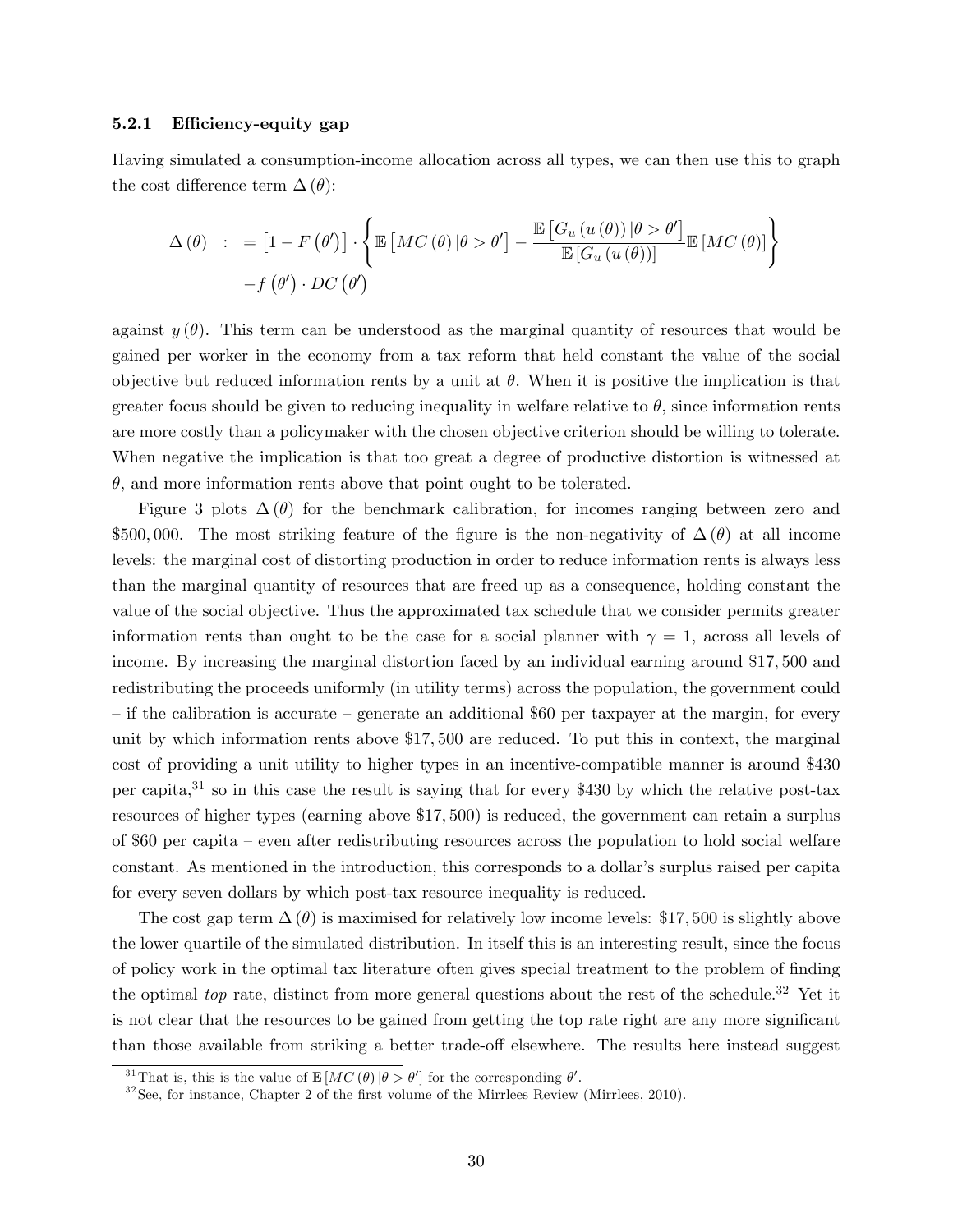

Figure 3: Cost difference: benchmark calibration

low-to-intermediate intermediate tax bands may be of much greater consequence – offering by far the greatest scope for marginal improvements for a policymaker with preferences of the type that we have assumed.

But on the surface these conclusions appear contradictory. On the one hand we are finding that tax policy is giving insufficient weight to equity concerns; on the other we are prescribing higher marginal tax rates on relatively low earnings ranges as a means to address this. To account for this we need to address the common confusion between marginal and average tax rates. Suppose that one wishes to target redistribution at the very poorest in society  $-$  those earning less than  $$17,500,$  say – in a manner that is resource-neutral. The most direct means to do this is to increase the marginal tax rate paid at \$17; 500. This will reduce the post-tax resources available to all those earning \$17,500 or more: an agent's total tax bill is the integral of the marginal rate over all incomes up to their own. Provided that the government then uses the associated tax revenue to redistribute uniformly across the population, there will be a net increase in welfare for those earning less than \$17; 500, and a net reduction for those earning more. Raising marginal taxes paid at \$17; 500 is thus a way to increase average taxes for all those who earn more than this, and reduce them for those who earn less. Our results suggest that US tax policy in 2008 was doing too little to target post-tax resources at very low earners in this way.

## 5.3 Sensitivity

The strongest result above is the qualitative one, that regardless of the tax schedule considered the marginal costs from additional inefficiency in agents' production decisions are always outweighed by the marginal benefits from reducing information rents, given unit-elastic curvature in the social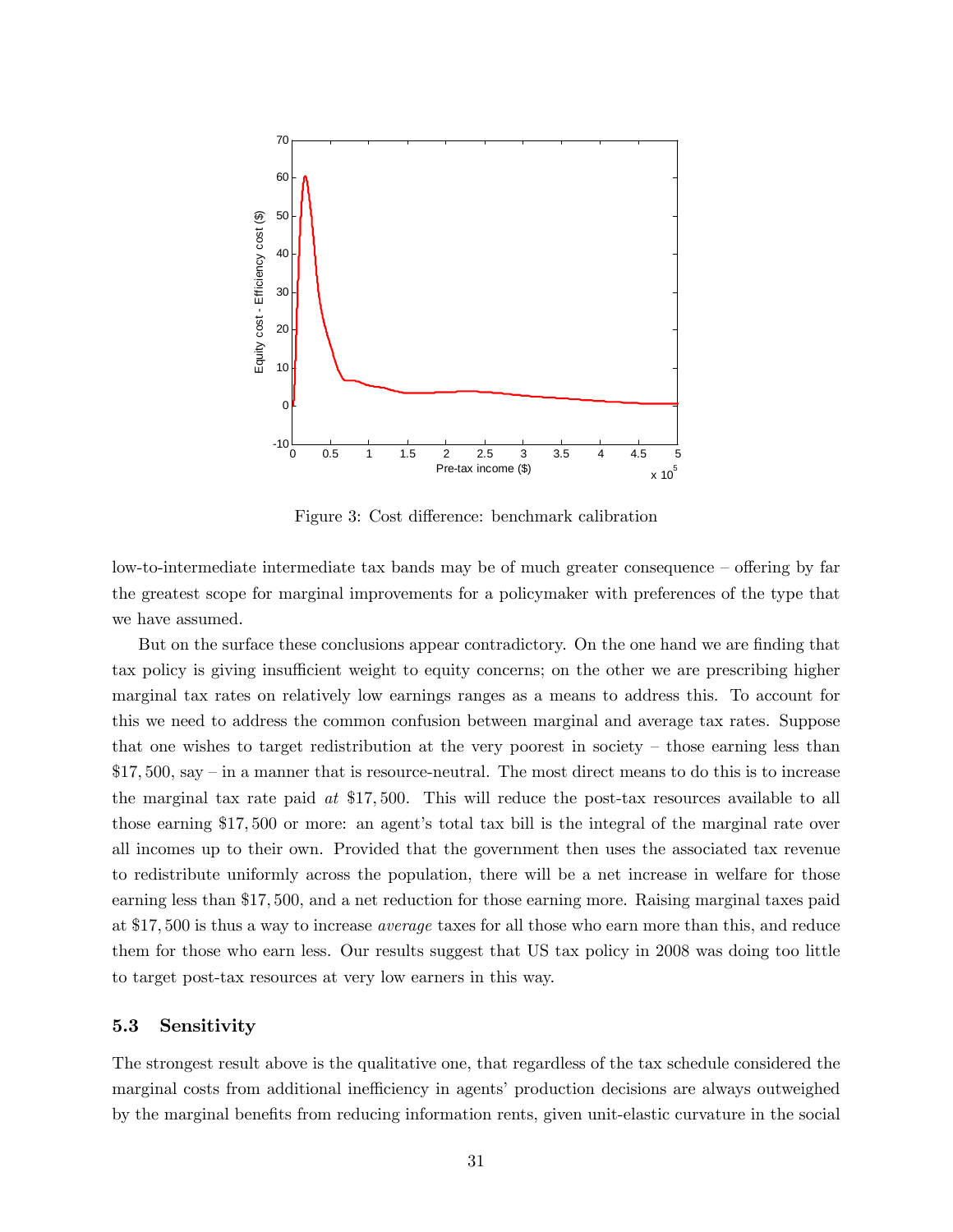objective criterion. In this subsection we test how sensitive these results are to alternative parameterisations for individual and social preferences. We consider variations along two dimensions: changes in the elasticity of substitution between consumption and leisure, and changes in the degree of curvature applied to utility in the social welfare objective. The last of these also provides an opportunity to assess the simulated distribution against the restrictions implied by Pareto efficiency, derived in Section 3.3 above.

### 5.3.1 Labour supply elasticity

We first consider the impact on our results of changing  $\varepsilon$ , the elasticity of substitution between consumption and leisure. In general  $\varepsilon$  can be shown to relate to the Hicksian (compensated) elasticity of labour supply with respect to the real wage,  $e^h$ , according to the formula:

$$
e^h = \frac{\varepsilon}{l\left(\frac{w}{c} + \frac{1}{1-l}\right)}
$$

where l is labour supply and w the real wage. Replacing l with its model counterpart  $ye^{-\theta}$  and w with the effective wage  $e^{\theta}(1-\tau)$  this can be used to infer an implicit value for the Hicksian elasticity for each observation in the PSID data series, under the assumption that preferences take the form specified. This is useful because the Hicksian elasticity has been the object of a large number of empirical estimates, against which we can check the values implicity being used here. At the benchmark calibration ( $\varepsilon = 1$ ) the mean implicit value of this elasticity in the data is around 0.64, which is considerably above the value of 0.3 suggested by Chetty  $(2012)$  – itself high by comparison with most prior estimates. The implication is  $\varepsilon = 1$  may be too high a calibration.<sup>33</sup>

Figure 4 thus shows the effect on the cost comparison of instead reducing  $\varepsilon$  to 0.5.<sup>34</sup> There are two notable features of the figure. First, its qualitative form is very similar to that of the benchmark case in Figure 3. In particular, the cost gap is highest (and positive) for low-to-middle income earners, peaking in this case at an income of a little over \$20; 000. <sup>35</sup> Once more, the marginal cost of permitting information rents at this point in the income distribution is far greater than the marginal efficiency cost of raising tax distortions, suggesting substantial unrealised gains from reducing the relative incomes of higher earners  $-\alpha$  at least for a policymaker with the chosen preference structure. Second, and in contrast with the benchmark case, the cost gap now turns slightly negative for large income earners, suggesting that the estimated effective upper rate of tax, 42 per cent, is slightly higher than the optimal top rate, and a small reduction in upper tax rates would reduce productive distortions sufficiently to be beneficial. A possible reason for this is that

<sup>&</sup>lt;sup>33</sup> Against this is the fact that  $\varepsilon = 1$  is the only calibration consistent with no trend in labour supply as productivity increases. When  $\varepsilon < 1$  consumption and leisure are gross complements, which means that more productive agents tend to work shorter hours.

 $34\omega$  is simultaneously adjusted to continue to match a median income of \$26,500.

 $35$ The quantitative magnitude of the cost difference is clearly smaller than in the benchmark case for all income levels. But the main reason for this is simply that a unit of utility is itself worth less in dollar terms, so that the implicit change in *income* inequality that is being considered as utility inequality is reduced by a unit is itself now smaller.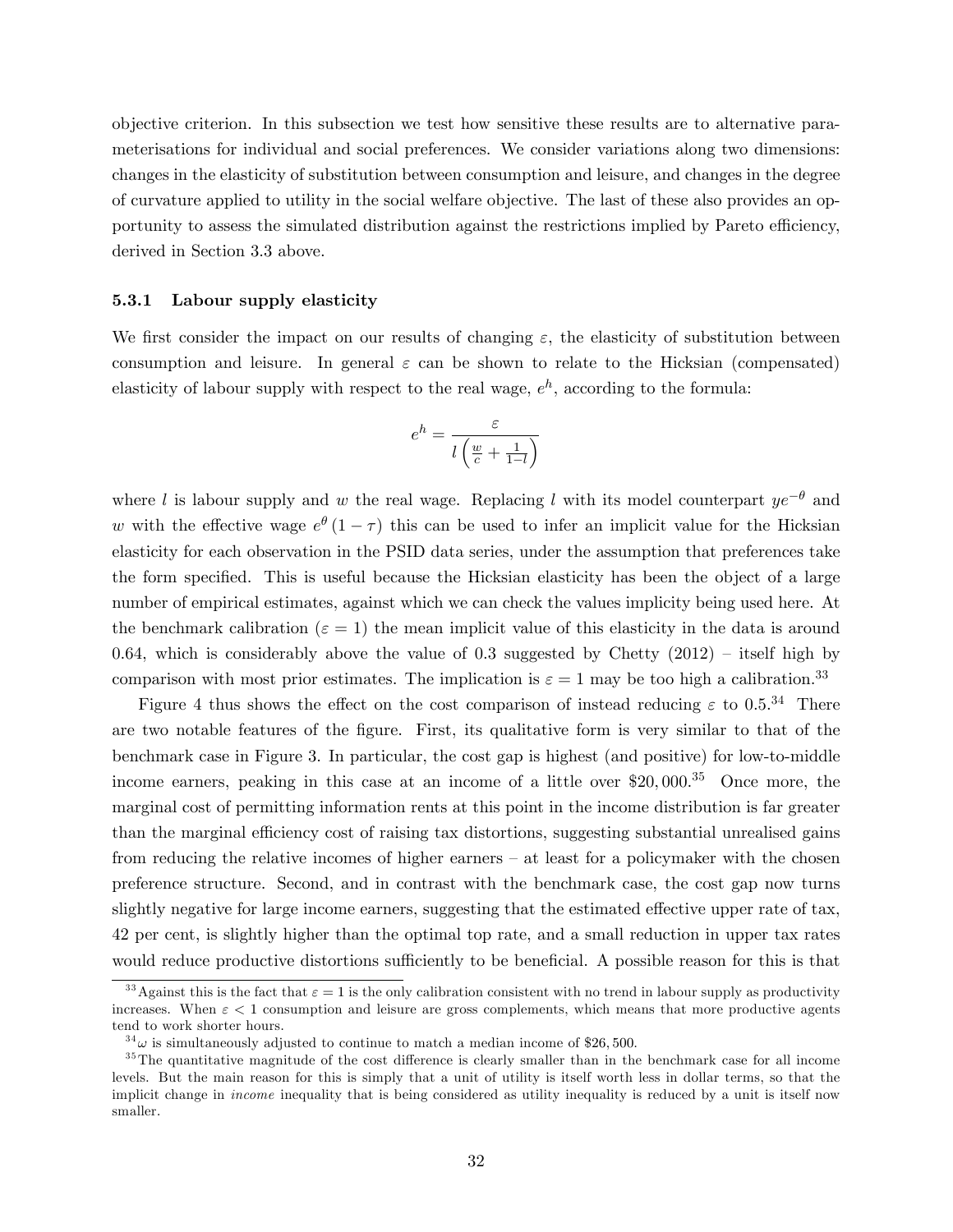

Figure 4: Cost difference:  $\varepsilon = 0.5$ 

since leisure and consumption are now gross complements, the quantity of hours worked by high types is very low. This holds down the information rents available at high earnings levels, in turn tending to raise the cost of the marginal additional distortions needed to reduce them still further.<sup>36</sup>

We take from this exercise that the qualitative result of a significant, positive gap between the marginal cost of inequality and the marginal cost of inefficiency at low incomes appears to generalise to lower values for the elasticity of substitution between consumption and leisure. But setting  $\varepsilon$  to 0.5 also appears to undermine the uniformity of the benchmark finding that marginal efficiency costs are *everywhere* lower than marginal equity costs: at high incomes this is no longer true. The results from the upper tail of the income distribution here ought to be treated with some care though: gross complementarity renders the associated labour supply of high types implausibly low by comparison with their lower-productivity peers.

## 5.3.2 Social preferences

We next consider the effect on the results of changing the degree of curvature that the policymaker applies through the parameter  $\gamma$  in the function  $G(u; \theta)$ . There are two limiting cases of interest. First, the 'utilitarian' assumption of no curvature:  $\gamma = 0$ . In this situation there is no intrinsic inequality aversion in social preferences, in the sense that doubling an agent's consumption and leisure levels would not change the marginal social value of giving that agent extra consumption (or leisure). The second limiting case is the Rawlsian scenario, in which  $\gamma \to \infty$  and the social objective becomes a ëmax-miní criterion. We saw above that the shape of the cost gap assessed

 $36$ To take an extreme case, if no hours were being worked then no information rents would be available. DC would be infinite in this situation.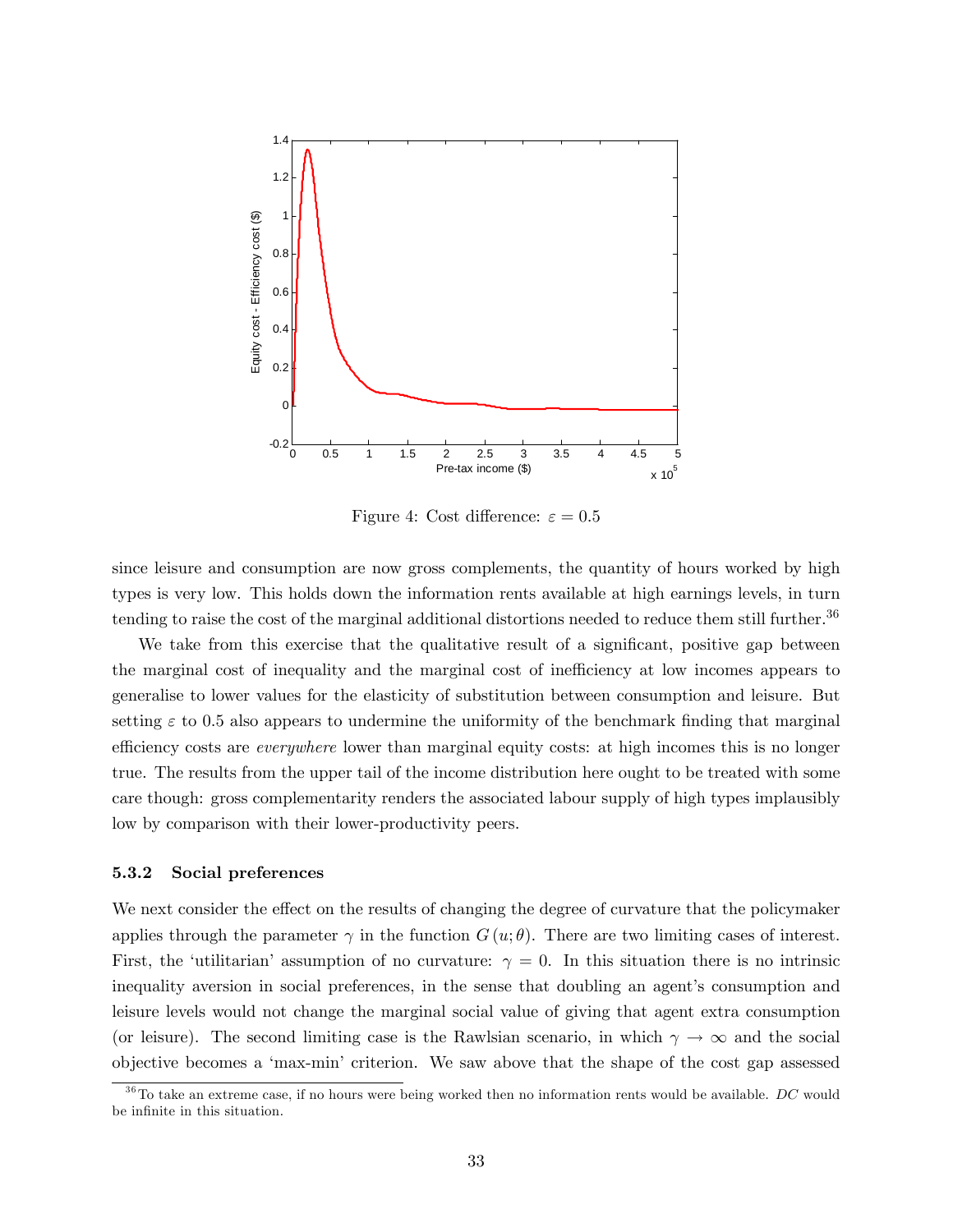in this case has important implications for the Pareto efficiency of the allocation under arbitrary social preference assumptions.

Utilitarian criterion One might expect that when  $\gamma = 0$  is imposed  $\Delta(\theta)$  should always be negative. A diminishing marginal social value of providing resources to individuals is the main force motivating redistribution in the Mirrlees model, and so without it the inefficiency costs of taxation could be expected to dominate the marginal costs of inequality. But surprisingly this intuition turns out not to be correct. The reason is that the consumption-leisure ratio is not constant across types. Higher values for this ratio make it relatively more costly to provide additional utility through consumption, even while the utility function is homogeneous of degree one overall. So long as the vector that is associated with incentive-compatible utility provision has a large enough consumption component, the result is that  $MC(\theta)$  will tend to grow in  $\theta$ . Intuitively, it remains desirable to redistribute consumable resources to those who are consumption-poor *relative to the quantity of* leisure they enjoy.

Figure 5 plots the cost comparison for the utilitarian case, using the benchmark calibration of  $\varepsilon = 1$ . For all pre-tax incomes less than \$24,500 the gap is again positive, suggesting that even a policymaker with no 'intrinsic' aversion to inequality in the distribution of resources should be willing to tolerate greater inefficiencies at the lower end of the US income distribution, so as to reduce post-tax inequality. Recall that the calibration is matching a median pre-tax income of  $$26,500$ , so the implication is that there would be net benefits to increasing the productive inefficiency of almost the entire lower half of US earners. But for incomes between \$24,500 and  $$117,000$  the cost gap is now negative, with the higher marginal tax rates that this group is paying – together with a lower value for the inverse hazard rate term  $\frac{1-F(\theta)}{f(\theta)}$  – reducing the relative marginal benefits to additional tax distortions. The cost gap then turns positive for still higher incomes: even without inequality aversion, under the benchmark calibration a top income tax rate of 45 per cent is too low.

The main lesson that we take from this exercise is the surprising endurance of the incentive to redistribute, even when this incentive is not admitted directly through curvature in the social welfare criterion. The presence of a positive cost gap at low-to-middle incomes in particular appears to be a very robust finding.

**Rawlsian criterion and Pareto efficiency** Figure 6 plots  $\Delta(\theta)$  when the social welfare criterion is assumed to be a Rawlsian 'max-min' function, again using the benchmark calibration  $\varepsilon = 1$ . This is equivalent to setting  $\frac{E[G_u(u(\theta))] \otimes \partial']}{E[G_u(u(\theta))] }$  to zero for all  $\theta' > \underline{\theta}$  (with  $\underline{\theta}$  the lowest type), so it is inevitable that  $\Delta(\theta)$  increases relative to the benchmark at all income levels.<sup>37</sup> Hence the cost gap remains positive for all  $\theta$ : a Rawlsian policymaker simply seeks to maximise the quantity of tax revenue raised from each type (above the lowest), and the estimated tax system systematically sets rates too low to do this.

 $37$ The simulated allocations are unaffected by social preferences.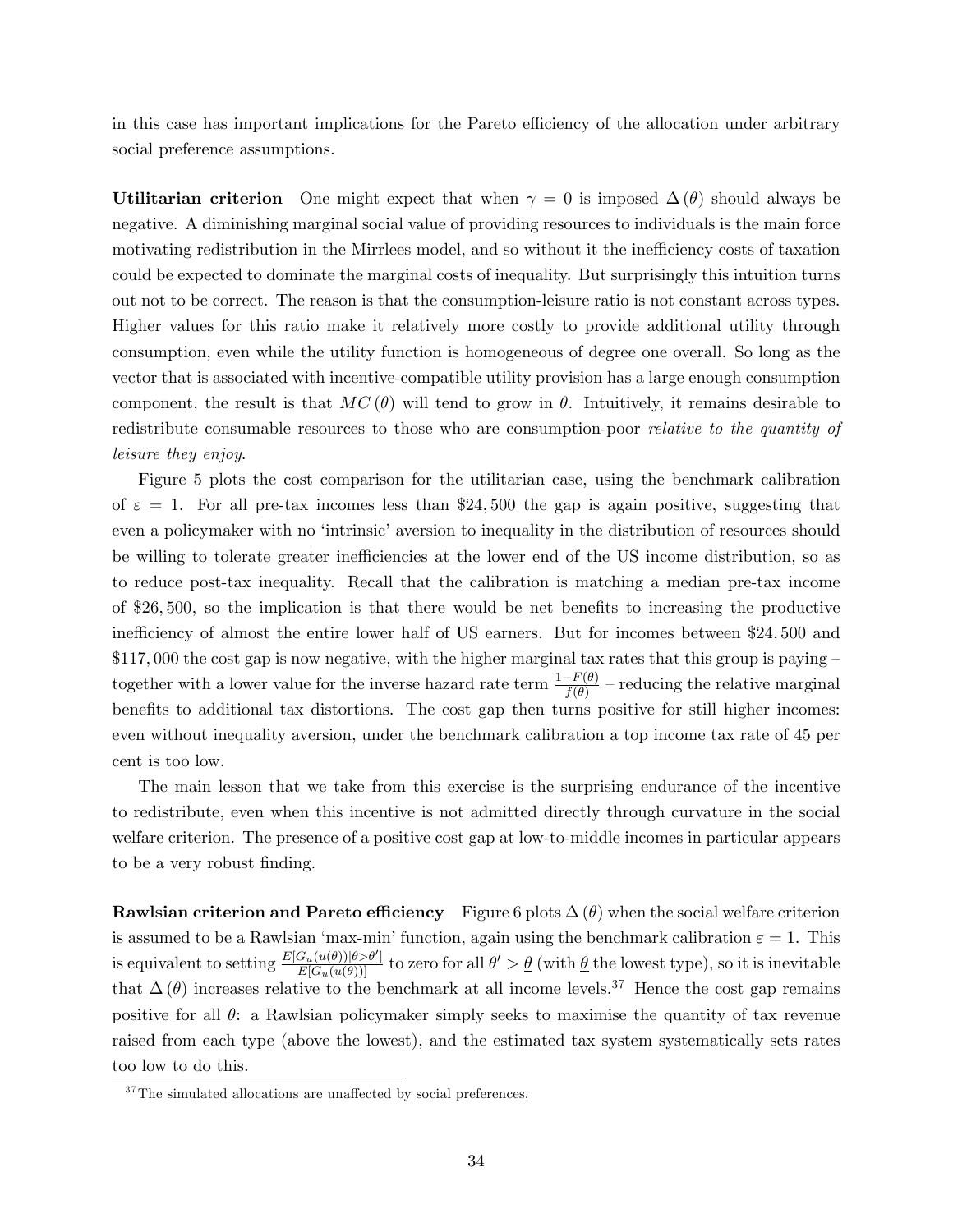

Figure 5: Cost difference: utilitarian case



Figure 6: Cost difference: Rawlsian case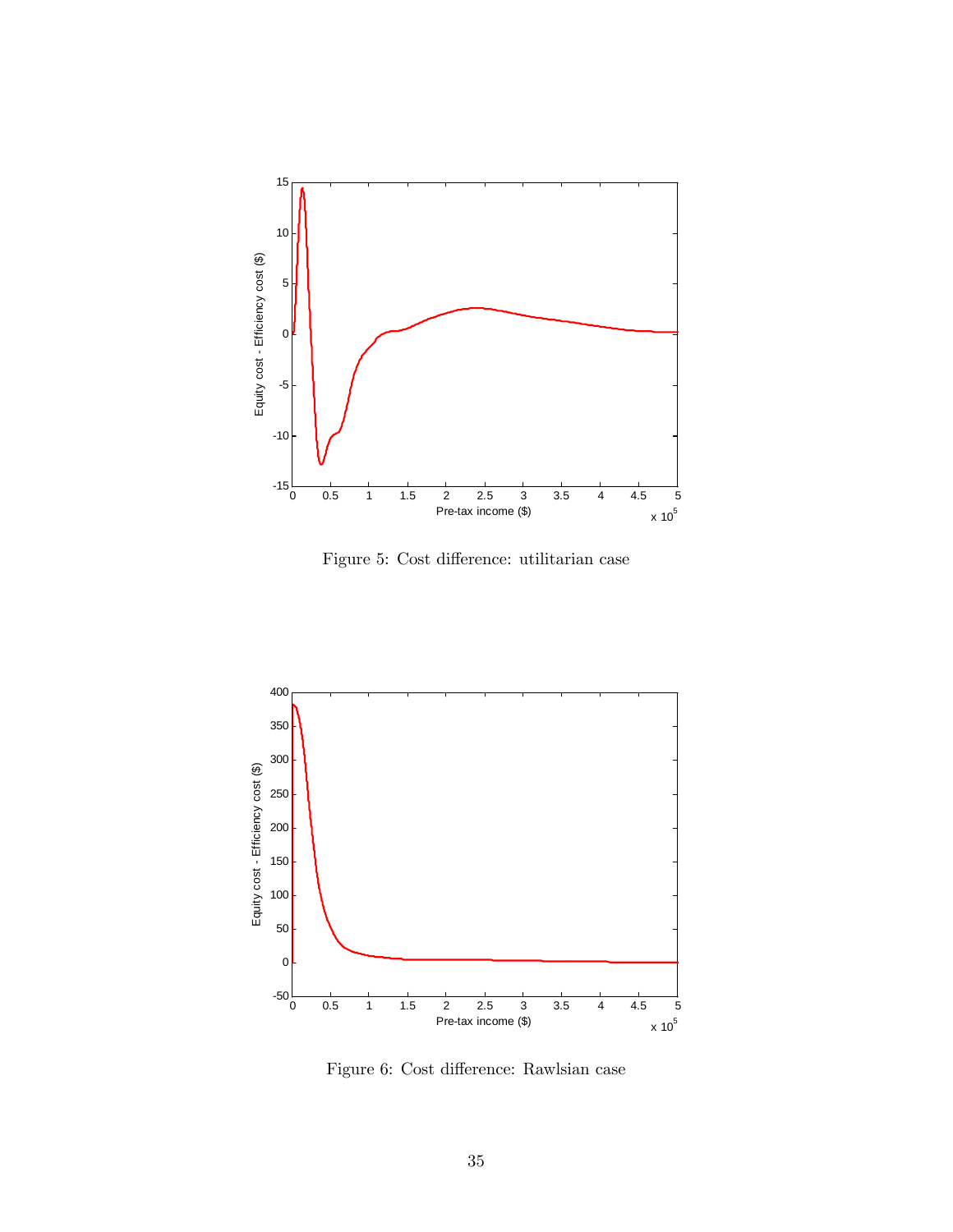But the plot of  $\Delta(\theta)$  under the Rawlsian criterion is of more particular interest as a way to gauge the Pareto efficiency of the approximated tax system. The theoretical results in section 3.3 demonstrated that a tax schedule can only be Pareto efficient if  $\Delta(\theta)$  taken for the Rawlsian case is positive and decreasing for all  $\theta$ . Positivity implies that a reduction in productive inefficiencies at  $\theta$  will not *raise* tax revenue, and non-increasingness guarantees that utility cannot be provided to an interval of  $\Theta$  whilst generating a resource surplus. We noted above that decreasingness would almost certainly be violated by a piecewise-linear tax schedule that exhibited discrete effective reductions in the marginal tax rate  $-$  a fairly common feature of the withdrawal of income assistance programmes, and of social security obligations. Here we are instead analysing the approximated schedule graphed in Section 5.1.3, which by construction contains no such anomalies  $-$  it is smooth and concave. The aim is rather to check for possible violations of Pareto efficiency beyond these more obvious cases.

Figure 6 suggests that there was no *clear* violation of either the positivity or the decreasingness requirement – and thus of Pareto efficiency – by the US tax system in 2008. But in fact there is a very slight increase in the schedule, not discernible in the printed Ögure, for pre-tax incomes in the neighbourhood of \$200; 000. This result is almost entirely driven by the properties of the estimated type distribution for high values of  $\theta$ , and for this reason we do not give it too much emphasis: non-parametric density estimates are notoriously unreliable in the tails. Yet it does suggest that relatively high incomes are the place to look for potential violations of Pareto efficiency. If taxes are considered poorly set in the lower end of the income distribution, where we have found the cost gap to be high and positive even in the utilitarian case, this assessment must rely on some sort of interpersonal welfare comparison: it is not a Pareto gain that is being missed there.

A positive question that follows from this analysis is what set of Pareto weights would support the observed allocation as an optimum. That is, can we find a function  $G: \Theta \to \mathbb{R}$  such that if the policymaker has a social objective:

$$
\int_{\Theta} G(\theta) u(\theta) dF(\theta)
$$
\n(28)

then the observed allocation is best on the relaxed incentive-feasible set?<sup>38</sup> The Corollary to Proposition 3 showed how such a set of weights could be recovered straightforwardly for any given allocation. In Figure 7 we graph the weights that correspond to our benchmark simulation, for incomes between zero and \$200,000, using a logarithmic scale for incomes to ease interpretation.<sup>39</sup>

We have normalised here so that the average Pareto weight across the population is one. These weights are the marginal value to the policymaker of providing an extra unit of utility to agents, based on an underlying utility function that is homogeneous of degree one. A policymaker who was averse to inequality (in the sense that  $\gamma > 0$ ) would be observed to exhibit monotonically

 $38$ This is sufficient for it to be best on the incentive-feasible set, since strict increasingness is also satisfied at the benchmark allocation.

 $39\text{Consistent with our finding that there is a slight violation of Pareto efficiency in the neighbourhood of $200,000.}$ the inferred weights turn negative for this range.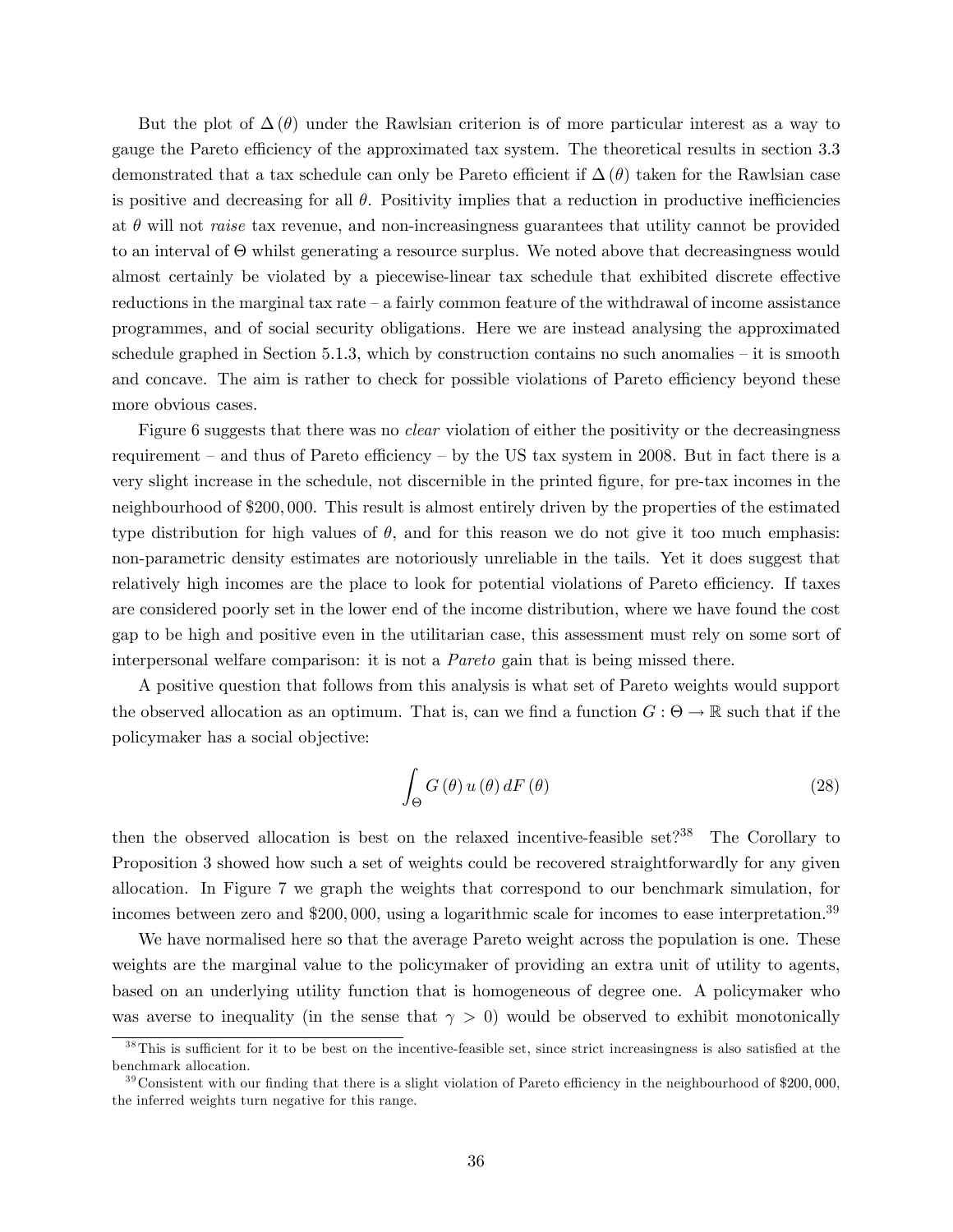

Figure 7: Pareto weights consistent with chosen allocation

decreasing Pareto weights in this context. The inferred series instead exhibits a pattern that seems easier to account for by a political economy argument. The only agents whose (marginal) welfare is given a weight above average – for the range graphed – are those in the neighbourhood of the median income level – more precisely, those earning between around  $$14,000$  and  $$38,000$ . This covers roughly half the population in the simulated distribution, from the 20th to the 70th earnings percentile. It suggests those at the extremes of the income distribution have not been as successful in seeing their preferences reflected in acual US taxes as those closer the centre. This is entirely consistent with our earlier analysis suggesting that even a utilitarian policymaker could gain from raising taxes on low-to-middle income ranges: doing so is a means to target resources at the very poorest, who earn lower still.

As with the test of Pareto efficiency itself, the part of this result that relates to relatively high earners is sensitive to the relatively imprecise estimation of the upper tail of the type distribution. Indeed, if one extends the income range covered in the Figure to include types in the fitted exponential tail, the associated weights grow in income without bound. Those whose types fall within the Ötted tail always have a Pareto weight in excess of one. Perhaps this result can be interpreted as evidence that those with high incomes can rival the median voter for political influence, but since it depends heavily on the calibrated part of the type distribution we do not wish to exaggerate its significance.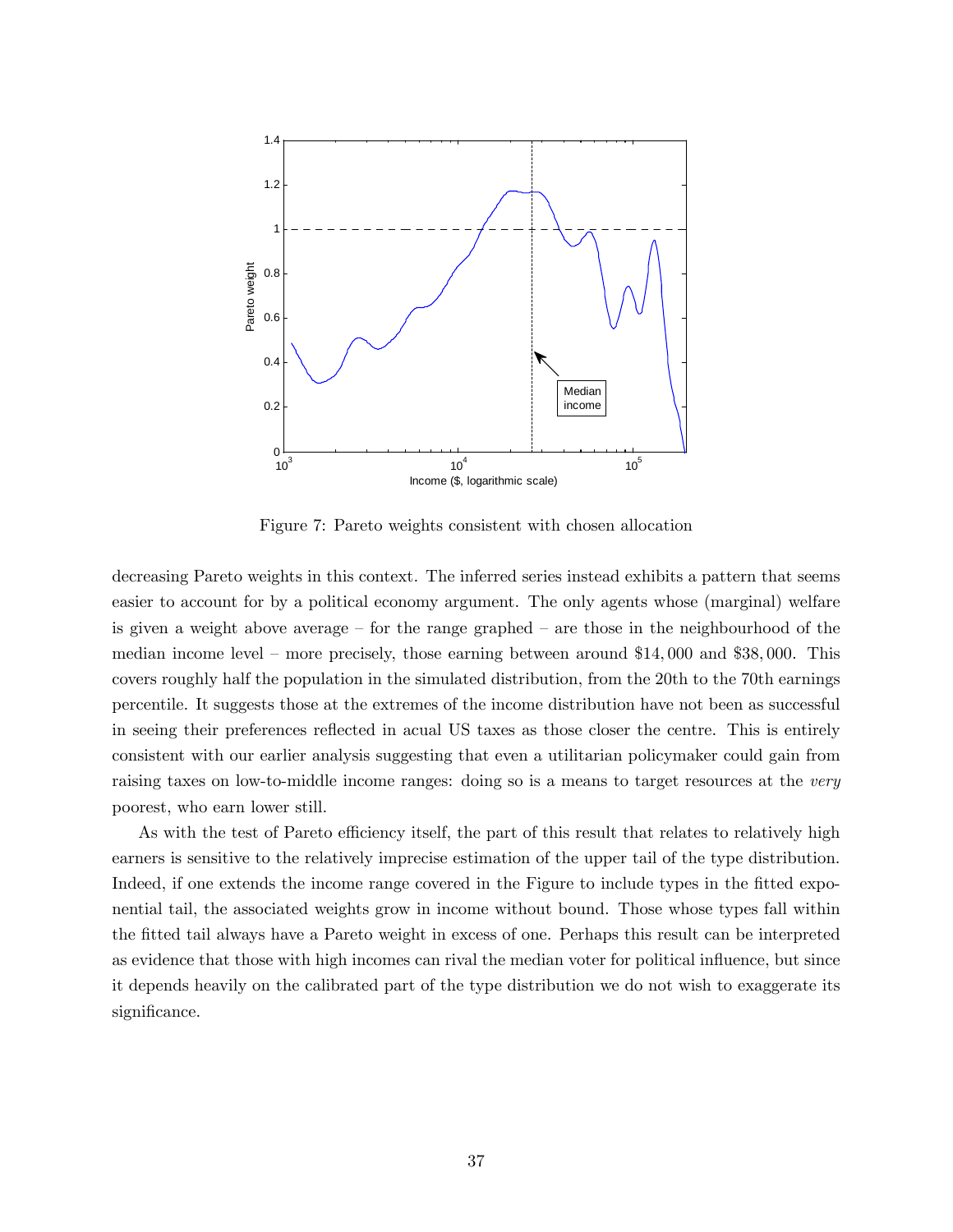## 6 Conclusion

Despite pioneering the genre, the Mirrleesian optimal income tax model stands strangely apart from most other screening problems in the manner in which it is conventionally analysed. Since the seminal work of Saez (2001) the focus of the tax literature has been on the direct role of labour supply elasticities, social preference parameters and the structure of the type distribution in shaping optimal rates. It has been rare to frame these objects in terms of the key trade-off emphasised by the parallel mechanism design literature  $-\theta$  between the competing costs of information rents and productive efficiency. This paper has presented a new characterisation of the Mirrlees problem that is directly interpretable in terms of these latter objects, and explores the practical insights that it provides.

Specifically, we defined two marginal cost variables that capture, in turn, the cost of providing utility in a manner that keeps information rents constant, and the cost of reducing information rents in a manner that leaves utility constant. We demonstrated that these objects must satisfy a number of simple and intuitive relationships to one another at any optimum. Moreover, as cost terms they can be used to analyse existing tax schedules, providing meaningful answers to central questions such as: Does the current tax system give too much weight to efficiency to equity considerations, and how does this vary along the income scale? We showed how to operationalise such questions in section 5, inferring a distribution of productivity types for the US economy based on data from the 2009 wave of the PSID, and using this to simulate our key cost terms over the entire income distribution, given an estimated parametric marginal tax schedule.

The results strongly implied that the US tax system is giving too little weight to equity concerns relative to efficiency, particularly in its treatment of low-to-middle income earners, in the sense that the marginal costs of tolerating information rents at each point in the induced consumptionincome allocation are far greater than the marginal efficiency costs that would have to be paid to reduce them. This result applies uniformly across the income distribution under our benchmark calibration, which assumes logarithmic curvature of the social welfare criterion in individual utility levels. Surprisingly, it also applies for the lower half of the income distribution even when social preferences are utilitarian, aggregating individual utility functions that are themselves homogeneous of degree one in consumption and leisure  $-$  so that social preferences exhibit no 'intrinsic' aversion to inequality. Even then there would be gains to reducing the gap in post-tax utility levels between low earners and those with higher productivity.

On the surface this result is contradictory. It seems to be saying that the tax system gives insufficient weight to equity concerns, but that the best response to this is to tax low-to-middle income earners more! This highlights an important confusion that can often arise in popular discussions about income taxes, whereby the marginal tax rate an individual faces is conflated with their average tax rate. An increase in the marginal tax rate paid on earnings in the region of, say, \$15; 000 reduces the post-tax income of all those who earn more than this income level, and holds constant the income of all those who earn up to this income level. If the proceeds are then redistributed uniformly across the population, for instance by providing a fixed, positive benefit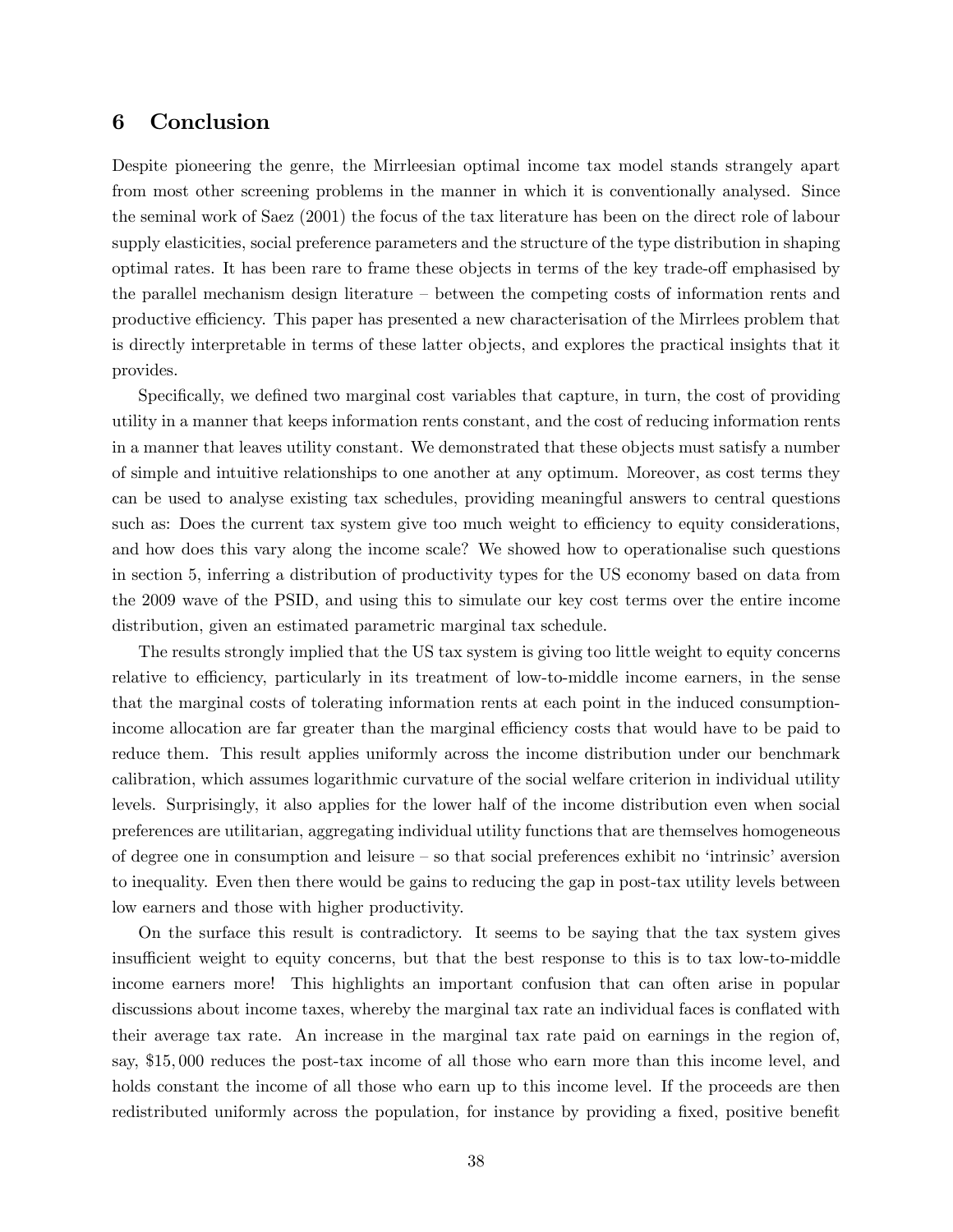level that one can receive irrespective of earnings, the net beneficiaries of the combined reform are precisely those earning less than \$15; 000 originally. Higher marginal taxe rates on low-to-middle income ranges are therefore best interpreted as a means to target redistribution to the very poorest earners. They are the only way to reduce post-tax income dispersion among those in the lower end of the income distribution. This is just as desirable as reducing inequality more generally under a generalised utilitarian criterion of the sort we consider.

Our theoretical results also provide a new test of the Pareto efficiency of any given tax system, substantially generalising the approach of Werning (2007). When we apply this test to the approximated 2008 tax schedule we find no clear violation of Pareto efficiency; but importantly the pattern of Pareto weights that is required for the given allocation to be optimal does not place higher weighting on the marginal welfare of poorer agents, as would be expected of a social planner who was averse to inequality. Instead it is those in the middle of the income distribution who receive disproportionately high weighting, consistent with a 'median voter' theory of tax policy. It will be interesting to see how far this result carries through under equivalent simulations based on different tax years and data series.

Some of these results are clearly quite contentious, and for this reason we stress that our approach is certainly not without its limitations. The most significant of these is that we rely on the static version of the Mirrlees model. This is important because the static model assumes the tax system is the only means individuals have for providing themselves with consumption insurance  $-\alpha$ factor that may bias policy preferences in favour of more distribution than would be optimal were precautionary savings behaviour appropriately incorporated. Note, for instance, that if incomes had a large stochastic component then those with high earnings one year would not necessarily consume much more than those whose earnings were substantially lower, and thus differences in the marginal cost of providing utility to each of them might not be so substantial.

Nonetheless, it is not clear why developing the analysis in a dynamic setting should be expected to reverse the main results on the relative merits of tax reform. So for now at least are left with a puzzle: given the improved redistribution that such a strategy could effect, why does the US not apply higher marginal tax rates on low-to-middle income ranges?

# References

- [1] Atkinson, A.B., and J.E. Stiglitz (1980), Lectures on Public Economics (Second Ed.), McGraw-Hill.
- [2] Blundell, R., and A. Shephard (2012), ëEmployment, Hours of Work and the Optimal Taxation of Low-Income Families', Review of Economic Studies, 79, 481–510.
- [3] Brendon, C.F. (2012), 'Efficiency-equity Trade-offs for Dynamic Mirrleesian Tax Problems', Manuscript (available at http://mwpweb.eu/CharlesBrendon)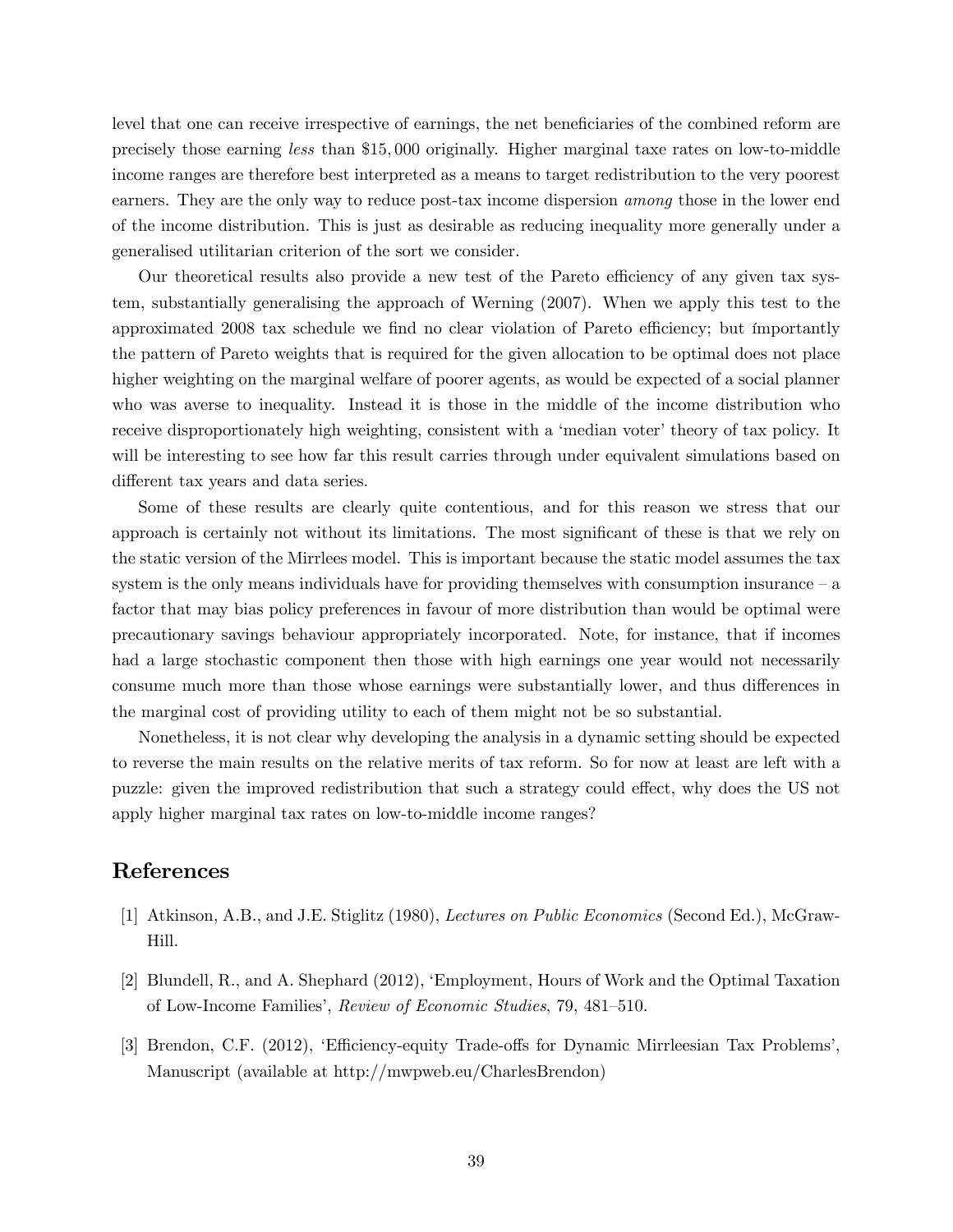- [4] Butrica, B.A., and R.V. Burkhauser (1997), ëEstimating Federal Income Tax Burdens for Panel Study of Income Dynamics (PSID) Families using the National Bureau of Economic Research TAXSIM Model', working paper available at: http://www.maxwell.syr.edu/uploadedFiles/cpr/publications/aging\_studies/age12.pdf
- [5] Chetty, R. (2006), 'A New Method of Estimating Risk Aversion', American Economic Review, 96, 1821-1834.
- [6] Chetty, R. (2012), ëBounds on Elasticities with Optimization Frictions: A Synthesis of Micro and Macro Evidence on Labor Supply', *Econometrica*, 80, 969–1018.
- [7] Chetty, R., A. Guren, D. Manoli and A. Weber (2011), ëAre Micro and Macro Labor Supply Elasticities Consistent? A Review of Evidence on the Intensive and Extensive Marginsí, American Economic Review, 101, 471-475.
- [8] Conesa, J.C., S. Kitao and D. Krueger (2009), 'Taxing Capital? Not a Bad Idea after All!', American Economic Review, 99, 25–48.
- $[9]$  Costa, D.L. (2000), 'The Wage and the Length of the Work Day: From the 1890s to 1991', Journal of Labor Economics, 18, 156–181.
- [10] Diamond, P.A. (1998), ëOptimal Income Taxation: An Example with a U-Shaped Pattern of Optimal Marginal Tax Rates', American Economic Review, 88, 83-95.
- [11] Diamond, P.A., and E. Saez (2011), ëThe Case for a Progressive Tax: From Basic Research to Policy Recommendations', Journal of Economic Perspectives, 25, 165–190.
- [12] Golosov, M., N.R. Kocherlakota and A. Tsyvinski (2003), ëOptimal Indirect and Capital Taxation', Review of Economic Studies, 70, 569–587.
- [13] Golosov, M., A. Tsyvinski and I. Werning (2006), ëThe New Dynamic Public Finance: A Userís Guide', NBER Macroeconomics Annual, 21, 317-363.
- [14] Gouveia, M., and R.P. Strauss (1994), 'Effective Federal Tax Functions: An Exploratory Empirical Analysis', National Tax Journal, 47, 317–340.
- [15] Greenwood, J., Z. Hercowitz and G. Huffman (1988), 'Investment, Capacity Utilization, and the Real Business Cycles', American Economic Review, 78, 402-417.
- [16] Jones, M.C. (1991), 'Kernel Density Estimation for Length-Biased Data', *Biometrika*, 78, 511– 519.
- [17] King, R.G., C.I. Plosser and S.T. Rebelo (1988), ëProduction, Growth and Business Cycles I: The Basic Neoclassical Model', Journal of Monetary Economics, 21, 195-232.
- [18] Kocherlakota, N.R. (2010), The New Dynamic Public Finance, Princeton, Princeton University Press.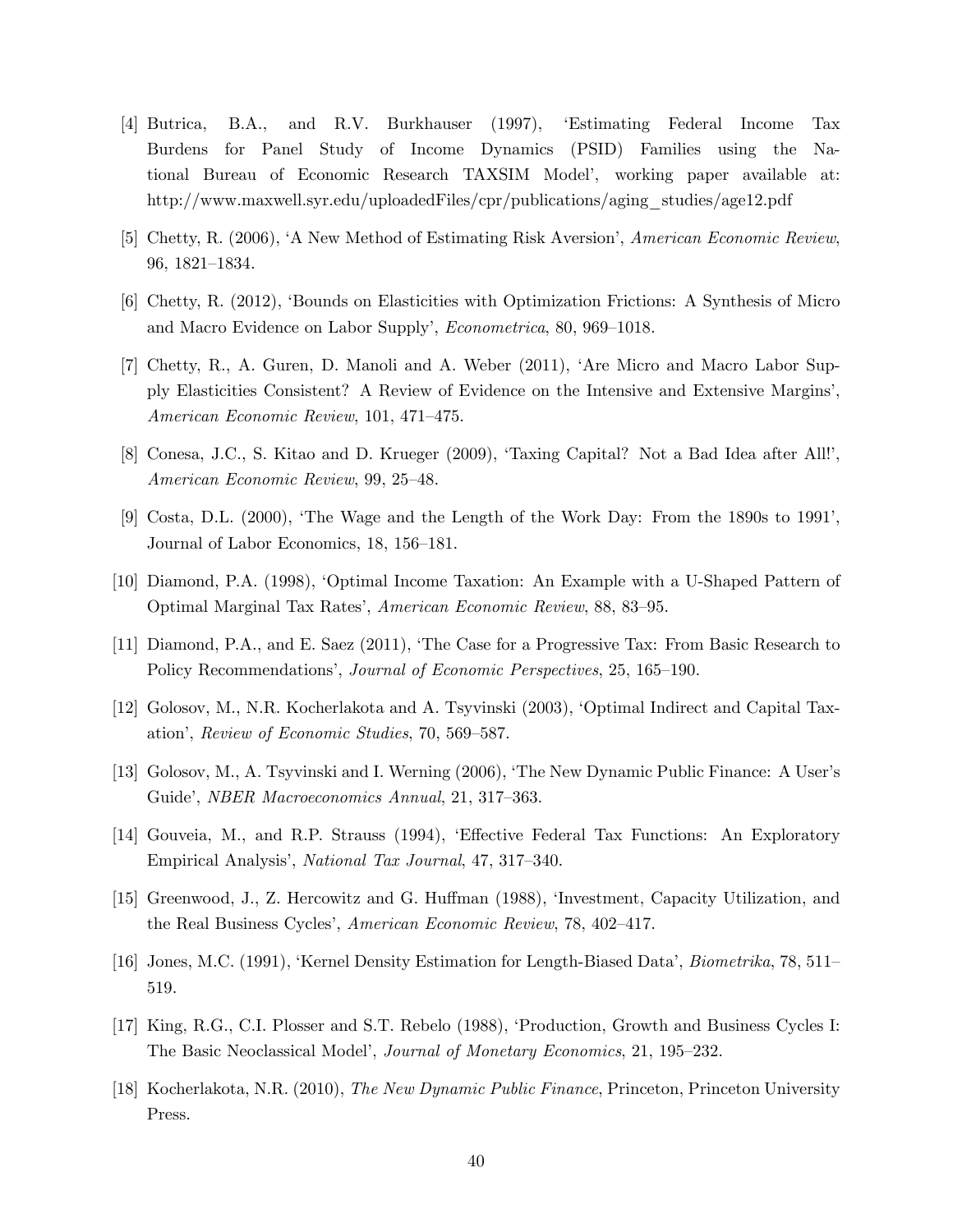- [19] Ljungqvist, L., and T.J. Sargent (2012), Recursive Macroeconomic Theory, Third Edition, MIT Press
- [20] Lucas, R.E. Jr, and N.L. Stokey (1983), ëOptimal Öscal and Monetary Policy in an Economy without Capital', Journal of Monetary Economics, 12, 55-93.
- [21] Mankiw, N.G., M.C. Weinzierl and D. Yagan (2009), ëOptimal Taxation in Theory and Practice', Journal of Economic Perspectives, 23, 147–174.
- [22] Mankiw, N.G., and M.C. Weinzierl (2010), ëThe Optimal Taxation of Height: A Case Study of Utilitarian Income Redistribution', American Economic Journal: Economic Policy, 2, 155–76.
- [23] Milgrom, P., and I. Segal (2002), ëEnvelope Theorems for Arbitrary Choice Setsí, Econometrica,  $70,583-601.$
- [24] Mirrlees, J.A. (1971), 'An Exploration in the Theory of Optimal Income Taxation', Review of  $Economic Studies, 38, 175-208.$
- [25] Mirrlees, J.A. (ed.) (2010), Dimensions of Tax Design: The Mirrlees Review, Institute for Fiscal Studies, Oxford University Press.
- [26] Mirrlees, J.A. (ed.) (2011), Tax By Design: The Mirrlees Review, Institute for Fiscal Studies, Oxford University Press.
- [27] Piketty, T., and E. Saez (2013), 'Optimal Labor Income Taxation', manuscript, forthcoming in Handbook of Public Economics, vol. 5.
- [28] Piketty, T., E. Saez and S. Stantcheva (2013), ëOptimal Taxation of Top Labor Incomes: A Tale of Three Elasticities', forthcoming in American Economic Journal: Economic Policy.
- [29] Roberts, K. (2000), 'A Reconsideration of the Optimal Income Tax', in Hammond, P.J., and G.D. Myles (eds.), *Incentives and Organization: Papers in Honour of Sir James Mirrlees*, Oxford University Press.
- [30] Rochet, J.-C., and Choné, P. (1998), 'Ironing, Sweeping, and Multi-dimensional Screening',  $Econometrica, 66, 783–826.$
- [31] Sadka, E. (1976), 'On Income Distribution, Incentive Effects and Optimal Income Taxation', Review of Economic Studies, 43, 261–268.
- [32] Saez, E. (2001), 'Using Elasticities to Derive Optimal Income Tax Rates', Review of Economic  $Studies, 68, 205-229.$
- [33] Saez, E. (2002), ëOptimal Income Transfer Programs: Intensive Versus Extensive Labour Supply Responses', Quarterly Journal of Economics, 117, 1039–1073.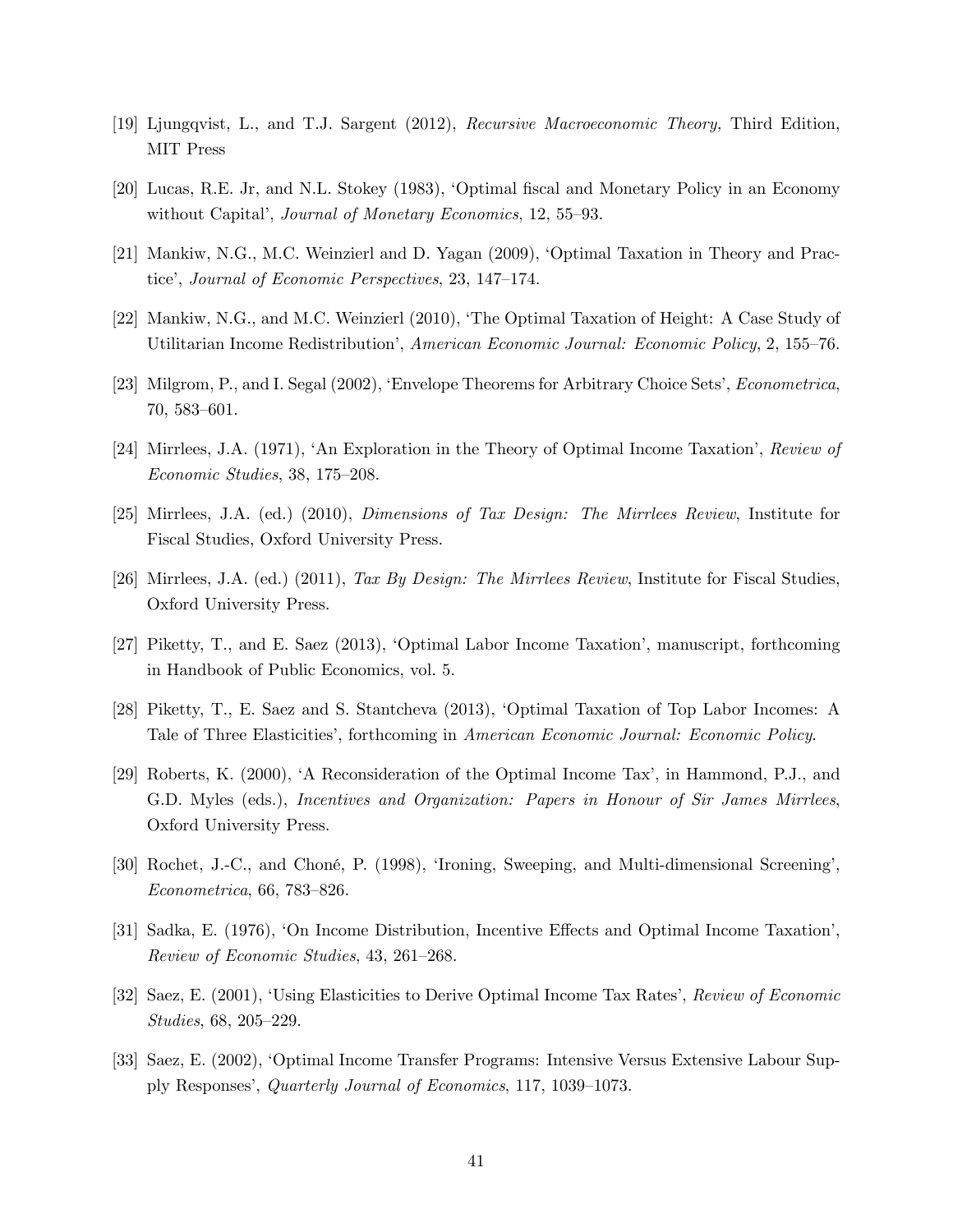- [34] Saez, E., and S. Stantcheva (2013), ëGeneralized Social Marginal Welfare Weights for Optimal Tax Theory', NBER Working Paper 18835.
- [35] Seade, J.K. (1977) 'On the Shape of Optimal Tax Schedules', Journal of Public Economics, 7, 203-236.
- [36] Weinzierl, M.C. (2012), ëWhy Do We Redistribute So Much But Tag So Little? The Principle of Equal Sacrifice and Optimal Taxation', *Harvard Business School Working Paper 12-64*.
- [37] Werning, I. (2007), 'Pareto Efficient Income Taxation', MIT Working Paper.

## A Theory appendix

## A.1 Preferences and single crossing

We demonstrate here the claim in Section 2.1 that the single crossing property is implied whenever agents have common preferences over consumption and labour supply, whilst differing in their ability to convert labour supply into output according to  $\theta$ . Specifically, suppose that preferences over consumption and labour supply for all agents are described by a common utility function  $\tilde{u}: \mathbb{R}_+^2 \to \mathbb{R}$ , where  $\tilde{u}$  is  $C^2$ , increasing in its first argument (consumption) and decreasing in its second (labour supply), and describes normal demands for both consumption and leisure. Labour supply, in turn, can be converted into output according to a  $C^2$  function  $l : \mathbb{R}_+ \times \Theta \to \mathbb{R}_+$ .  $l(y; \theta)$ thus gives the number of hours that it takes an individual whose type is  $\theta$  to produce y units of output. We assume  $l_y > 0$ ,  $l_\theta < 0$  and  $l_{y\theta} \leq 0$ . The latter two restrictions imply that higher values of  $\theta$  are unambiguously associated with higher productive efficiency. Note that this setup nests the case in which  $\theta$  is a linear productivity parameter, which means  $l(y; \theta) = \frac{y}{\theta}$ .

We can then define the function  $u : \mathbb{R}_+^2 \times \Theta \to \mathbb{R}$  by:

$$
u\left(c,y;\theta\right) := \widetilde{u}\left(c,l\left(y;\theta\right)\right) \tag{29}
$$

Given the restrictions that we have imposed on the  $\tilde{u}$  and l functions, the single crossing property follows:

**Lemma 5** u(c, y;  $\theta$ ) defined in (29) satisfies single crossing in  $\theta$ . That is, for any distinct pair of allocations  $(c', y')$  and  $(c'', y'')$  such that  $(c', y') < (c'', y'')$  (in the product order sense) and  $\theta' < \theta''$ , if  $u(c'', y''; \theta') \geq u(c'y'; \theta')$  then  $u(c'', y''; \theta'') > u(c'y'; \theta'')$ .

**Proof.** Geometrically it is easy to see that this will be true provided the derivative condition (1) is satisfied at all allocations – that is, indifference curves in output-consumption space are uniformly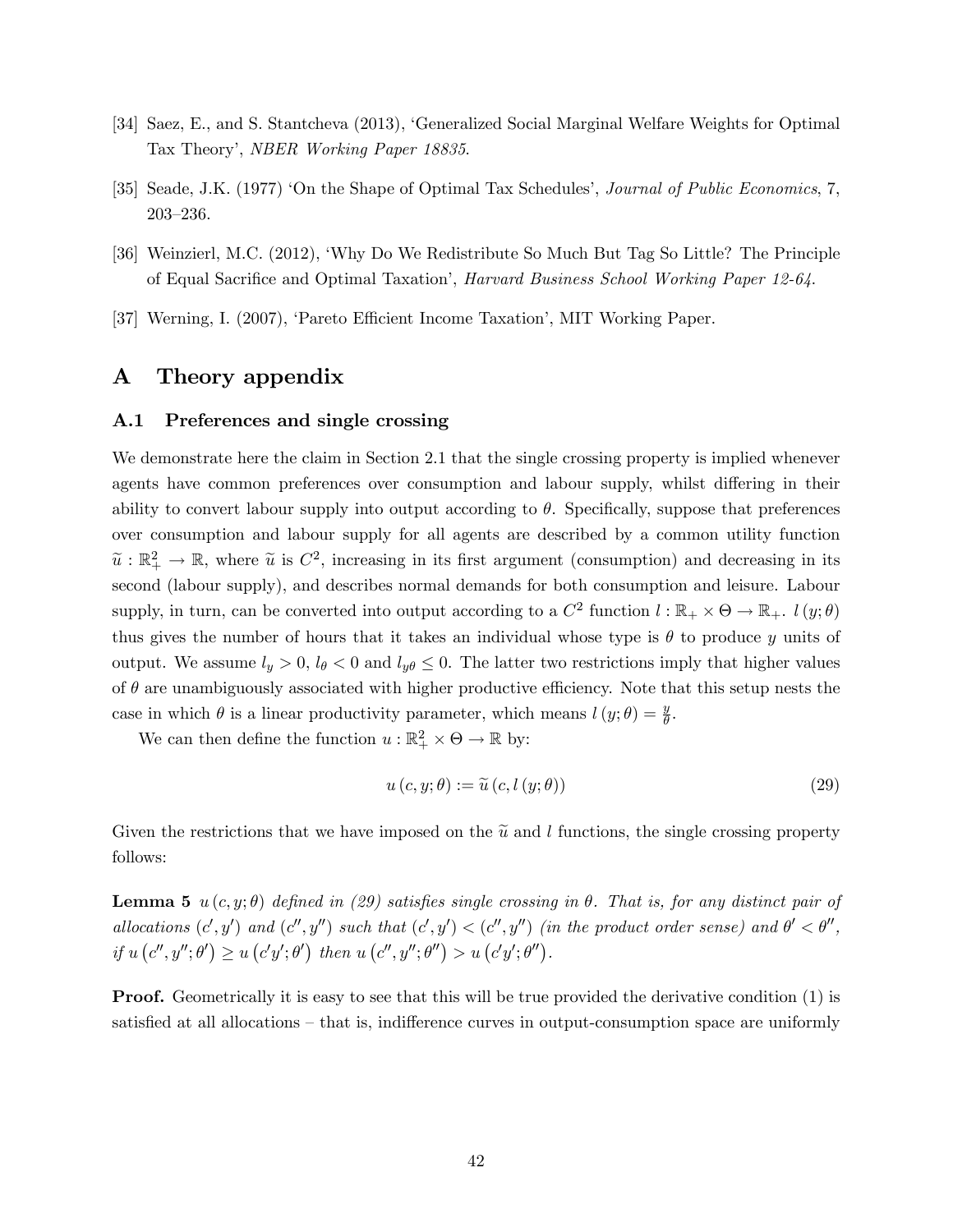'flattening' in  $\theta$ . We have:

$$
\frac{d}{d\theta} \left( -\frac{u_y(c, y; \theta)}{u_c(c, y; \theta)} \right) = -\frac{u_{y\theta}(c, y; \theta)}{u_c(c, y; \theta)} + \frac{u_y(c, y; \theta)}{u_c(c, y; \theta)} \frac{u_{c\theta}(c, y; \theta)}{u_c(c, y; \theta)} \n= -\frac{u_y(c, y; \theta)}{u_c(c, y; \theta)} \left[ \frac{u_{y\theta}(c, y; \theta)}{u_y(c, y; \theta)} - \frac{u_{c\theta}(c, y; \theta)}{u_c(c, y; \theta)} \right]
$$

These derivatives satisfy:

$$
u_c(c, y; \theta) = \tilde{u}_c(c, l(y; \theta))
$$
  
\n
$$
u_y(c, y; \theta) = \tilde{u}_l(c, l(y; \theta)) l_y(y; \theta)
$$
  
\n
$$
u_{c\theta}(c, y; \theta) = \tilde{u}_{c\theta}(c, l(y; \theta)) l_{\theta}(y; \theta)
$$
  
\n
$$
u_{y\theta}(c, y; \theta) = \tilde{u}_{ll}(c, l(y; \theta)) l_y(y; \theta) l_{\theta}(y; \theta) + \tilde{u}_l(c, l(y; \theta)) l_{y\theta}(y; \theta)
$$

Plugging into the previous expression gives:

$$
\frac{d}{d\theta} \left( -\frac{u_y(c, y; \theta)}{u_c(c, y; \theta)} \right) = -\frac{\widetilde{u}_l(c, l(y; \theta)) l_y(y; \theta)}{\widetilde{u}_c(c, l(y; \theta))} \left[ \frac{\widetilde{u}_{ll}(c, l(y; \theta)) l_{\theta}(y; \theta)}{\widetilde{u}_l(c, l(y; \theta))} + \frac{l_{y\theta}(y; \theta)}{l_y(y; \theta)} - \frac{\widetilde{u}_{cl}(c, l(y; \theta)) l_{\theta}(y; \theta)}{\widetilde{u}_c(c, l(y; \theta))} \right]
$$
\n
$$
= -\frac{\widetilde{u}_l(c, l(y; \theta))}{\widetilde{u}_c(c, l(y; \theta))} l_{y\theta} \overline{(y; \theta)} \right]
$$
\n
$$
= -\frac{\widetilde{u}_l(c, l(y; \theta))}{\widetilde{u}_c(c, l(y; \theta))} l_{y\theta} \overline{(y; \theta)} \left[ \frac{\widetilde{u}_l(c, l(y; \theta))}{\widetilde{u}_l(c, l(y; \theta))} - \frac{\widetilde{u}_l(c, l(y; \theta))}{\widetilde{u}_c(c, l(y; \theta))} \right]
$$

where the sign of the last term follows from normality in consumption, which implies increases in labour supply must raise the value of  $-\frac{\tilde{u}_l}{\tilde{u}_c}$  $\frac{u_l}{\tilde{u}_c}$ . This confirms condition (1), completing the proof.

### A.2 Proof of Proposition 1

We first establish that an incentive-feasible allocation implies increasing c and y schedules together with condition (4). Increasingness follows almost immediately from single crossing. Suppose  $(c(\theta'), y(\theta')) > (c(\theta''), y(\theta''))$  for some  $\theta'' > \theta'$ .  $\theta'$  must weakly prefer  $(c(\theta'), y(\theta'))$  to  $(c(\theta''), y(\theta''))$  at an incentive-feasible allocation, but then single crossing implies  $\theta''$  must have a strict preference for  $(c(\theta'), y(\theta'))$ , violating incentive compatibility.

To obtain (4), note that for all  $\theta < \theta$  we can find  $\varepsilon > 0$  such that for all  $\delta \in [0, \varepsilon], \theta + \delta \in \Theta$ , and thus by incentive compatibility we have:

$$
u(c(\theta), y(\theta); \theta) \ge u(c(\theta + \delta), y(\theta + \delta); \theta)
$$
\n(30)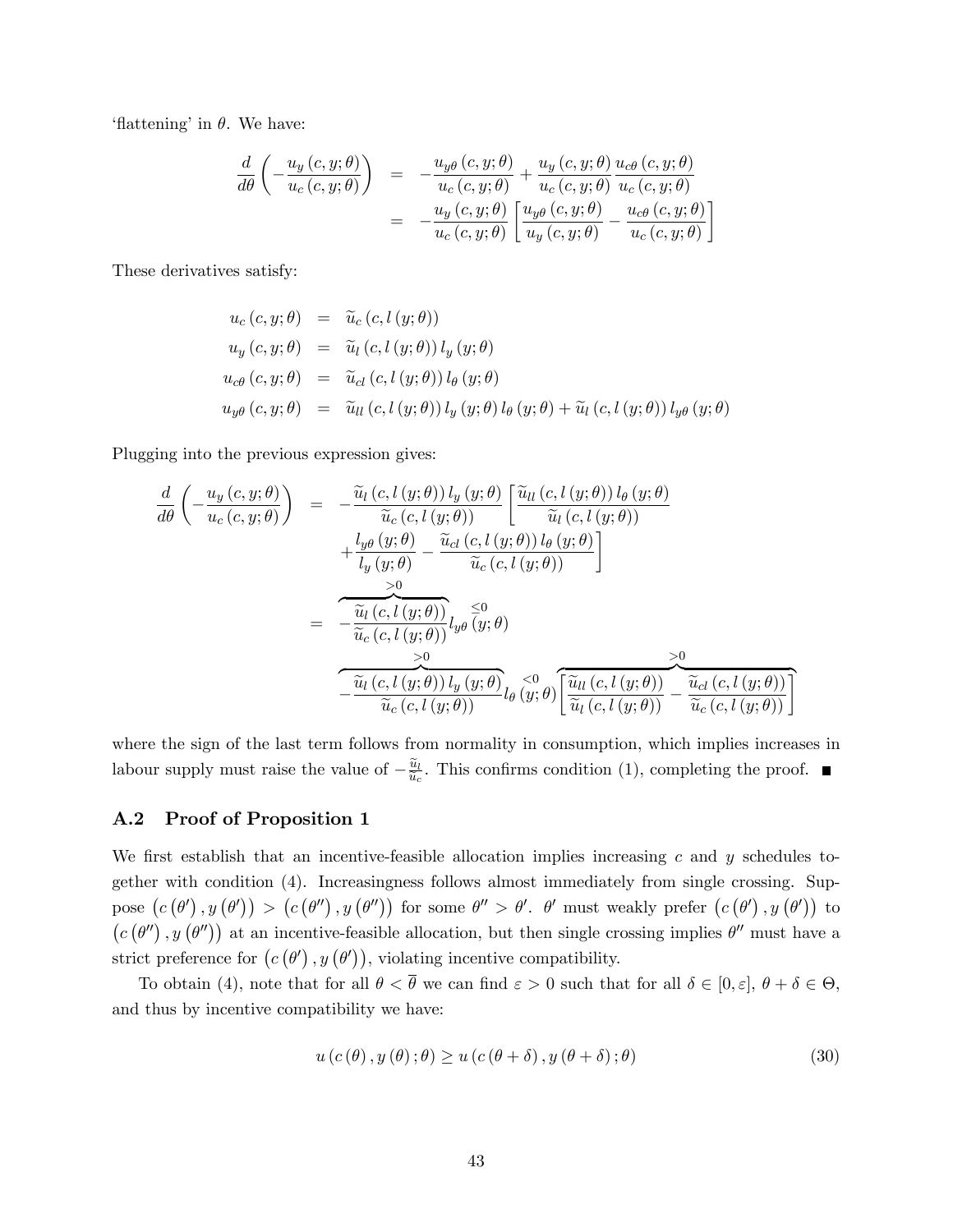and

$$
u(c(\theta + \delta), y(\theta + \delta); \theta + \delta) \ge u(c(\theta), y(\theta); \theta + \delta)
$$
\n(31)

Rearranging and taking limits we have:

$$
\lim_{\delta \to 0} \left[ \frac{u(c(\theta + \delta), y(\theta + \delta); \theta) - u(c(\theta), y(\theta); \theta)}{\delta} \right] \le 0
$$
\n(32)

$$
\lim_{\delta \to 0} \left[ \frac{u(c(\theta + \delta), y(\theta + \delta); \theta + \delta) - u(c(\theta), y(\theta); \theta + \delta)}{\delta} \right] \ge 0
$$
\n(33)

But by the assumed continuity properties of  $u$  these two objects must coincide. Thus the partial right-derivative of utility with respect to type report at an incentive-feasible allocation exists, and is equal to zero.<sup>40</sup> An identical argument establishes that the corresponding left-derivative exists and is equal to zero for all  $\theta > \underline{\theta}$ . We can summarise this by:

$$
\frac{\partial}{\partial \sigma} [u(c(\sigma), y(\sigma); \theta)]|_{\sigma = \theta} = 0
$$

Totally differentiating utility with respect to type gives:

$$
\frac{d}{d\theta} \left[ u(c(\theta), y(\theta); \theta) \right] = \frac{\partial}{\partial \sigma} \left[ u(c(\sigma), y(\sigma); \theta) \right] \Big|_{\sigma = \theta} \n+ \frac{\partial}{\partial \theta} \left[ u(c(\sigma), y(\sigma); \theta) \right] \Big|_{\sigma = \theta}
$$
\n(34)

Condition (4) follows immediately.

We then need that a pair of increasing allocation schedules satisfying  $(4)$  will be globally incentive compatible. Suppose otherwise. Then there must exist a pair of allocations  $(c(\theta), y(\theta'))$  and  $(c(\theta''), y(\theta''))$  for some  $\theta', \theta''$  such that:

$$
u (c (\theta''), y (\theta''); \theta') > u (c (\theta'), y (\theta'); \theta')
$$

Suppose first that  $\theta' > \theta''$ . We have:

$$
u\left(c\left(\theta'\right), y\left(\theta'\right); \theta'\right) = u\left(c\left(\theta''\right), y\left(\theta''\right); \theta''\right)
$$
\n
$$
+ \int_{\theta''}^{\theta'} u_{\theta}\left(c\left(\theta''\right), y\left(\theta''\right); \sigma\right) d\sigma
$$
\n
$$
+ \int_{\theta''}^{\theta'} \frac{d}{d\sigma}\left[u\left(c\left(\sigma\right), y\left(\sigma\right); \theta'\right)\right] d\sigma
$$
\n
$$
= u\left(c\left(\theta''\right), y\left(\theta''\right); \theta'\right)
$$
\n
$$
+ \int_{\theta''}^{\theta'} \frac{d}{d\sigma}\left[u\left(c\left(\sigma\right), y\left(\sigma\right); \theta'\right)\right] d\sigma
$$
\n(36)

<sup>&</sup>lt;sup>40</sup>Notice that this does not require continuity in the allocation schedules  $c(\cdot)$  and  $y(\cdot)$ .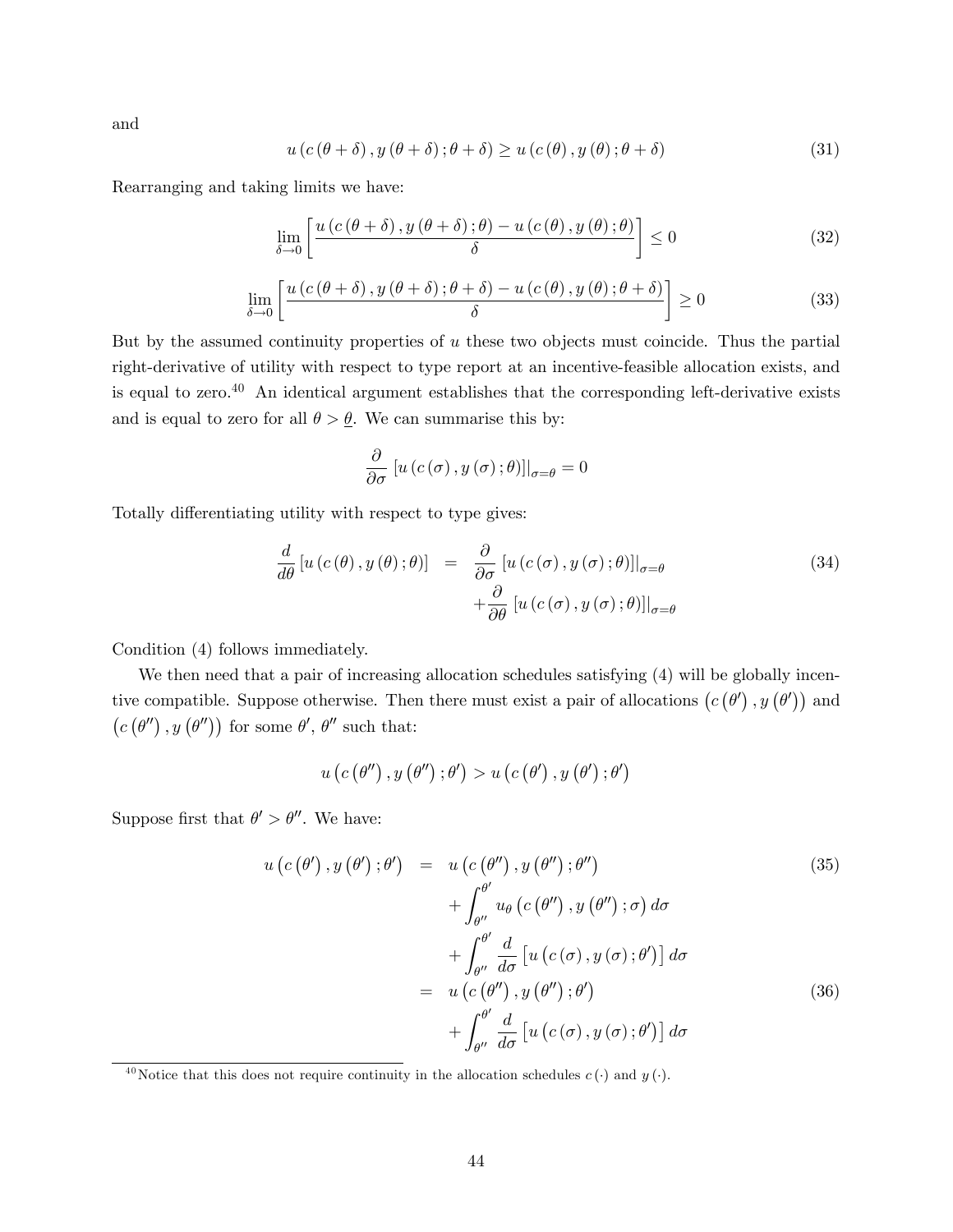From the envelope condition we know:

$$
\frac{d}{d\sigma}\left[u\left(c\left(\sigma\right),y\left(\sigma\right);\tilde{\theta}\right)\right]\Big|_{\tilde{\theta}=\sigma}=0
$$

Since  $\theta' \ge \sigma$  for all  $\sigma$  in the integral in (36) it follows by single crossing that each term under the integral must be weakly positive. But clearly this implies:

$$
u\left(c\left(\theta^{\prime}\right),y\left(\theta^{\prime}\right);\theta^{\prime}\right)\geq u\left(c\left(\theta^{\prime\prime}\right),y\left(\theta^{\prime\prime}\right);\theta^{\prime}\right)
$$

contradicting the earlier supposition. A symmetric argument can be applied when  $\theta'' > \theta'$ , completing the proof.

## A.3 Proof of Proposition 2

An allocation that is constrained-optimal for the relaxed problem solves:

$$
\max_{c(\theta),y(\theta)} \int_{\theta \in \Theta} G(u(\theta), \theta) f(\theta) d\theta \tag{37}
$$

subject to:

$$
u(\theta') = u(\underline{\theta}) + \int_{\underline{\theta}}^{\theta'} u_{\theta}(\theta) d\theta \qquad (\forall \theta' \in \Theta)
$$
\n(38)

$$
-R \geq \int_{\theta \in \Theta} \left[ c(\theta) - y(\theta) \right] f(\theta) d\theta \tag{39}
$$

To obtain a set of necessary conditions for this problem we construct a Lagrangian with multiplier  $\mu(\theta')$   $f(\theta')$  d $\theta'$  on the first constraint, and  $\eta$  on the second. There is a technical issue in asserting first-order conditions when  $\Theta$  has no upper support, since in this case a change to  $u_{\theta}(\theta)$  affects incentive compatibility constraints across an unbounded range of types, and the associated shadow cost term is not guaranteed to be bounded. We first present a simple proof for the case in which  $\Theta$  has finite upper support  $\theta$ , and then consider how far the arguments generalise to the case in which  $\overline{\theta} = \infty$ .

When  $\bar{\theta} < \infty$  first-order conditions with respect to  $c(\theta)$  and  $y(\theta)$  for  $\theta > \theta$  may be taken piecewise in the usual way:<sup>41</sup>

$$
0 = G_u (\theta') u_c (\theta') f (\theta') + u_c (\theta') \mu (\theta') f (\theta')
$$
  

$$
-u_{c\theta} (\theta') \int_{\theta'}^{\overline{\theta}} \mu (\theta) f (\theta) d\theta - \eta f (\theta')
$$
 (40)

<sup>&</sup>lt;sup>41</sup>Strictly these conditions need only hold F-almost everywhere on  $\Theta$  in order to obtain the maximum, but there is no loss in asserting them everywhere.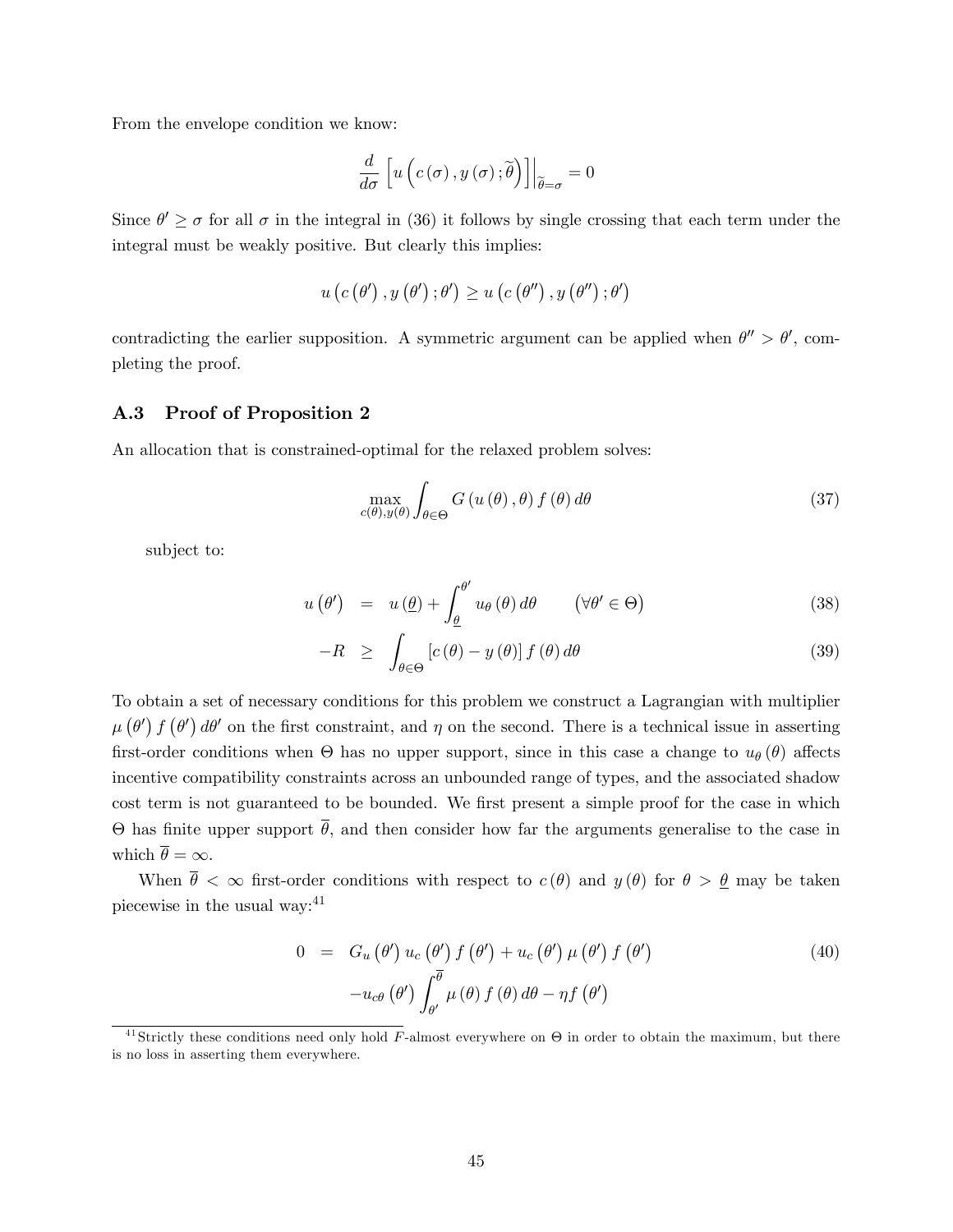$$
0 = G_u (\theta') u_y (\theta') f (\theta') + u_y (\theta') \mu (\theta') f (\theta')
$$
  

$$
-u_{y\theta} (\theta') \int_{\theta'}^{\overline{\theta}} \mu (\theta) f (\theta) d\theta + \eta f (\theta')
$$
 (41)

Meanwhile the conditions with respect to  $c(\underline{\theta})$  and  $y(\underline{\theta})$  each imply:

$$
0 = \int_{\theta \in \Theta} \mu(\theta) f(\theta) d\theta \tag{42}
$$

Pre-multiplying (40) by  $u_y(\theta')$  and (41) by  $u_c(\theta')$ , and combining the two, gives:

$$
\eta \left[ u_y \left( \theta' \right) + u_c \left( \theta' \right) \right] f \left( \theta' \right) \tag{43}
$$
\n
$$
= \left[ u_c \left( \theta' \right) u_{y\theta} \left( \theta' \right) - u_y \left( \theta' \right) u_{c\theta} \left( \theta' \right) \right] \int_{\theta'}^{\overline{\theta}} \mu \left( \theta \right) f \left( \theta \right) d\theta
$$

Or:

$$
\eta DC\left(\theta'\right)f\left(\theta'\right) = \int_{\theta'}^{\overline{\theta}} \mu\left(\theta\right)f\left(\theta\right)d\theta\tag{44}
$$

using the definition of  $DC(\theta')$  given in the main text.

Summing (40) and (41) and rearranging gives:

$$
\begin{array}{l}\n\left(G_u\left(\theta'\right) + \mu\left(\theta'\right)\right) f\left(\theta'\right) \\
= \frac{u_{c\theta}\left(\theta'\right) + u_{y\theta}\left(\theta'\right)}{u_c\left(\theta'\right) + u_y\left(\theta'\right)} \int_{\theta'}^{\overline{\theta}} \mu\left(\theta\right) f\left(\theta\right) d\theta \\
= \eta \frac{u_{c\theta}\left(\theta'\right) + u_{y\theta}\left(\theta'\right)}{u_c\left(\theta'\right) + u_y\left(\theta'\right)} DC\left(\theta'\right) f\left(\theta'\right)\n\end{array} \tag{45}
$$

By definition we have:

$$
\frac{u_{c\theta}(\theta') + u_{y\theta}(\theta')}{u_c(\theta') + u_y(\theta')}DC(\theta') = MC(\theta')
$$
\n(46)

so this relationship simplifies to:

$$
G_u(\theta') + \mu(\theta') = \eta MC(\theta')
$$
\n(47)

Integrating this condition over  $\Theta$  and using (42) gives an expression for  $\eta$ , the shadow value of extra resources:

$$
\eta = \frac{\int_{\theta \in \Theta} G_u(\theta) f(\theta) d\theta}{\int_{\theta \in \Theta} MC(\theta) f(\theta) d\theta} \n= \frac{\mathbb{E}[G_u(\theta)]}{\mathbb{E}[MC(\theta)]}
$$
\n(48)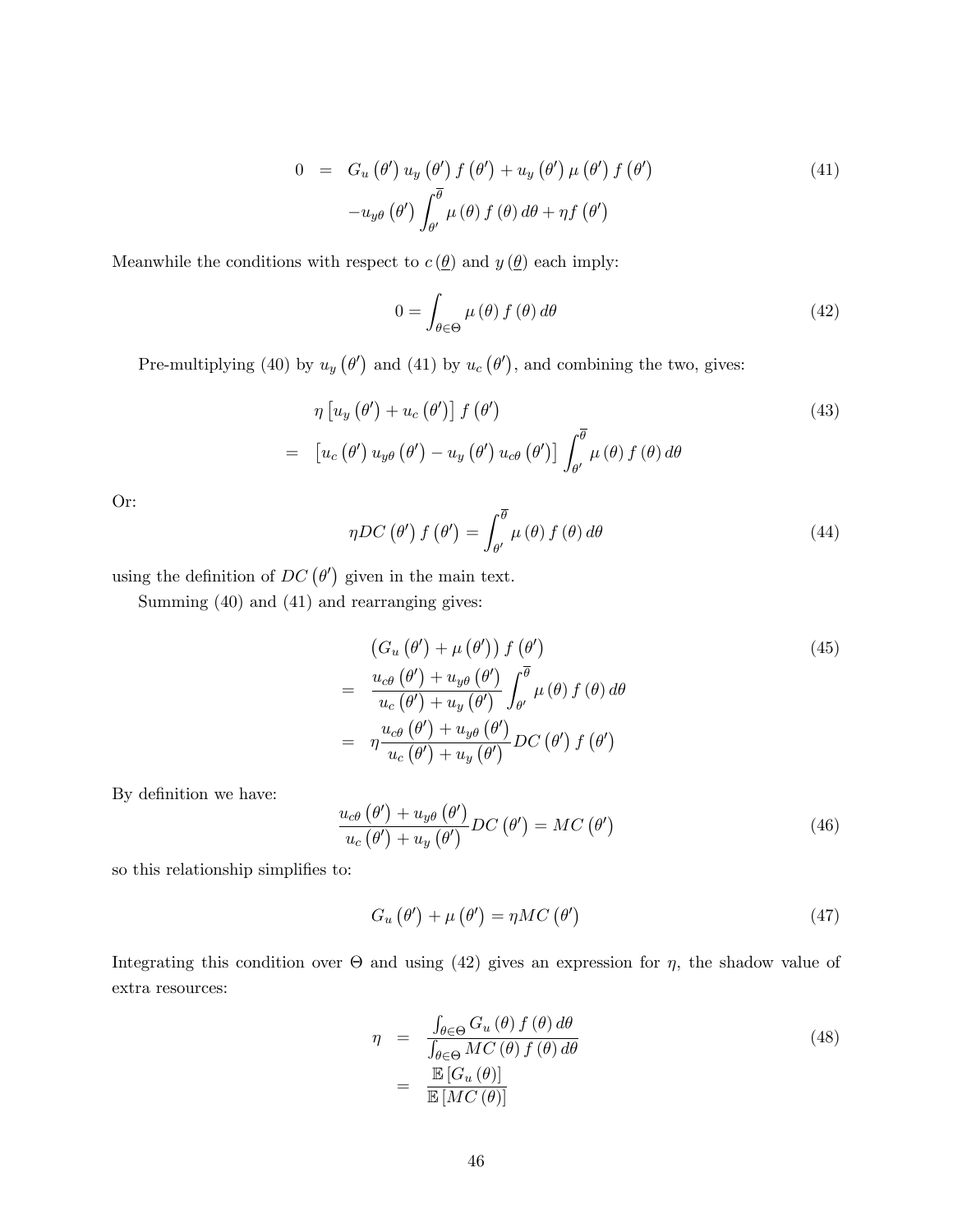Replacing the terms in  $\mu(\theta)$  in the integral in (44), we have:

$$
\eta DC\left(\theta'\right)f\left(\theta'\right) = \int_{\theta'}^{\overline{\theta}} \left[\eta MC\left(\theta\right) - G_u\left(\theta\right)\right] f\left(\theta\right) d\theta \tag{49}
$$

Or, substituting out  $\eta$ :

$$
DC(\theta') f(\theta') = \int_{\theta'}^{\overline{\theta}} \left[ MC(\theta) - G_u(\theta) \frac{\mathbb{E}[MC(\theta)]}{\mathbb{E}[G_u(\theta)]} \right] f(\theta) d\theta \tag{50}
$$

The main expression then follows from the definition of conditional expectations.

When  $\bar{\theta} = \infty$  it is not immediate that the integral  $\int_{\theta'}^{\theta} \mu(\theta) f(\theta) d\theta$  will be bounded, even though the individual shadow cost terms  $\mu(\theta)$  are. Indeed it is easy to construct counter-examples in which this is not the case at an optimal plan.<sup>42</sup> But in any event we may still apply a calculus of variations argument, taking first-order necessary conditions for an optimum from the Lagrangian by allowing for carefully-constructed *joint* changes in  $c(\theta')$  and  $y(\theta')$ , such that information rents at  $\theta'$  are held constant. In particular, suppose that for every unit by which  $c(\theta')$  is increased at the margin we additionally increase  $y(\theta')$  by an amount  $-\frac{u_{c\theta}(\theta')}{u_{y\theta}(\theta')}$  $\frac{u_{c\theta}(v)}{u_{y\theta}(\theta')}$ . By construction this does not affect the incentive compatibility constraints above  $\theta'$ , meaning that a necessary optimality condition can be stated that depends only on objects specific to  $\theta'$ :

$$
0 = \left[ G_u \left( \theta' \right) + \mu \left( \theta' \right) \right] \left[ u_c \left( \theta' \right) - \frac{u_{c\theta} \left( \theta' \right)}{u_{y\theta} \left( \theta' \right)} u_{y\theta} \left( \theta' \right) \right] f \left( \theta' \right) \tag{51}
$$
\n
$$
-\eta f \left( \theta' \right) \left[ 1 + \frac{u_{c\theta} \left( \theta' \right)}{u_{y\theta} \left( \theta' \right)} \right]
$$

Applying the definition of  $MC(\theta)$ , this is easily seen to be a re-statement of (47):

$$
G_u(\theta') + \mu(\theta') = \eta MC(\theta')
$$
\n(52)

It follows that the object  $\int_{\theta'}^{\theta} \mu(\theta) f(\theta) d\theta$  will be bounded whenever  $\int_{\theta'}^{\theta} [G_u(\theta) - \eta MC(\theta)] f(\theta) d\theta$ is likewise. When this is true (by assumption), our earlier arguments can be applied to establish the optimality condition.

## A.4 Proof of Proposition 3

An allocation is Pareto efficient in the set of relaxed incentive-feasible allocations if every alternative allocation within that set features at least one individual who is made strictly worse off. Equivalently, if one fixes the cardinal structure of utility then an allocation is Pareto efficient if for every alternative relaxed incentive-feasible allocation there exists a set of fixed Pareto weights

 $42$  In particular, cases exist in which the multiplier integral is bounded under one cardinalisation of the utility function and social welfare objective, but under not other, equivalent representations of the problem. Details are available on request.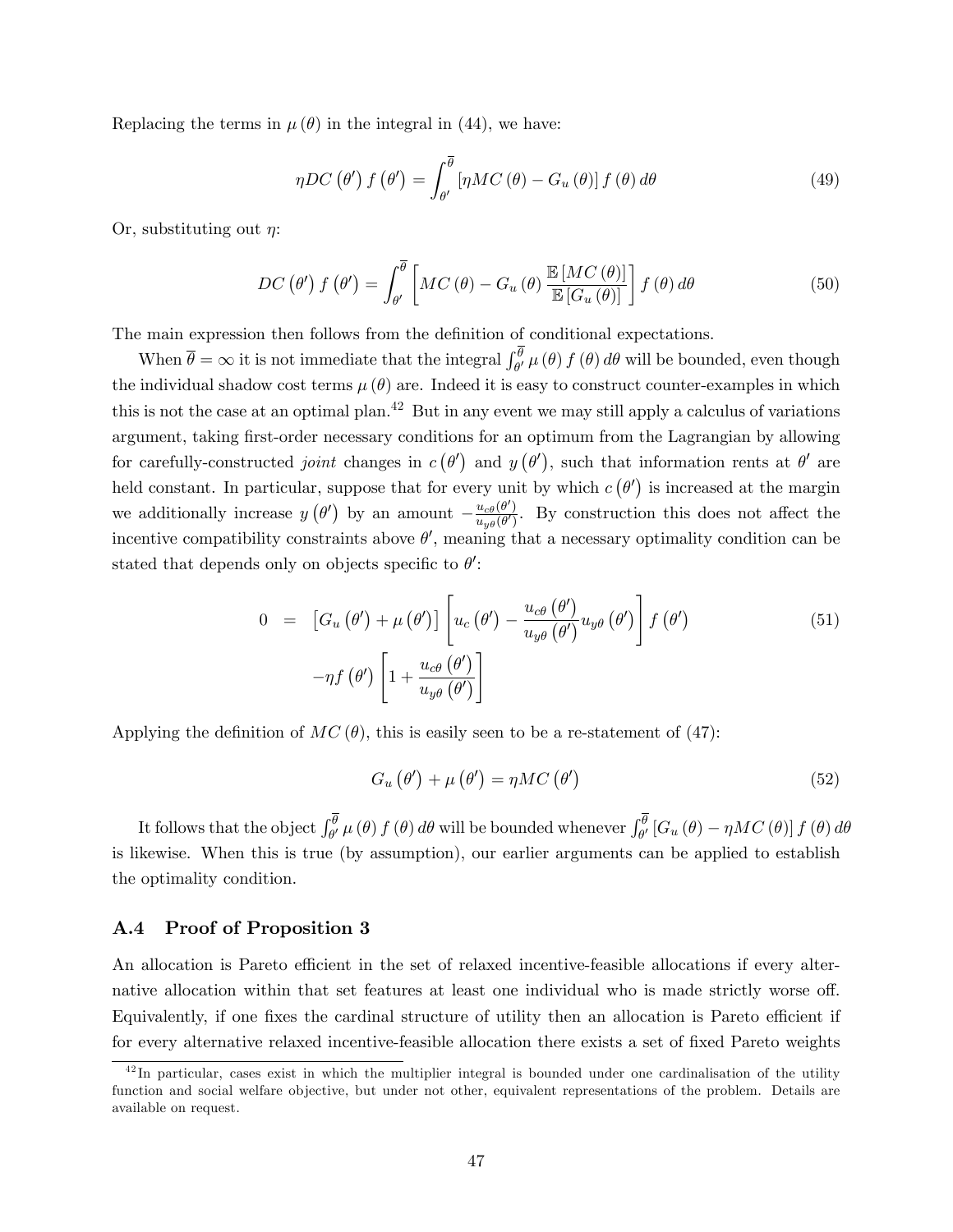$G_u(\theta) \geq 0$  such that a policymaker assessing social welfare according to the integral:

$$
W = \int_{\theta \in \Theta} G_u(\theta) u(\theta) f(\theta) d\theta \tag{53}
$$

prefers the original allocation to the alternative.<sup>43</sup>

We consider 'only if' first. Suppose that an allocation is Pareto efficient. We must demonstrate that the three conditions in the Proposition must be true. We start with the third. Suppose this is not true: then a marginal change to the allocation that raises the utility of all agents by a unit at the margin, holding  $u_{\theta}(\theta)$  constant for all  $\theta$ , must raise surplus resources. This is clearly a Pareto improvement.

Now consider the first condition. From the proof of Proposition 2 we know that if the following inequality holds:

$$
DC(\theta') f(\theta') > \int_{\theta'}^{\overline{\theta}} \left[ MC(\theta) - \frac{\mathbb{E}[MC(\theta)]}{\mathbb{E}[G_u(\theta)]} G_u(\theta) \right] f(\theta) d\theta \tag{54}
$$

then it must be possible for the policymaker with (marginal) Pareto weights  $G_u(\theta)$  to improve on the given allocation  $-\tilde{\chi}$  generating the same value for social welfare with fewer resources. Specifically, this can be done by reducing  $u_{\theta}(\theta')$  at the margin and increasing the relative utility of all agents above  $\theta'$ , adjusting the total quantity of resources used as required in order to hold social welfare constant.<sup>44</sup> Now, suppose (contrary to the Proposition) that the following is true:

$$
\int_{\theta'}^{\overline{\theta}} MC(\theta) f(\theta) d\theta - DC(\theta') f(\theta') < 0
$$
\n(55)

Then, irrespective of the Pareto weights applied, we have:

$$
DC(\theta') f(\theta') - \int_{\theta'}^{\overline{\theta}} \left[ MC(\theta) - \frac{\mathbb{E}[MC(\theta)]}{\mathbb{E}[G_u(\theta)]} G_u(\theta) \right] f(\theta) d\theta
$$
  
> DC(\theta') f(\theta') - \int\_{\theta'}^{\overline{\theta}} MC(\theta) f(\theta) d\theta  
> 0 (56)

This means that for *any* set of Pareto weights, the policymaker will benefit from a marginal reduction in the utility rents at  $\theta'$ . Hence a policy that reduces these rents at the margin must be a Pareto improvement.<sup>45</sup>

<sup>&</sup>lt;sup>43</sup>That is, we have here set  $G(u, \theta) = G_u(\theta) \cdot u$  for all  $\theta \in \Theta$ . The subscript on  $G_u(\theta)$  is retained simply to make comparison with the previous proof direct.

<sup>44</sup>This is the function of the second term in the integral.

<sup>&</sup>lt;sup>45</sup> Alternatively, a unit reduction in  $u_{\theta}(\theta')$  and a unit increase in  $u(\theta)$  for all  $\theta > \theta'$  must itself generate surplus resources at the margin, even before a further adjustment is made to keep social welfare constant. This further adjustment always generates further resources, since the net effect of the perturbation without it is just to raise utility for a subset of  $\Theta$ .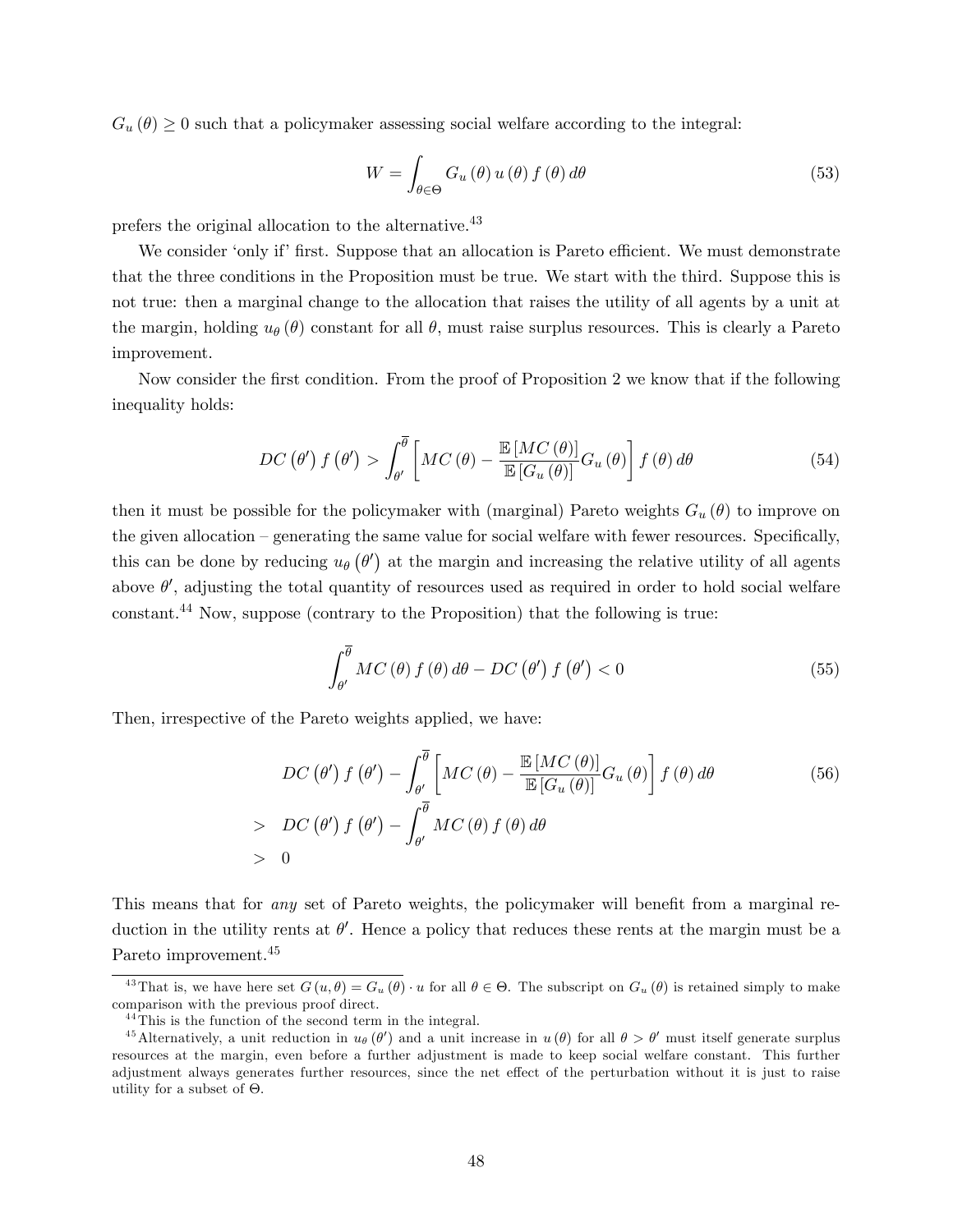A similar argument follows by taking first differences. We know that if:

$$
DC(\theta') f(\theta') - DC(\theta'') f(\theta'')
$$
  
> 
$$
\int_{\theta'}^{\theta''} \left[ MC(\theta) - \frac{\mathbb{E}[MC(\theta)]}{\mathbb{E}[G_u(\theta)]} G_u(\theta) \right] f(\theta) d\theta
$$
 (57)

holds then the policymaker with Pareto weights  $G_u(\theta)$  can make an improvement by raising  $u_{\theta}(\theta')$ (generating  $DC(\theta') f(\theta')$  resources at the margin), reducing  $u_{\theta}(\theta'')$  (at cost  $DC(\theta'') f(\theta'')$ ), and raising the relative utility of all agents between  $\theta'$  and  $\theta''$  by a unit at the margin. The cost of doing this is lower than the shadow cost of the resources it consumes. Now suppose that:

$$
\int_{\theta'}^{\overline{\theta}} MC(\theta) f(\theta) d\theta - DC(\theta') f(\theta')
$$

is increasing in  $\theta'$  over some interval  $I \subset \Theta$ . Then pick  $\theta', \theta'' \in I$ , with  $\theta'' > \theta'$ . Clearly we have:

$$
DC\left(\theta'\right)f\left(\theta'\right) - DC\left(\theta''\right)f\left(\theta''\right) - \int_{\theta'}^{\theta''} MC\left(\theta\right)f\left(\theta\right)d\theta < 0\tag{58}
$$

As before, this will imply

$$
DC(\theta') f(\theta') - DC(\theta'') f(\theta'')
$$
  
> 
$$
\int_{\theta'}^{\theta''} \left[ MC(\theta) - \frac{\mathbb{E}[MC(\theta)]}{\mathbb{E}[G_u(\theta)]} G_u(\theta) \right] f(\theta) d\theta
$$
 (59)

is true for all possible sets of Pareto weights; the allocation cannot be Pareto efficient.

Now we take the 'if' part. Given an allocation such that the three conditions of the Proposition are true, it is sufficient to show that a set of strictly positive Pareto weights exists for which a marginal change in allocations does not deliver an improvement. Since optimal choice is clearly invariant to changes in the scale of these weights, we can normalise  $\mathbb{E}[G_u(\theta)]$  to 1 and focus on finding a set of values for  $G_u(\theta)$  such that the necessary conditions for a local optimum are satisfied when these  $G_u(\theta)$  values are the Pareto weights. From Proposition 2 this requires that we can find a function  $G_u : \Theta \to \mathbb{R}_+$  that satisfies, for all  $\theta' \in \Theta$ :

$$
\int_{\theta'}^{\overline{\theta}} MC(\theta) f(\theta) d\theta - DC(\theta') f(\theta') = \mathbb{E}[MC(\theta)] \int_{\theta'}^{\overline{\theta}} G_u(\theta) f(\theta) d\theta
$$
 (60)

Since  $\mathbb{E}[MC(\theta)] > 0$  this is clearly possible whenever the left-hand side is positive decreasing.<sup>46</sup>

<sup>&</sup>lt;sup>46</sup>The integral on the left-hand side is clearly continuous in  $\theta'$  for all atomless type distributions, since  $MC(\theta')$  is finite for any (finite) allocation. But it is possible that we may have discrete increases in  $DC(\theta') f(\theta')$ , in which case the integral on the right-hand side will need to be discontinuous in  $\theta'$  at corresponding points. This requires a slight generalisation of the notation, but can be admitted without difficulties. Note that  $\int_{\theta}^{\theta'} G_u(\theta) f(\theta) d\theta$  is a standard cdf on  $\Theta$ , summarising the relative weight placed by the policymaker on the marginal welfare of individuals up to  $\theta'$ . As written this measure does not admit atoms. If we replace it with a general measure  $\mathcal{F}(\theta)$  that does, discontinuities are perfectly admissible via such atoms. This corresponds to the case in which the policymaker has special concern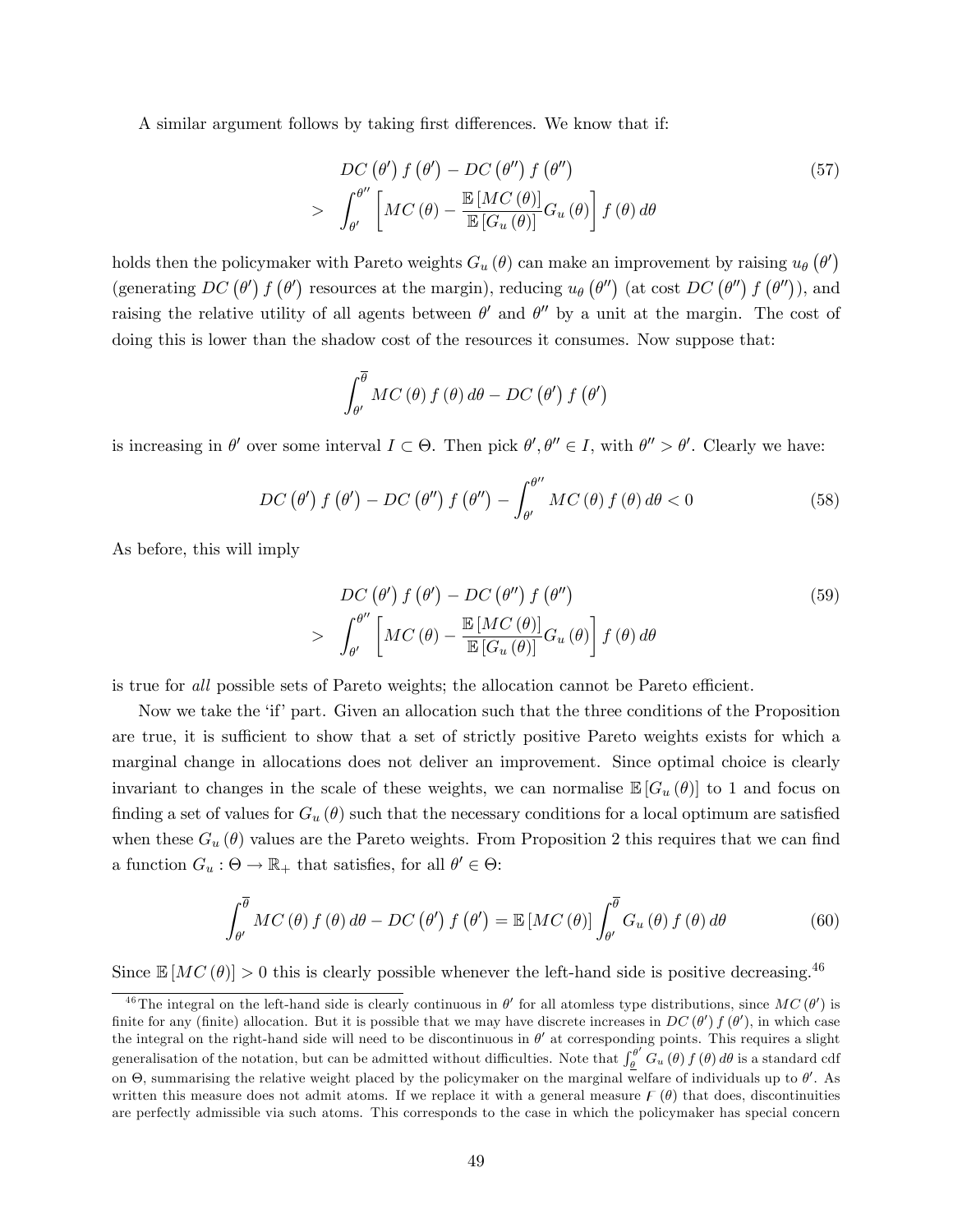# B Empirical appendix

We use this appendix to present a more detailed account of the estimation procedure for the type density applied in section 5.

## B.1 Data

Our main data source in inferring both the distribution of productivity types and the approximate US tax schedule in 2008 is the 2009 wave of the PSID, which contains detailed individual income and household consumption data from 8690 households relating to the 2008 calendar year. For each head of household and spouse (where present, as defined by PSID) we construct a labour income series as the sum of the individualís reported non-business (variable ER46829) and business (ER46808) labour incomes. These data are then identified with the model variable  $y$  for each individual. We identify household-level consumption with expenditure on non-durable goods over the year, divided into the following categories: food, utilities, transport, clothing, trips and vacations, and other recreation. The following table lists the precise PSID series included in each category.

| Category          | Data series                   |
|-------------------|-------------------------------|
| Food              | Food at home (ER42712,        |
|                   | ER42722), delivered food      |
|                   | (ER42716,<br>ER42726,         |
|                   | food eaten out (ER42719,      |
|                   | ER42729)                      |
| Utilities         | Heating (ER42112), electric-  |
|                   | ity/gas $(ER42114, ER42116),$ |
|                   | water $(ER42118)$ , tele-     |
|                   | $phone/internet$ (ER42120),   |
|                   | other utilities (ER42124)     |
| Transport         | Petrol (ER42808), park-       |
|                   | ing $(ER42809)$ , bus/train   |
|                   | (ER42810), cabs (ER42811),    |
|                   | other $(ER42812)$             |
| Clothing          | ER42827, ER42829              |
| Trips & vacations | ER42832, ER42834              |
| Other recreation  | ER42837, ER42839              |

The durable consumption levels thus obtained at the household level are then converted into individual consumption values by dividing by an 'equivalence scale'. We use the scale applied by Eurostat for this purpose, which assigns a value of 1 to the household head, 0.5 to any additional

for a zero-measure subset of the population, so that the Pareto weight attached to this subset is non-zero relative to the population aggregate.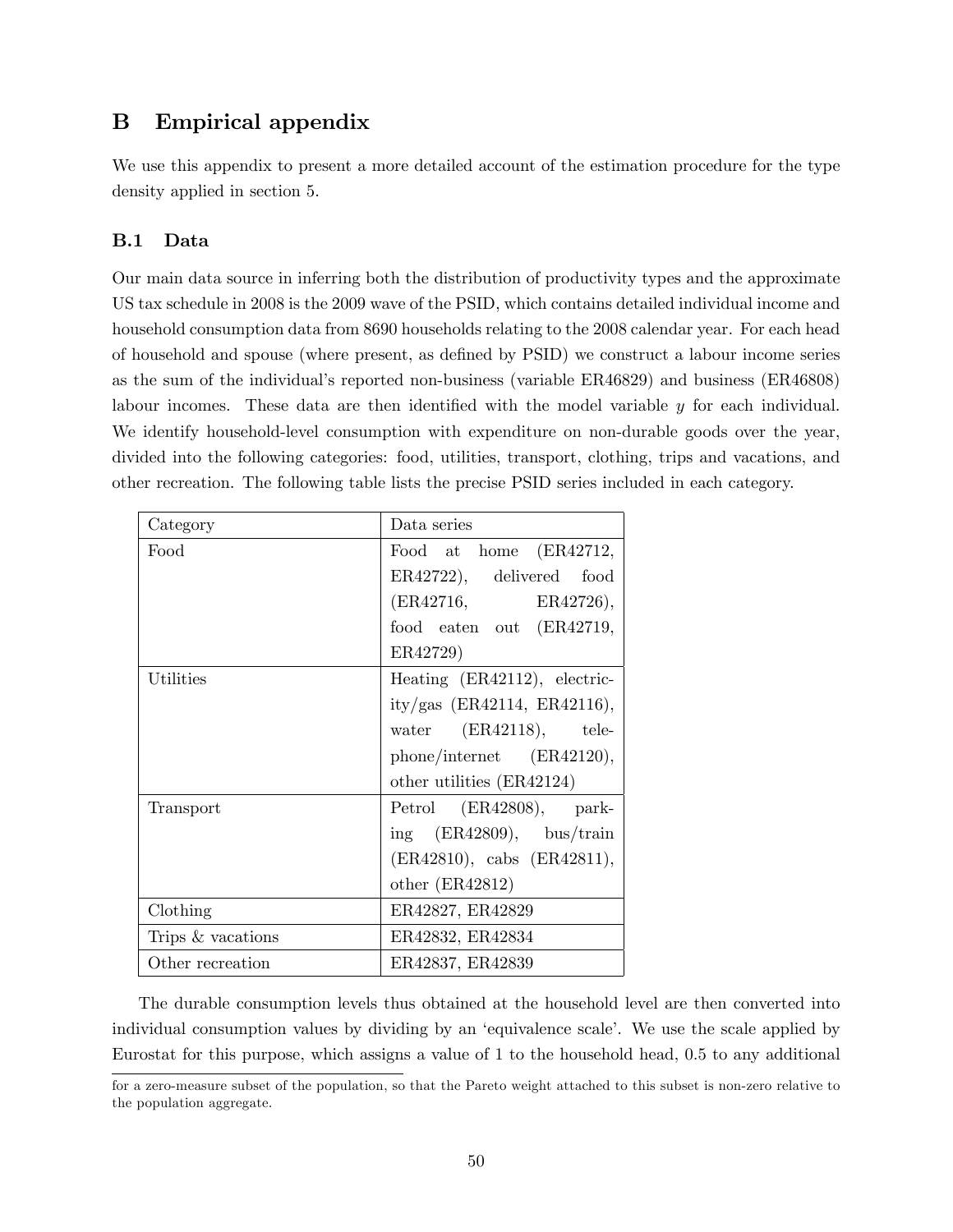adults, and 0.3 to each child. Thus a family of two adults and two children will have an equivalence scale of 2.1. The individual-level consumption data obtained in this way are identified with the model variable c.

Our aim is to infer a series for  $\theta$  based on the individual optimality condition (27), given the series for c and y. For this we further need data on effective marginal tax rates for each individual in the sample. Of relevance to us is the overall tax wedge that the individual faces,  $\tau$ , which satisfies:

$$
1 - \tau = \frac{1 - \tau^m}{1 + t}
$$

where  $(1 - \tau^m)$  is the rate at which disposable income increases in pre-tax income (allowing for the effects of tax credits and social security contributions), and  $t$  is the sales tax rate. Estimated values for  $\tau^m$  are obtained using the NBER's TAXSIM programme,<sup>47</sup> given PSID data on pre-tax income (labour and non-labour), age, marital status and other variables of relevance to tax liabilities.<sup>48</sup> Values for t are given by the sum of state-level sales taxes and the average value of local taxes on a state-by-state basis, for each of the 50 states plus DC. Both come from publicly available data published by the Tax Policy Centre.<sup>49</sup> Each individual is then assumed to face the sales tax of their state of residence.

Together these steps give us 13,412 individual-level observations on c, y and (with the exception of overseas territories residents)  $\tau$ . We then discard entries for which either income or consumption is less than \$1000, as well as all observations from US overseas territories (for which we have no marginal tax rate data). The income cut-off is motivated by the fact that our type-inference procedure is based on the individual striking an optimal intensive-margin trade-off. Individuals who earn little or no income are better characterised as being at a corner solution in their labourconsumption choice problem. The income cut-off results in 3087 observations being dropped. There are far fewer below the \$1000 consumption threshold: 152 individuals in total. Many of these are also below the income threshold. We motivate this threshold on the grounds of possible misreporting or other anomalies: 42 of the observations dropped because of it have  $c = 0$ .

We are left with 10,250 observations from which to infer types. This is done by solving optimality condition (27) numerically for  $\theta$  at each observation, given c, y,  $\tau$  and a set of parameter values.<sup>50</sup> This gives us a set of  $\theta$  values, from which we wish to obtain an estimate of the population distribution.

### B.2 Inferring a type distribution

Based on the  $\theta$  series we estimate a type distribution non-parametrically, using a normal smoothing kernel and a bandwidth that is optimised (minimising integrated mean squared error) for a Gaussian

 $47$ See http://users.nber.org/~taxsim/.

<sup>&</sup>lt;sup>48</sup>The procedure used follows standard practice for obtaining TAXSIM estimates based on PSID data, as documented in Butrica and Burkhauser (1997). Full details available on request.

 $^{49}$ See www.taxpolicycenter.org/taxfacts/Content/PDF/state sales tax.pdf.

<sup>&</sup>lt;sup>50</sup> In the Cobb-Douglas case ( $\varepsilon = 1$ ) it is possible to solve explicitly for  $\theta$ . This speeds up the procedure considerably.